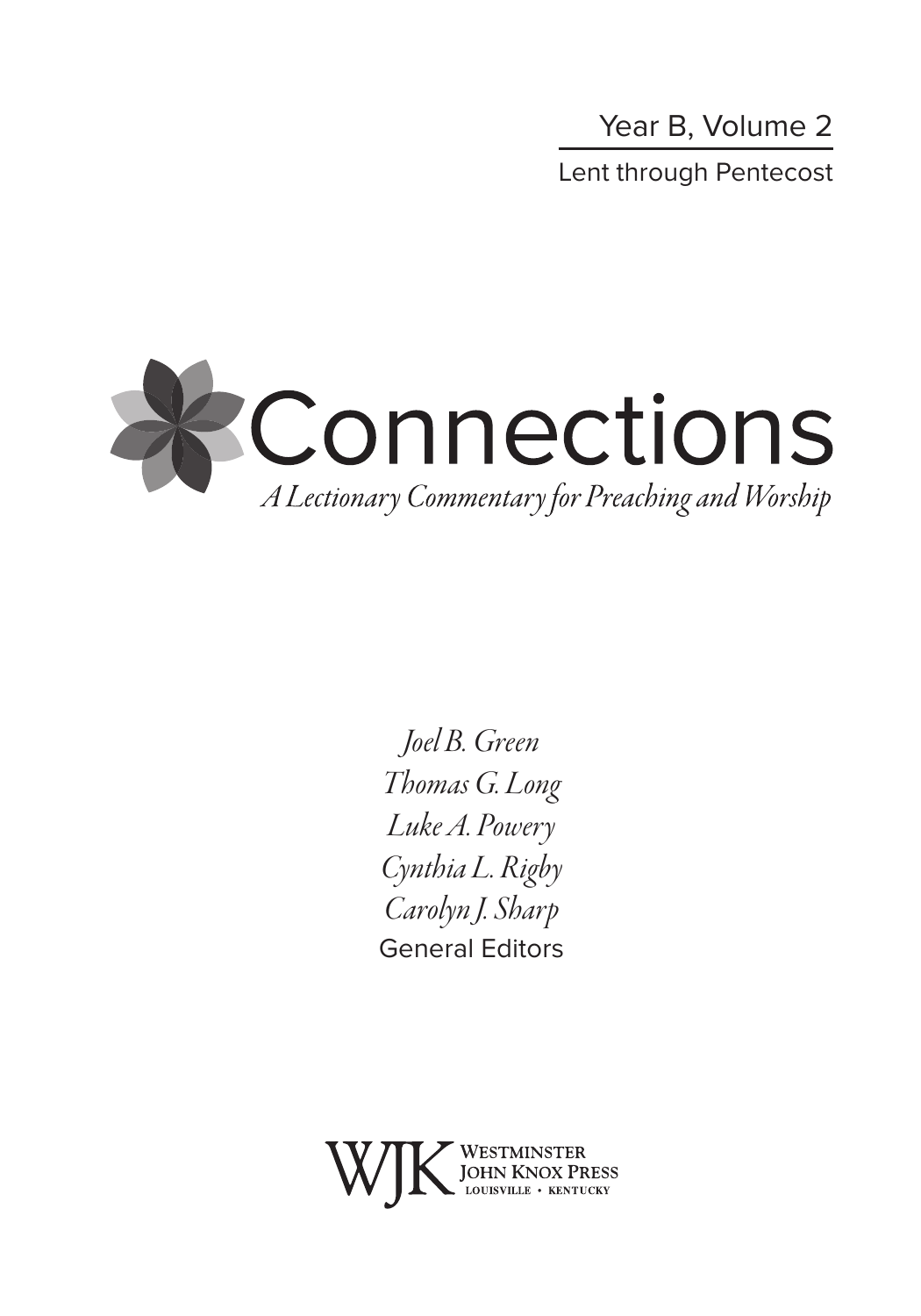# **Contents**

| <b>LIST OF SIDEBARS</b>                             | iх       |
|-----------------------------------------------------|----------|
| <b>PUBLISHER'S NOTE</b>                             | хi       |
| INTRODUCING CONNECTIONS                             | xiii     |
| INTRODUCING THE REVISED<br><b>COMMON LECTIONARY</b> | XV       |
| Ash Wednesday                                       |          |
| Joel 2:1-2, 12-17<br>Psalm 51:1-17                  | 2<br>7   |
| 2 Corinthians 5:20b-6:10                            | 10       |
| Matthew 6:1-6, 16-21                                | 15       |
| Isaiah 58:1-12                                      | 19       |
| <b>First Sunday in Lent</b>                         |          |
| Genesis 9:8-17                                      | 24       |
| Psalm 25:1-10                                       | 28       |
| 1 Peter 3:18-22                                     | 31       |
| Mark 1:9-15                                         | 35       |
| Second Sunday in Lent                               |          |
| Genesis 17:1-7, 15-16                               | 39       |
| Psalm 22:23-31                                      | 44       |
| Romans 4:13-25<br>Mark 8:31-38                      | 46<br>51 |
| Mark 9:2-9                                          | 55       |
|                                                     |          |
| Third Sunday in Lent                                |          |
| Exodus 20:1-17                                      | 59       |
| Psalm 19<br>1 Corinthians 1:18-25                   | 64<br>67 |
| John 2:13-22                                        | 71       |
| Fourth Sunday in Lent                               |          |
| Numbers 21:4-9                                      | 76       |
| Psalm 107:1-3, 17-22                                | 81       |
| Ephesians 2:1-10                                    | 83       |
| John 3:14-21                                        | 87       |

| Fifth Sunday in Lent                |     |
|-------------------------------------|-----|
| Jeremiah 31:31-34                   | 91  |
| Psalm 51:1-12 or                    |     |
| Psalm 119:9-16                      | 95  |
| Hebrews 5:5-10                      | 99  |
| John 12:20-33                       | 103 |
| Liturgy of the Palms                |     |
| Psalm 118:1-2, 19-29                | 107 |
| Mark 11:1-11                        | 110 |
| John 12:12-16                       | 114 |
| Liturgy of the Passion              |     |
| Isaiah 50:4-9a                      | 118 |
| Psalm 31:9-16                       | 123 |
| Philippians 2:5-11                  | 125 |
| Mark 14:1-15:47                     | 130 |
| Mark 15:1-39 (40-47)                | 138 |
| <b>Holy Thursday</b>                |     |
| Exodus 12:1-4 (5-10), 11-14         | 143 |
| Psalm 116:1-2, 12-19                | 148 |
| 1 Corinthians 11:23-26              | 150 |
| John 13:1-17, 31b-35                | 154 |
| Good Friday                         |     |
| Isaiah 52:13-53:12                  | 159 |
| Psalm 22                            | 164 |
| Hebrews 10:16-25 and                |     |
| Hebrews 4:14-16; 5:7-9              | 167 |
| John 18:1-19:42                     | 172 |
| Easter Day/Resurrection of the Lord |     |
| Isaiah 25:6-9                       | 179 |
| Psalm 118:1-2, 14-24                | 183 |
| Acts 10:34-43                       | 185 |
| John 20:1-18                        | 190 |
| 1 Corinthians 15:1-11               | 195 |
| Mark 16:1-8                         | 199 |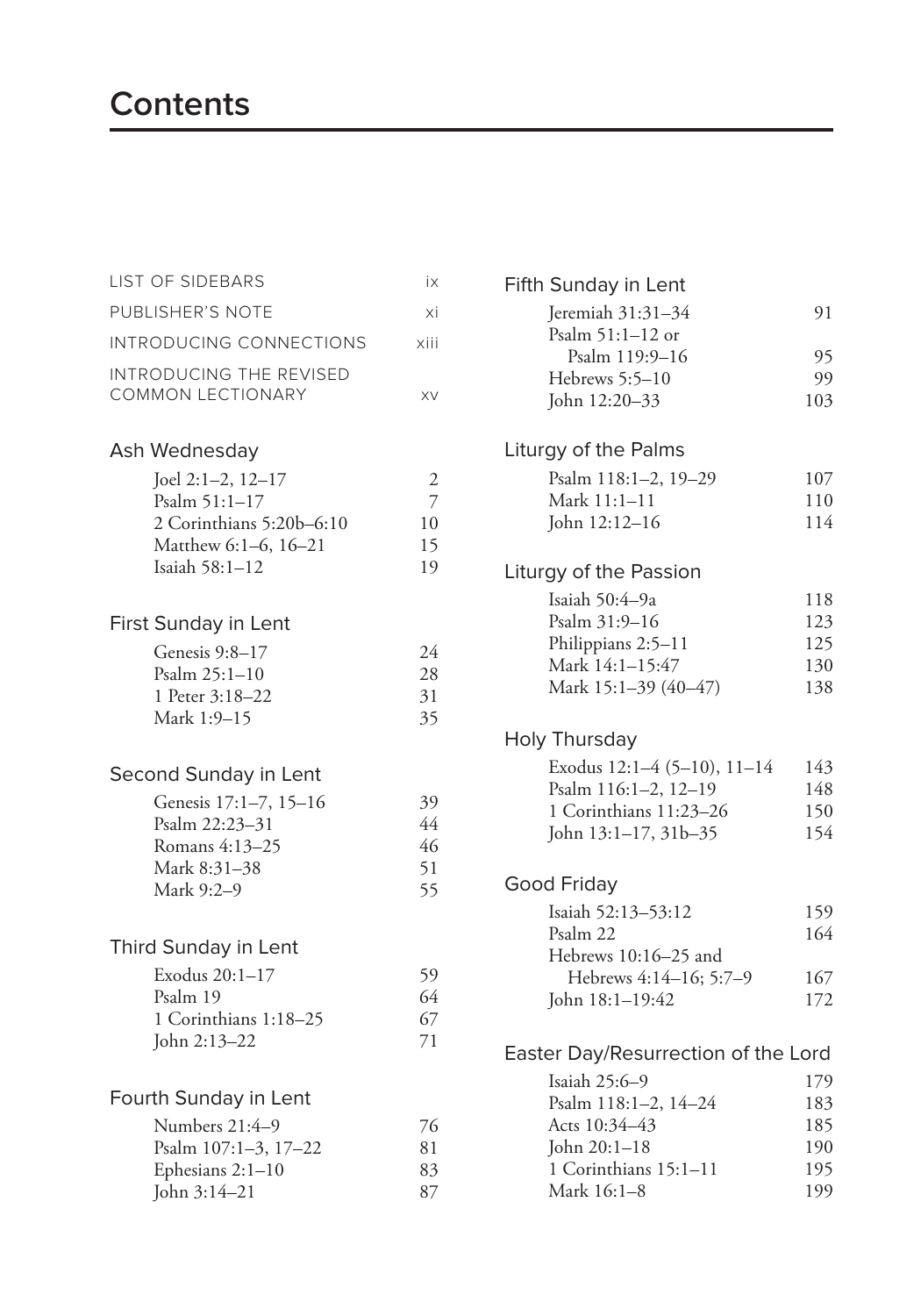# Second Sunday of Easter

| Acts 4:32–35   | 203 |
|----------------|-----|
| Psalm 133      | 208 |
| 1 John 1:1–2:2 | 210 |
| John 20:19–31  | 214 |
|                |     |

#### Third Sunday of Easter

| Acts 3:12–19   | 219 |
|----------------|-----|
| Psalm 4        | 223 |
| 1 John $3:1-7$ | 226 |
| Luke 24:36b-48 | 230 |

#### Fourth Sunday of Easter

| 234 |
|-----|
| 238 |
| 240 |
| 245 |
|     |

### Fifth Sunday of Easter

| Acts 8:26–40    | 249 |
|-----------------|-----|
| Psalm 22:25–31  | 254 |
| 1 John $4:7-21$ | 256 |
| John 15:1–8     | 260 |
|                 |     |

#### Sixth Sunday of Easter

| 265  |
|------|
| 2.70 |
| 2.72 |
| 276  |
|      |

#### Ascension of the Lord

| Acts $1:1-11$        | 280 |
|----------------------|-----|
| Psalm 47 or Psalm 93 | 285 |
| Ephesians 1:15-23    | 289 |
| Luke 24:44–53        | 293 |

#### Seventh Sunday of Easter

| Acts $1:15-17, 21-26$ | 297 |
|-----------------------|-----|
| Psalm 1               | 302 |
| 1 John $5:9-13$       | 304 |
| John 17:6-19          | 308 |

### Day of Pentecost

| Acts $2:1-21$           | 312 |
|-------------------------|-----|
| Psalm 104:24-34, 35b    | 317 |
| Romans 8:22-27          | 320 |
| John 15:26-27; 16:4b-15 | 324 |
| Ezekiel 37:1-14         | 328 |
|                         |     |
| CONTRIBUTORS            | 333 |
| AUTHOR INDEX            | 337 |

#### SCRIPTURE INDEX 339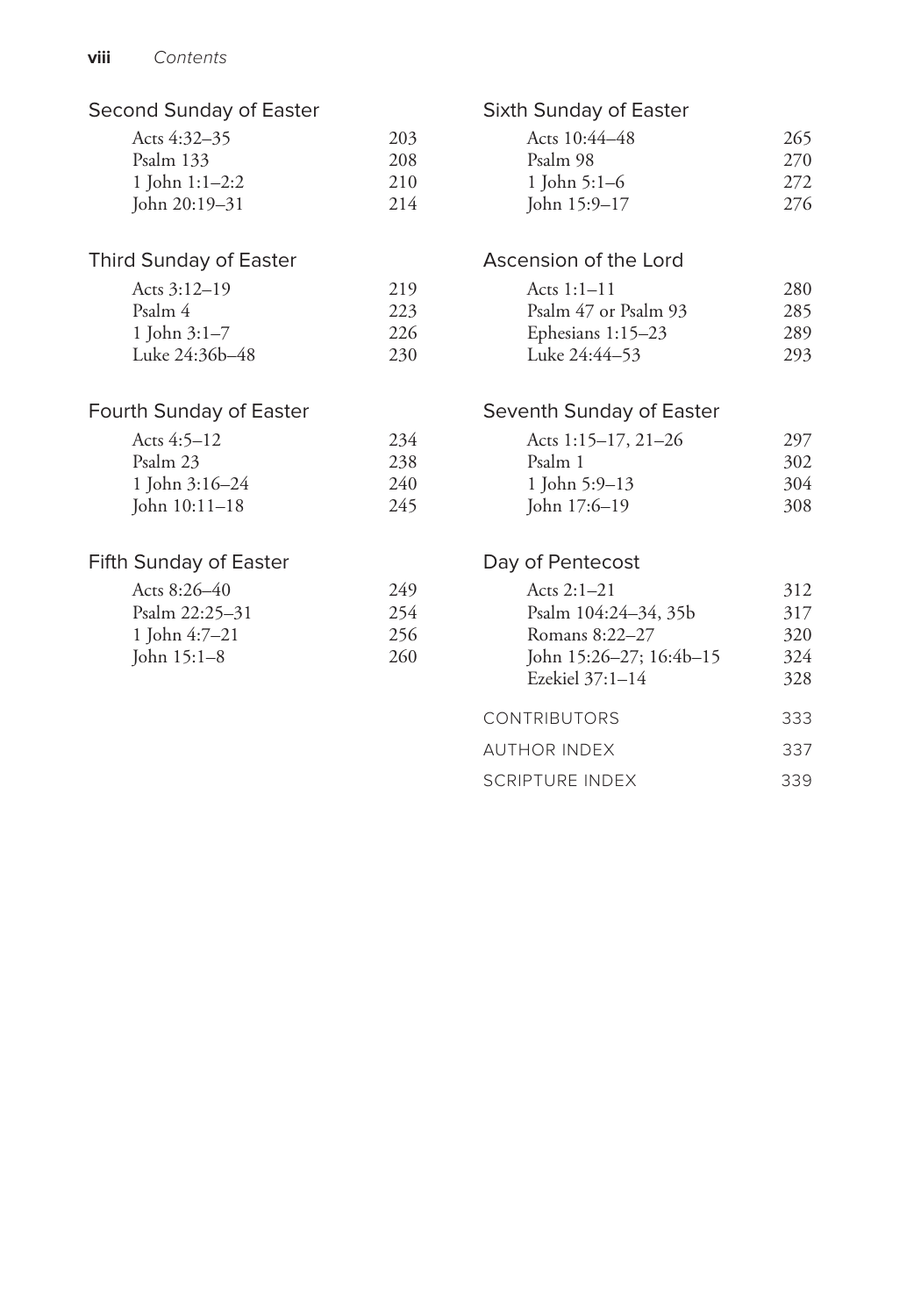# **Sidebars**

| Ash Wednesday: "God Invites Us<br>to Peace"       | $\overline{4}$ | <b>Easter Day/Resurrection</b><br>of the Lord: "God Is |     |
|---------------------------------------------------|----------------|--------------------------------------------------------|-----|
| Jeremy Taylor                                     |                | the Conqueror"<br>Austin Farrer                        | 186 |
| First Sunday in Lent: "Come to                    |                |                                                        |     |
| the Immortality of Baptism"                       | 29             | Second Sunday of Easter:                               |     |
| Hippolytus of Rome                                |                | "Truth above the Reach                                 |     |
|                                                   |                | of Human Reason"                                       | 204 |
| Second Sunday in Lent:                            |                | Richard Hooker                                         |     |
| "God's Divine Light and Love"                     | 47             |                                                        |     |
| William Law                                       |                | Third Sunday of Easter:                                |     |
|                                                   |                | "Make Me Your Sacrifice"                               | 224 |
| Third Sunday in Lent:                             |                | John Donne                                             |     |
| "The Word from the Cross"                         | 72             |                                                        |     |
| Edith Stein                                       |                | Fourth Sunday of Easter:                               |     |
|                                                   |                | "The One Lesson He Has                                 |     |
| Fourth Sunday in Lent:                            |                | to Give Is Himself"                                    | 241 |
| "The Remedy for This Evil"<br>Philo of Alexandria | 77             | George MacDonald                                       |     |
|                                                   |                | Fifth Sunday of Easter:                                |     |
| Fifth Sunday in Lent:                             |                | "The Bond of Union"                                    | 261 |
| "An Exchange of Hearts"                           | 97             | Thomas Aquinas                                         |     |
| Raymond of Capua                                  |                |                                                        |     |
|                                                   |                | Sixth Sunday of Easter: "All Are                       |     |
| Liturgy of the Palms:                             |                | Neighbors One of Another"                              | 266 |
| "That He Should Come to Us"                       | 108            | Sadhu Sundar Singh                                     |     |
| Alexander MacLaren                                |                |                                                        |     |
|                                                   |                | Ascension of the Lord:                                 |     |
| Liturgy of the Passion: "The Author               |                | "We Whom He Embraces"                                  | 287 |
| of Our Justification"                             | 128            | Friedrich Schleiermacher                               |     |
| Leo the Great                                     |                |                                                        |     |
|                                                   |                | Seventh Sunday of Easter:                              |     |
| Holy Thursday: "Employ Our                        |                | "O What a Changed People                               |     |
| Gifts and Graces"                                 | 145            | We Would Be"                                           | 305 |
| Martin Luther                                     |                | Richard Baxter                                         |     |
| Good Friday: "Wash Him                            |                | Day of Pentecost: "When                                |     |
| with Your Tears"                                  | 169            | the Holy Spirit Is Poured Out"                         | 330 |
| Anselm of Canterbury                              |                | Watchman Nee                                           |     |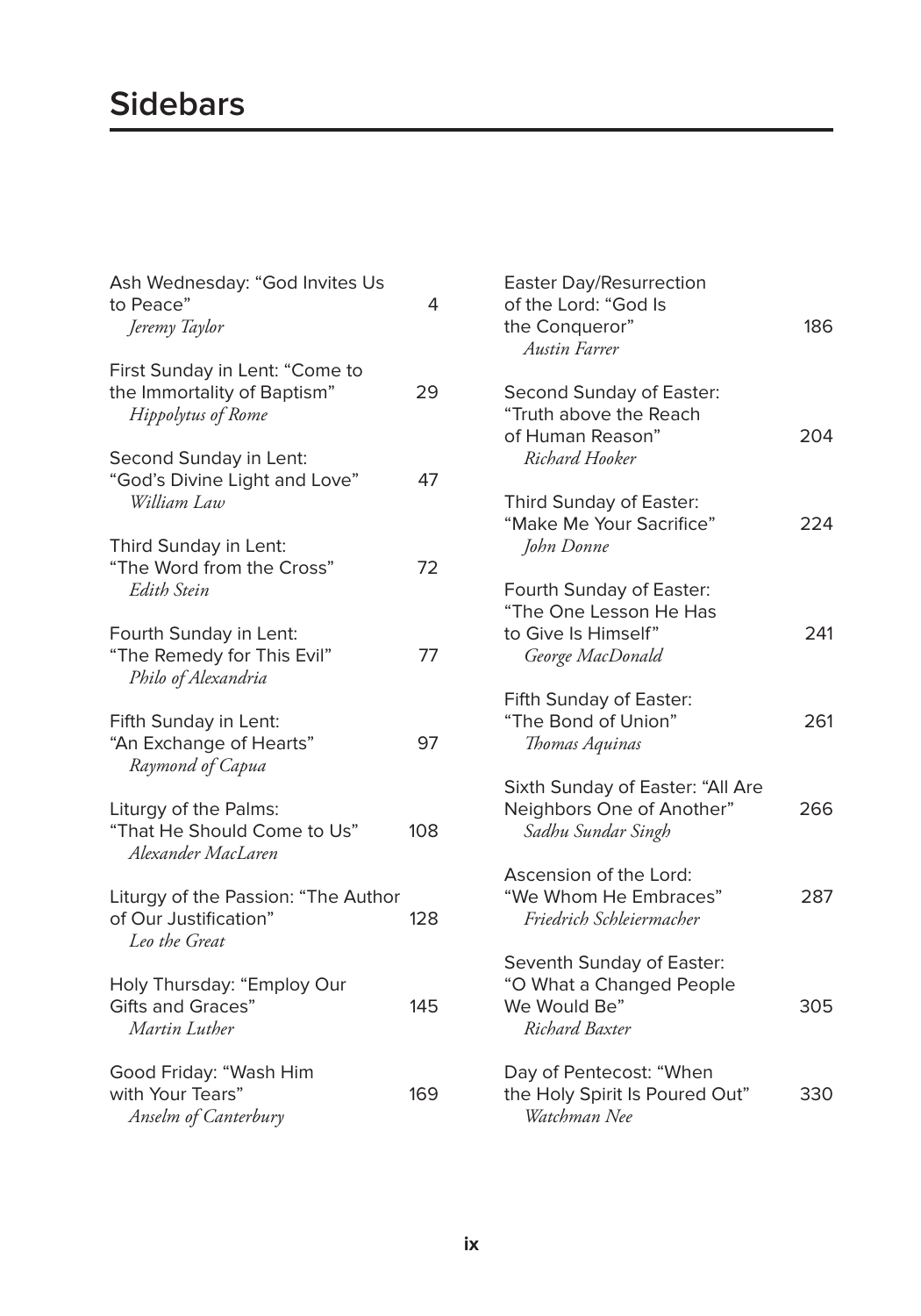# **Ash Wednesday**

Joel 2:1–2, 12–17 Psalm 51:1–17 2 Corinthians 5:20b–6:10 Matthew 6:1–6, 16–21 Isaiah 58:1–12

# **Joel 2:1–2, 12–17**

1 Blow the trumpet in Zion; sound the alarm on my holy mountain! Let all the inhabitants of the land tremble, for the day of the LORD is coming, it is near-<sup>2</sup>a day of darkness and gloom, a day of clouds and thick darkness! Like blackness spread upon the mountains a great and powerful army comes; their like has never been from of old, nor will be again after them in ages to come. . . . . . . . . . . . . . . . . . . <sup>12</sup>Yet even now, says the LORD, return to me with all your heart, with fasting, with weeping, and with mourning; <sup>13</sup>rend your hearts and not your clothing. Return to the LORD, your God, for he is gracious and merciful, slow to anger, and abounding in steadfast love, and relents from punishing. <sup>14</sup>Who knows whether he will not turn and relent, and leave a blessing behind him, a grain offering and a drink offering for the LORD, your God? 15Blow the trumpet in Zion; sanctify a fast; call a solemn assembly; <sup>16</sup>gather the people. Sanctify the congregation; assemble the aged; gather the children, even infants at the breast. Let the bridegroom leave his room, and the bride her canopy. <sup>17</sup>Between the vestibule and the altar let the priests, the ministers of the LORD, weep. Let them say, "Spare your people, O LORD, and do not make your heritage a mockery, a byword among the nations. Why should it be said among the peoples, 'Where is their God?'"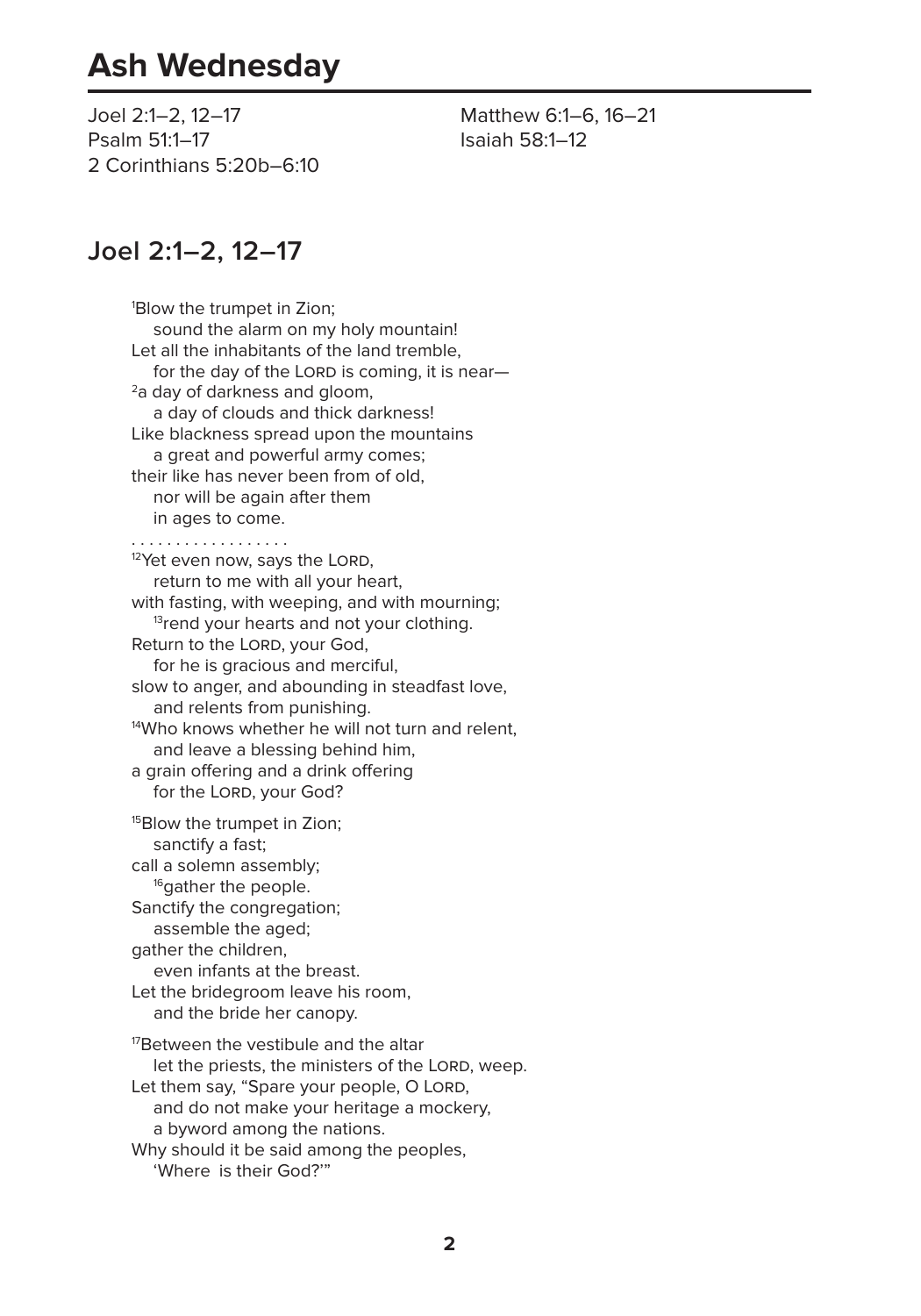#### Commentary 1: Connecting the Reading with Scripture

Joel 2 is set against a chilling description of crisis in Israel. An unprecedented locust plague has struck the land (1:4), laying waste to fields and orchards, depriving the Israelites of food, and robbing them of produce for sacrificial offerings. The destruction is total. With storehouses depleted and granaries empty, joy and gladness fade from the temple (1:16) and the people are left to mourn (1:8, 13). Whether the locust plague is to be understood as an actual event or an extended metaphor for Israel being invaded by a foreign army (see 1:6) is a matter that is left unsettled.

In either case, the trauma pictured in chapter 1 is but a prelude to a greater problem addressed in chapter 2: the coming of the Day of the Lord. The Day of the Lord refers to a future time when God will decisively intervene in history to right wrongs and restore justice. While not necessarily signaling the end of the world, this is a day of reckoning in which God's enemies are condemned and God's people are vindicated. But the coming of this day is not always good news for Israel; if faithless and recalcitrant, Israel itself will face judgment.

With this latter possibility in view, Joel calls Israel to attention. The blowing of a trumpet (2:1) serves to warn Israel that the approaching Day of the Lord will be one of doom and darkness (2:2). The following verses (vv. 3–11), excluded from the lectionary reading, describe in some detail what this day will be like. It will be a time of cosmic and ecological upheaval. Fires will rage (v. 3), armies will ravage (v. 4), the heavens and earth will tremble (v. 10), and even the sun and moon will cease to shine. It will be a "terrible," or fear-filled, day (v. 11).

Though imminent, God's judgment is not inevitable. The prophet calls the people to return to the Lord with fasting, weeping, and mourning (v. 12), behaviors associated with humility and repentance. In the Old Testament, acts of penitence can be initiated by individuals, but here the process is clearly communal. The whole congregation is called to assemble, young and old alike (v. 16). So urgent is the task that even a soon-to-be bride and bridegroom should interrupt their nuptials to take part (v. 16). The

goal is clear: by rending their hearts (v. 13), Israel hopes that God might "have a change of heart" (v. 14, my trans.), relenting from bringing judgment against the people.

Importantly, the motivation for the people's repentance is not the threat of "fire and brimstone." Rather, it is the promise of God's compassion. In verse 13, the prophet quotes God's self-revelation at Sinai (Exod. 34:6), a text loaded with evocative imagery that describes God's loving nature. The term translated as "merciful" (*rakhum*) is derived from the Hebrew word for "womb" (*rekhem*), suggesting a feminine metaphor that underscores God's motherly love for Israel. The phrase "slow to anger," which more woodenly means "long of nose," is related to a Hebrew idiom that describes anger in terms of one's nose burning. If the nose is a wick that ignites God's anger, then affirming that God is long of nose is another way of saying that God does not have a quick temper. The word "steadfast love" (*hesed*) connotes tenacious loyalty within a covenant relationship, and "relents from punishing" carries with it a willingness to forgive. Taken together, the portrait of God given in Joel 2:13 stands in sharp contrast to popular (mis)conceptions about the God of the Old Testament as an angry, vengeful deity.

If verse 13 offers a rationale for why the people should repent, then verse 17 offers a rationale for why God should forgive. Not only is forgiveness consistent with God's character, it is also vital to God's international reputation. If God were to fail to show mercy to God's own people, the nations would mock God's heritage (Israel) and would derisively jeer: "Where is their God?" Thus, while the experience of forgiveness is highly personal, it also has a public dimension insofar as it bears witness to the world about God's gracious disposition and fidelity.

Starting with Joel 2:18 (absent from the lectionary selection), the language abruptly shifts from the actions required of Israel to the promises offered by God. In response to Israel's repentance, God will remove the locust plague (v. 20), allow agricultural abundance to return (vv. 19, 24), and repay Israel for all that was lost (v. 25). The section concludes with an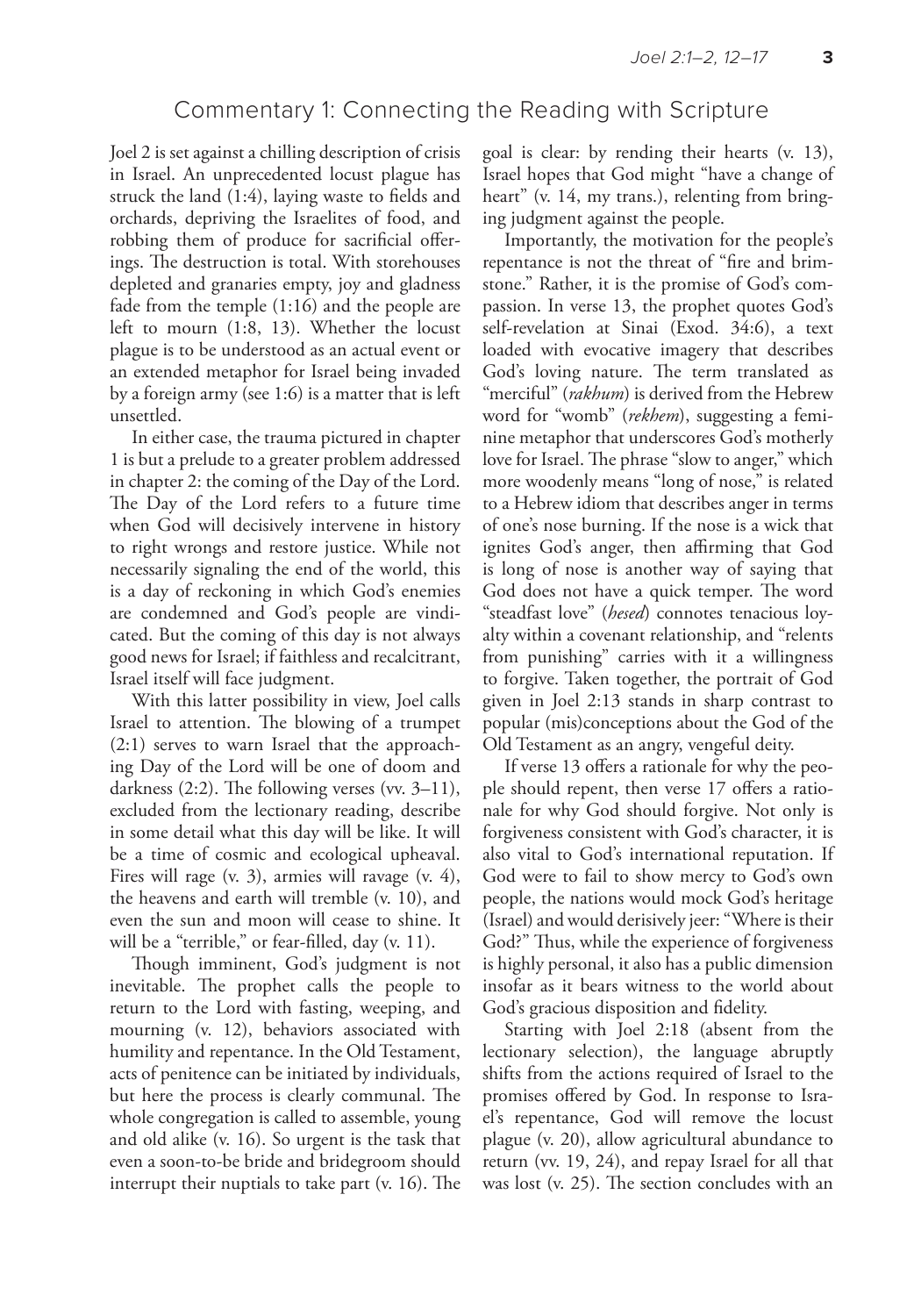#### **God Invites Us to Peace**

"We pray you in Christ's stead to be reconciled to God"; that is, to be friends with him, no longer to stand in terms of distance; for every habitual sinner, every one that provokes Him to anger by his iniquity, is his enemy: not that every sinner hates God by a direct hate; but as obedience is love, so disobedience is enmity or hatred by interpretation . . . and therefore the reconciling of these [wicked works], is to represent them "holy and unblamable and unreprovable in his sight." Pardon of sins is the least part of this reconciliation; our sins and our sinfulness too must be taken away; that is, our old guilt, and the remnant affections, must be taken off before we are friends of God. And therefore we find this reconciliation pressed on our parts; we are reconciled to God, not God to us. For although the term be relative, and so signifies both parts; as conjunction, and friendship, and society, and union do: yet it pleased the Spirit of God by this expression to signify our duty expressly, and to leave the other to be supposed; because if our parts be done, whatsoever is on God's part can never fail. And secondly, although this reconciliation begins on God's part, and He first invites us to peace, and gave His Son a sacrifice; yet God's love is very revocable till we are reconciled by obedience and conformity.

Jeremy Taylor, *The Doctrine and Presence of Repentance*, vol. 10 of *The Whole Works of the Right Rev. Jeremy Taylor, D.D.* (London, 1828), 71.

affirmation of God's presence with and commitment to Israel (v. 27), as well as the promise that God's spirit would be poured out on all flesh, whether young or old, male or female, slave or free (vv. 28–29). The promise of God pouring out the spirit on all flesh is cited later by Peter in Acts 2.

Between the promises laid out in verses 18–20 and 24–29, there is a series of imperatives directed at the land (v. 21), the animals (v. 22), and the children of Zion (v. 23). Though different in their formulations, the dual refrains of "do not fear" (vv. 21, 22) and "be glad and rejoice" (vv. 21, 23) bind this minisection together. The picture offered is of all creation joining in fearless praise of a God who has freely forgiven. Though the Day of the Lord is one of doom and darkness, the reality of God's compassion points to the possibility of peace and harmony.

Two of the lectionary texts paired with Joel 2 echo the sentiment behind the prophet's call to "rend your hearts and not your clothing" (v. 13). In Psalm 51, a penitential psalm, the worshiper beseeches God for mercy with striking candor. In acknowledging that burnt offerings do not automatically wash away his sins, the psalmist affirms that the sacrifice acceptable to God "is a broken spirit; a broken and contrite heart" (Ps. 51:17). Similarly, in Isaiah 58 the prophet calls

for a different type of religious fast, one that consists not of outward displays of mourning (Isa. 58:5), but rather of loosening the bonds of injustice, freeing the oppressed, and caring for the hungry and homeless (vv. 6–7, 10). Neither Psalm 51 nor Isaiah 58 implies that outward religious expressions are meaningless or unnecessary, but both underscore that the most meaningful external actions are those that manifest an internal change of attitude. A similar dynamic is true of Ash Wednesday: the imposition of ashes on the forehead is meant to make visible a believer's repentant heart.

When heard in a broader canonical context, Joel's appeal to God's self-revelation at Sinai (Joel 2:13) comes into sharper focus. As a paradigmatic expression of God's merciful character, Exodus 34:6 is cited in various biblical contexts. In Psalm 86, an individual prayer for help, the psalmist prays Exodus 34:6 back to God (Ps. 86:15) in the hope of urging God to be who God promised to be in a moment of anguish and despair. In Psalm 145, the psalmist prays the same words, but this time as part of a longer litany of unfettered praise. In Jonah 4:2, the prophet cites Exodus 34:6 as the reason he originally resists his call to go to Nineveh, the capital of Assyria, Israel's archenemy. Jonah, like Joel, knows that the Lord's compassion and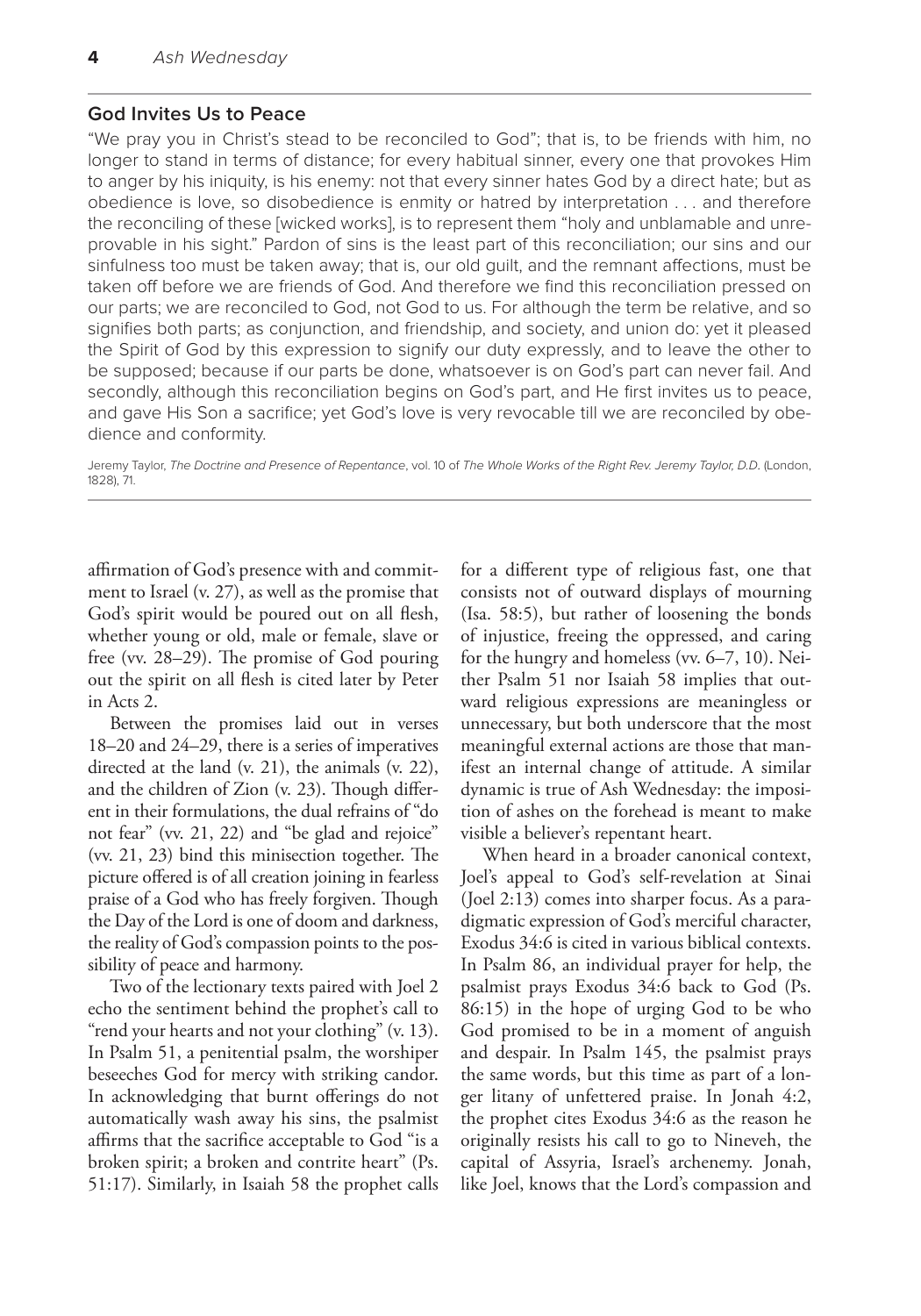readiness to forgive extend to all who would sincerely repent. For Jonah, the Lord's compassion and readiness to forgive are an astonishing truth that challenges his narrow view of divine mercy; for Joel, God's compassionate and forgiving nature is cause for hope in the midst of doom and darkness.

RYAN P. BONFIGLIO

#### Commentary 2: Connecting the Reading with the World

The question "Where is God?" is a real concern. A great calamity is about to befall God's chosen. An army of locusts is about to descend, bringing a day of darkness and gloom. The prophet Joel fears that God's supposedly chosen people might question God's promise. He fears that in the midst of hopelessness, they may question the God of providence, the God of deliverance. Joel fears reality might contradict the theology that promises God's presence. So the prophet promises that this day of destruction can be avoided, but only if God's people repent and return to the Almighty, for God is gracious and compassionate, slow to anger, and abounding in love. Hope is provided in God's covenant with God's people, a hope that even now, when all seems lost, promises the people will be spared. Theologians such as Jürgen Moltmann, in his classic book *Theology of Hope*, have been influenced by passages such as this.<sup>1</sup> Both Joel and Moltmann base their faith on a God who keeps God's promises in shielding the faithful from such holocausts.

Remembering that we are but dust and that to dust we will return, our salvation from the destruction we are told we deserve leads many to a Lenten period of abstention and selfrestraint in hope that God's anger toward us would relent. In spite of our inevitable death, a God of covenant and promise safeguards a future that has meaning and purpose, providing a sense of security and tranquility in the midst of invading armies bent on our destruction. However, what do you do when the God of liberations fails to liberate? When, regardless of our repentance, abstention, or self-restraint, we are still devoured by the vicissitudes of life? When God's promises fall short, theology must

explain why the faithful, in spite of their fidelity to the Almighty, nonetheless perish. How do we understand God's promises this side of the Holocaust?

Maybe once God had made promises to the Jews, but did God's mind change? Has the Christian creation of salvation history provided a new chosen: Europeans? Are God's kept promises now exclusively for this new chosen people? Originally, God's promises to the Hebrews were achieved through the massacre of indigenous peoples in the land of Canaan. So, when God promised Euroamericans their own promised land, manifest destiny required the genocide of Native people. The indigenous peoples of Canaan and the United States were deemed to stand outside of salvation history; thus, their eradication was believed to be God's will. The new chosen becomes the invading army that brings a day of darkness and gloom to those deemed outside of the promise. So, when God's chosen (Jews) face persecution and death at the hands of another chosen (Christians), does it mean God chose others to be the new chosen people? Are Euroamerican Christians right when they write themselves into the historical narrative as the New Jerusalem or the New Israel?

Joel may promise deliverance, but even after repentance, destructive armies still descend. To protect God from a guilty verdict for failing to keep God's original promises would require victims to bear responsibility for their predicament, for their own slaughter. My fear about this form of reasoning is that it absolves Eurocentric Christians from complicity with the Holocaust (and all other colonial massacres) by shifting the blame to the Jew (or the colonized) for lacking

<sup>1.</sup> See Jürgen Moltmann's *Theology of Hope: On the Ground and the Implications of a Christian Eschatology* (Minneapolis: Fortress, 1993) and his *Ethics of Hope* (Minneapolis: Fortress, 2012).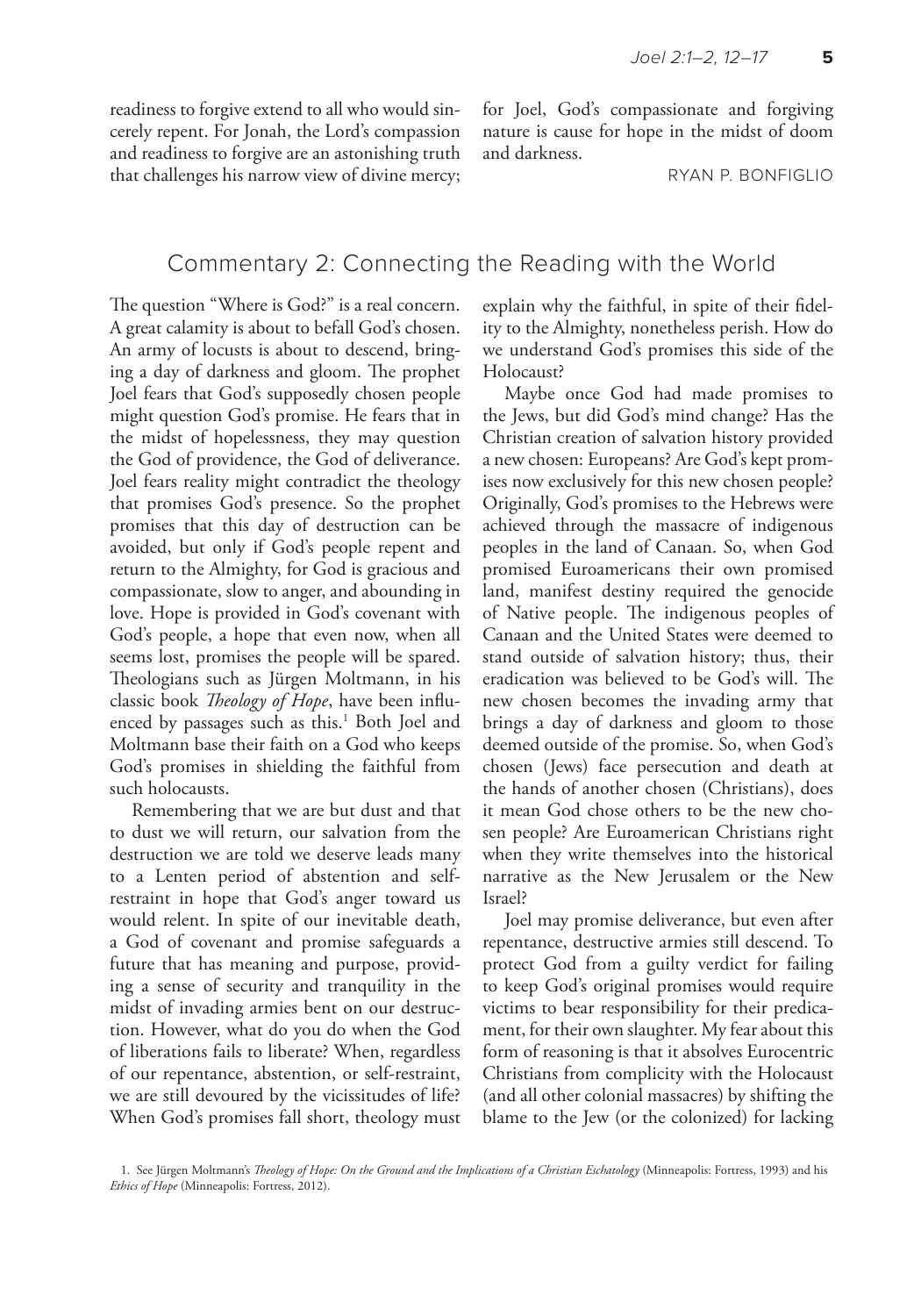faith in the "true" God. The hearers of Joel's words might very well have rent their garments and hearts. If the army of doom failed to appear, praise God. If destruction came regardless of the prayers offered, then the slaughtered were nonetheless blamed for their unfaithfulness.

The horrors of concentration camps, where Jews were literally reduced to dust in the crematoria, bear a terrible witness to the failure of God's promises to materialize. A God of promise becomes theodicy's answer as long as the promise of redemption is continuously delayed. What good is promise if such promises fail to be realized during our existential reality? Divine promises delayed beyond our lives are unfulfilled promises, obscuring a God who falls short. God would be more just if unsatisfied promises were never made. The problem of linking an eschatology to ethics is that praxis can be ignored as the focus remains on some futuristic utopian hope for which the victims of Christianity wait, long after their bones are literally reduced to ashes by ovens. Hope in some pie in the sky becomes the ultimate opiate numbing the pain of the oppressed by securing the oppressor's grip on a reality beneficial to the dominant Euro-Christian culture at the expense of others.

Hope can be sustained and maintained through faith, a belief that imposes meaning on a lineal progression of history. Hope can be embraced as long as we proclaim knowing how history ends. Because we accept without question an eschatological hope, our focus on a glorious future obscures the repressive reality of the present. What if there is no rhyme or reason to the movement of time?

For those of us who think in Spanish, we recognize that hope (*esperanza*) is derived from the word *esperando*, waiting. To hope in Spanish connotes a sense of waiting. *Esperar*, to wait, does not ensure that what we are waiting for will end up being good or bad. In a real sense, waiting can lead to nothingness. We who are familiar with deprivation, or grew up in marginalized communities, are used to this. To wait can encompass the eventual arrival of the invading army. Waiting for salvation from invading armies may end with death. Waiting for our prayers and rituals to work can become tiresome. Hence hope, in Spanish, contains this element of the hopeless.

To join white Christians who appropriate passages such as these in Joel so as to embrace the hope of a God of promises would be to suffer from the curse of Eurocentric privilege, which can lead to an overacceptance of the present, an acceptance based on a life filled with God; but what happens when life is cut short? When life is relegated to genocidal oppression, suffering, deprivation, and, yes, hopelessness? Because a life in abundance is denied to those falling short of the white ideal, hope of promises yet fulfilled is problematic for them, and all who are massacred by those who rely on the divine forgiveness of sins that promises hope for eternal life. Belief in a future holds little for those on the margins.

What we notice is that hope in promises that forestall our return to dust, as expressed by the dominant Christian culture, more often than not has led to a false comfort in the present, not in future possibilities. If we are going to insist on hope, let it not be the utopian hope found in "no place" (the English rendition for the Latin word *utopia*). Any hope proclaimed must be tied to a real space and to the now. Because too many bodies of the innocent have piled up to the heavens, the hope of future promises is obscured by the tang of rotting flesh ensnared in the nostrils of God. We should be repulsed by Eurocentric futuristic fantasies based on religious ideologies constructed to provide peace in the midst of massacres caused by invading armies. Instead, we should claim a hope for those on the margins that is not based on unanswerable questions.

MIGUEL A. DE LA TORRE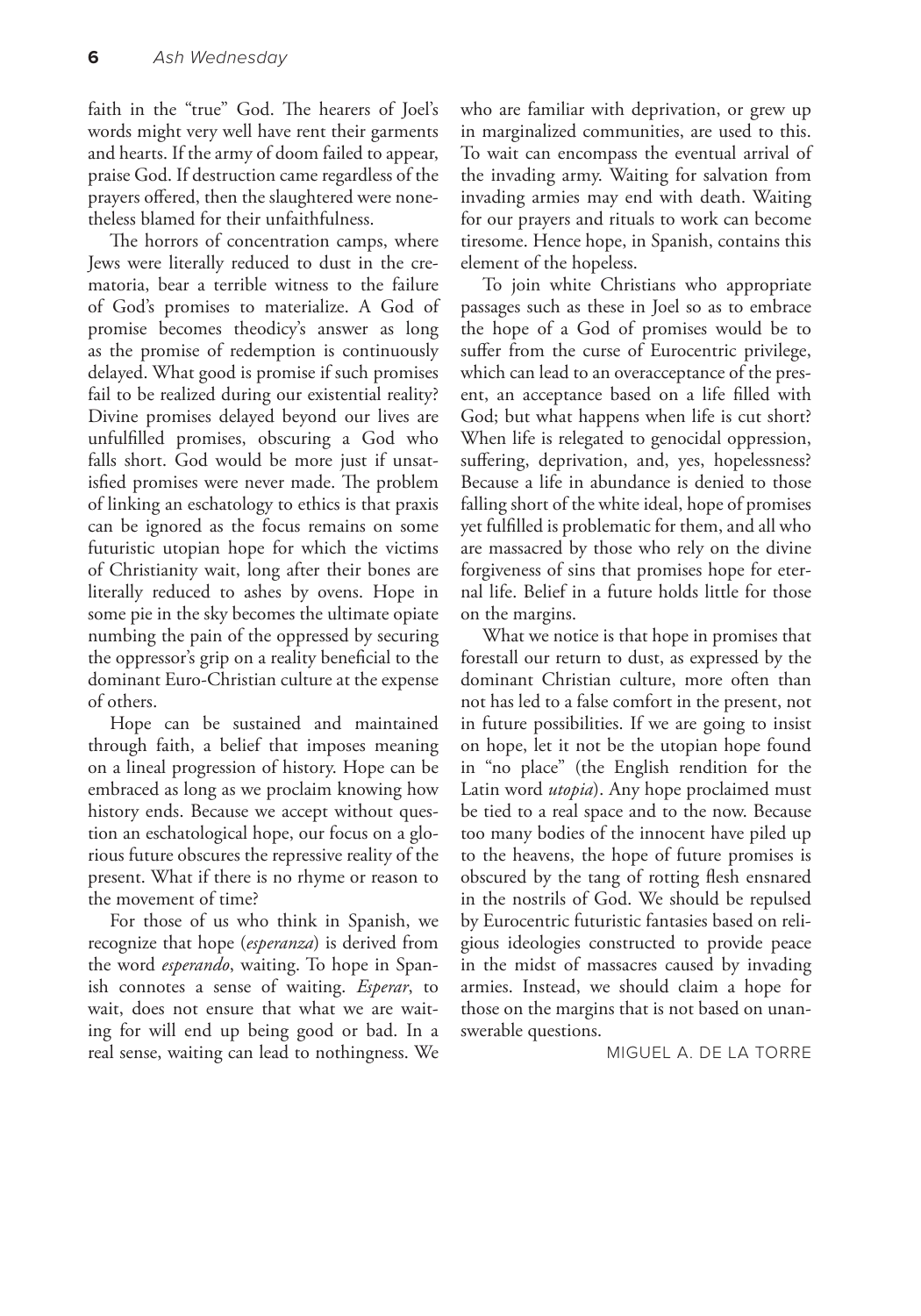# **Psalm 51:1–17**

1 Have mercy on me, O God, according to your steadfast love; according to your abundant mercy blot out my transgressions. 2Wash me thoroughly from my iniquity, and cleanse me from my sin.

<sup>3</sup>For I know my transgressions, and my sin is ever before me. 4 Against you, you alone, have I sinned, and done what is evil in your sight, so that you are justified in your sentence and blameless when you pass judgment. <sup>5</sup>Indeed, I was born guilty, a sinner when my mother conceived me.

<sup>6</sup>You desire truth in the inward being; therefore teach me wisdom in my secret heart. 7 Purge me with hyssop, and I shall be clean; wash me, and I shall be whiter than snow. <sup>8</sup>Let me hear joy and gladness; let the bones that you have crushed rejoice. <sup>9</sup>Hide your face from my sins, and blot out all my iniquities.

10Create in me a clean heart, O God, and put a new and right spirit within me. 11Do not cast me away from your presence, and do not take your holy spirit from me. <sup>12</sup>Restore to me the joy of your salvation, and sustain in me a willing spirit.

<sup>13</sup>Then I will teach transgressors your ways, and sinners will return to you. 14Deliver me from bloodshed, O God, O God of my salvation, and my tongue will sing aloud of your deliverance.

<sup>15</sup>O Lord, open my lips,

and my mouth will declare your praise.

<sup>16</sup>For you have no delight in sacrifice;

if I were to give a burnt offering, you would not be pleased.

<sup>17</sup>The sacrifice acceptable to God is a broken spirit;

a broken and contrite heart, O God, you will not despise.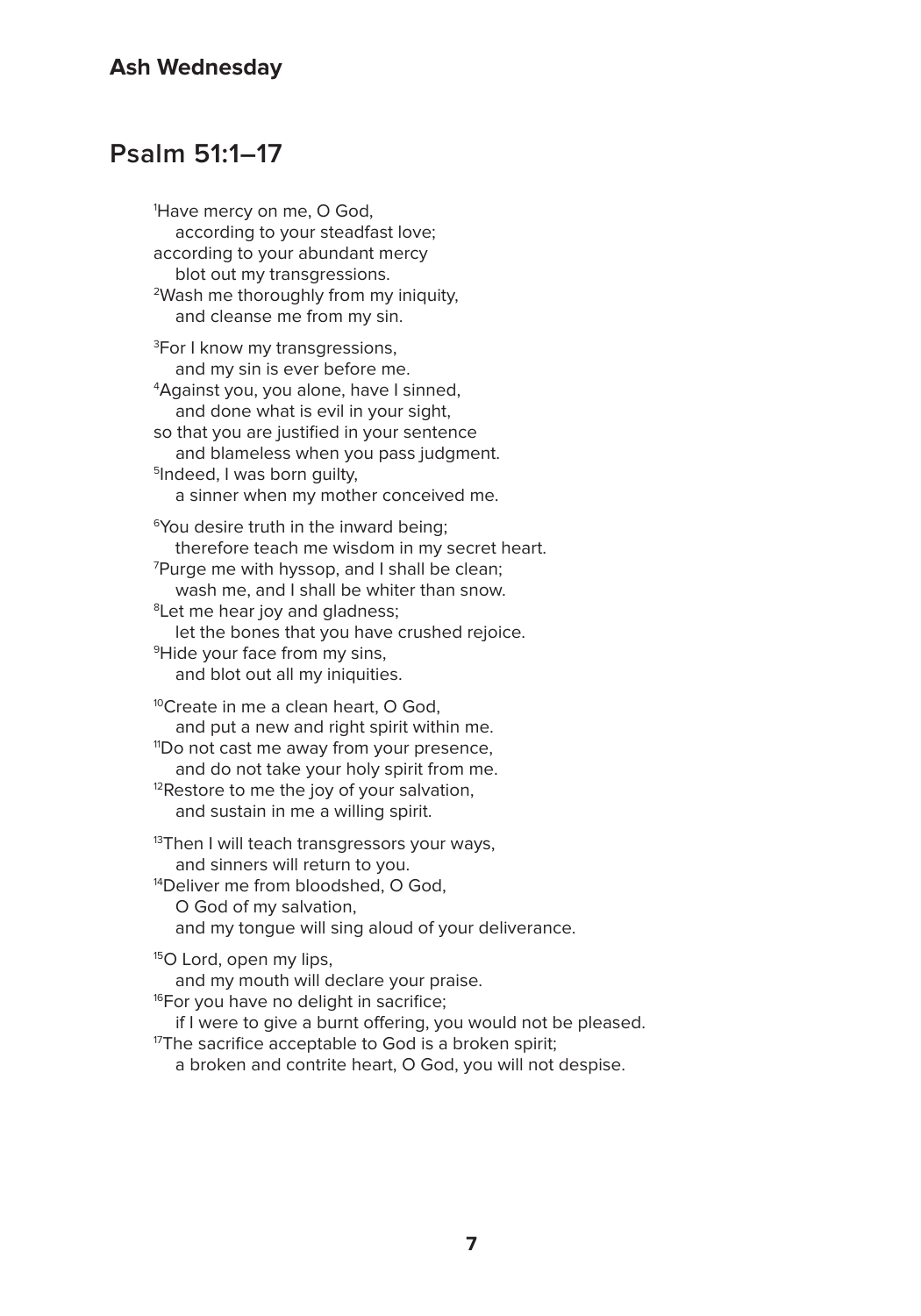#### Connecting the Psalm with Scripture and Worship

Psalm 51 is the psalm appointed for Ash Wednesday in all three years of the lectionary cycle, always as a response to the Old Testament text from Joel. The Joel passage begins, "Blow the trumpet in Zion; sound the alarm on my holy mountain!" (Joel 2:1a). In the twenty-firstcentury church, trumpets are usually associated with Easter, not Ash Wednesday, and with celebration, not penitence, but here in Joel the trumpets are sounding an alarm (vv. 1–2), an alarm so important that all must hear it and respond: the aged, the infants, even the newlyweds in their wedding tent (v. 16). The Day of the Lord is coming, and it does not look good. The call is to "return to the LORD, your God," and to "rend your hearts and not your clothing" (v. 13). The response of the psalm is the quintessential plea of Ash Wednesday: "Create in me a clean heart" (Ps. 51:10).

The heart, to the ancient Hebrew population, meant much more than the seat of emotion or even the physiological heart. For the Hebrew people, the heart was considered the core of their humanity—the center of the will and of the intellect, a representation of who they were in their very beings. To pray for a clean heart was to pray to be recreated; even more than a prayer of penitence, it was a plea to be made a completely new and better person.

This psalm is attributed to David in response to the whole affair with Bathsheba and Uriah, but it is probably even more powerful outside of that context. The psalm stands on its own as a plea for a new beginning, a true repentance, a chance to start again. It is more than a prayer for mercy, though it certainly is that (vv. 1, 9, 11, 14). The psalmist does not deny the sin; to the contrary, we read, "For I know my transgressions, and my sin is ever before me" (v. 3). Nor is punishment questioned: "so that you are justified in your sentence and blameless when you pass judgment" (v. 4). Throughout the psalm there are an expression of confidence in God's mercy and forgiveness (vv. 1, 7, 9) and a pledge to live an exemplary new life: "Then I will teach transgressors your ways, and sinners will return to you" (v. 13) and "my tongue will sing aloud of your deliverance" (v. 14).

The trumpet turns up again in the Gospel reading from Matthew, but this time we are told not to use it. Matthew 6:2 exhorts, "Do not sound a trumpet before you"; rather, give alms and pray in secret. The people are to turn to God in private, even in secret, so that the turning is known only to God. This direct and individual relationship is echoed in verse 4 of Psalm 51, "against you, you alone, have I sinned." This might suggest a homiletical direction a bit different from the typical Ash Wednesday sermon. Certainly, all the texts call for turning away from sin and back to a godly life, but in the Matthew text, the epistle, and the psalm, there is a contrast between an outer, more public life, and an inner life in relationship to and with God (Matt. 6:4, 6, 18, 20; 2 Cor. 6:8–10).

Happily for worship planners, the liturgical possibilities for Psalm 51 practically leap from the page. The text itself can provide a call to worship using verses 10–13 or a confession using verses 1–4. The psalm has been set as a sung confession, and as a Kyrie. Even better might be to sing a metrical or responsive version of the psalm in response to the Joel reading. There are literally hundreds to choose among, ranging from texts by Isaac Watts and Charles Wesley to more recent works, such as David Gambrell's hymn, "Have Mercy, God, upon My Life" and Michael Morgan's setting of Psalm 51 found in the *Psalter for Christian Worship*. Many of these resources appear not only in English but in Spanish, Korean, Xhosa, and other languages.

There is a variety of anthems that the choir could offer. For example, "The Morning Trumpet," arranged by Timothy Paul Banks, is a choral piece from *The Sacred Harp* and uses a hand drum in place of a trumpet to call the world to be delivered from sin. Another accessible choice would be "Create within Me a Clean Heart," written by Alison Adam of the Iona Community and suitable for choirs of all levels. It can be done with a handbell ostinato, or the choir could hum or sing on "oo" while Psalm 51 is read above the choral parts. After the conclusion of the reading, the choir sings in English or in Latin. Larger choirs might sing "Create in Me" by Michael Larkin, a beautiful choral piece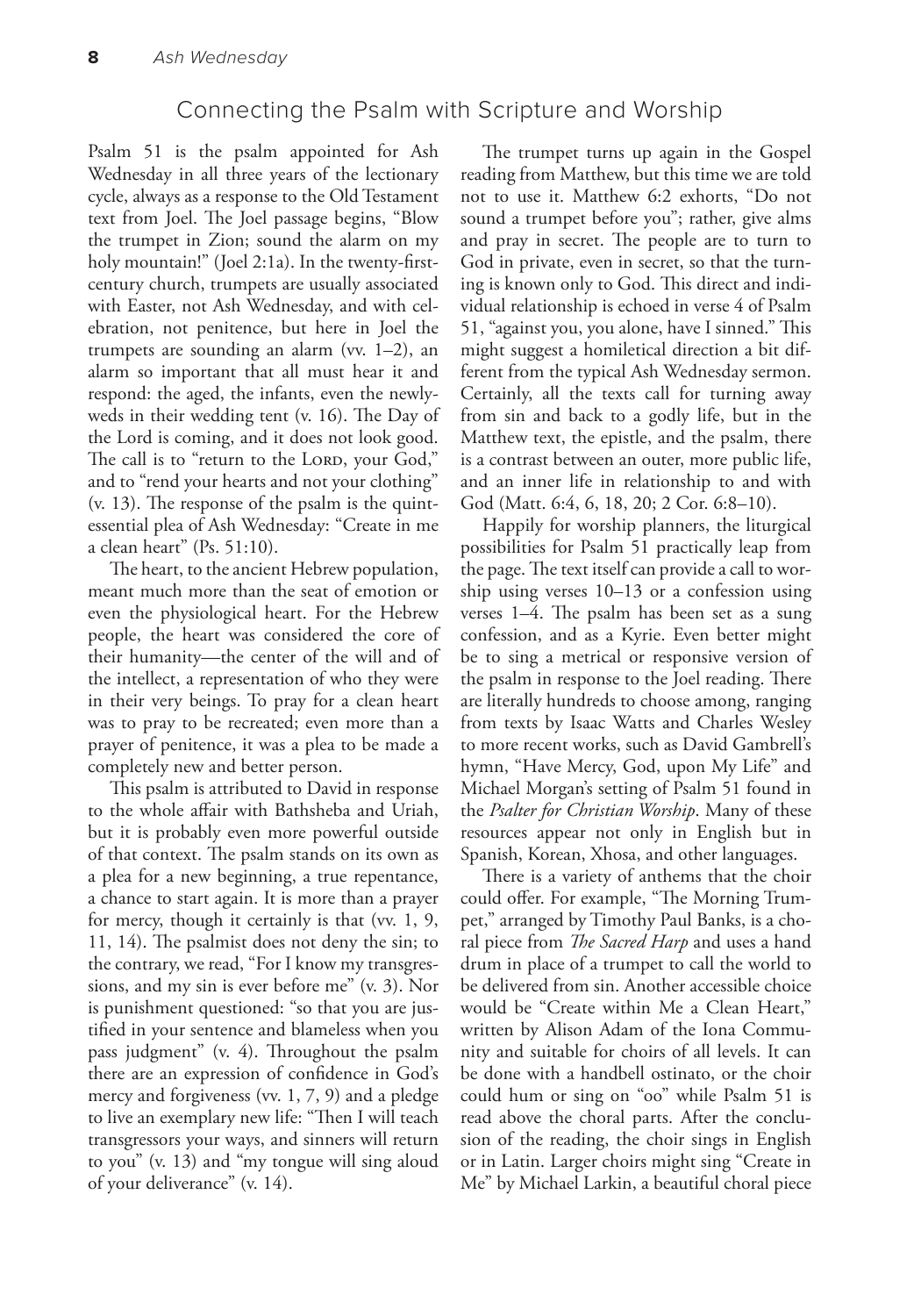that highlights verses 10–12 of Psalm 51; the motet "Create in Me a Clean Heart (Schaffe in mir, Gott)" by Johannes Brahms is a standard setting of Psalm 51 that is well known in the choral repertoire. Another choral choice would be "Thou Knowest, Lord" from the *Requiem* by Bob Chilcott. This piece reflects on the essence

of Psalm 51, making it a good choice for Ash Wednesday.

Psalm 51 is surely the perfect beginning for the journey through Lent and speaks to and for every one of us in a way that is both exquisitely simple and deeply profound.

DAVID A. VANDERMEER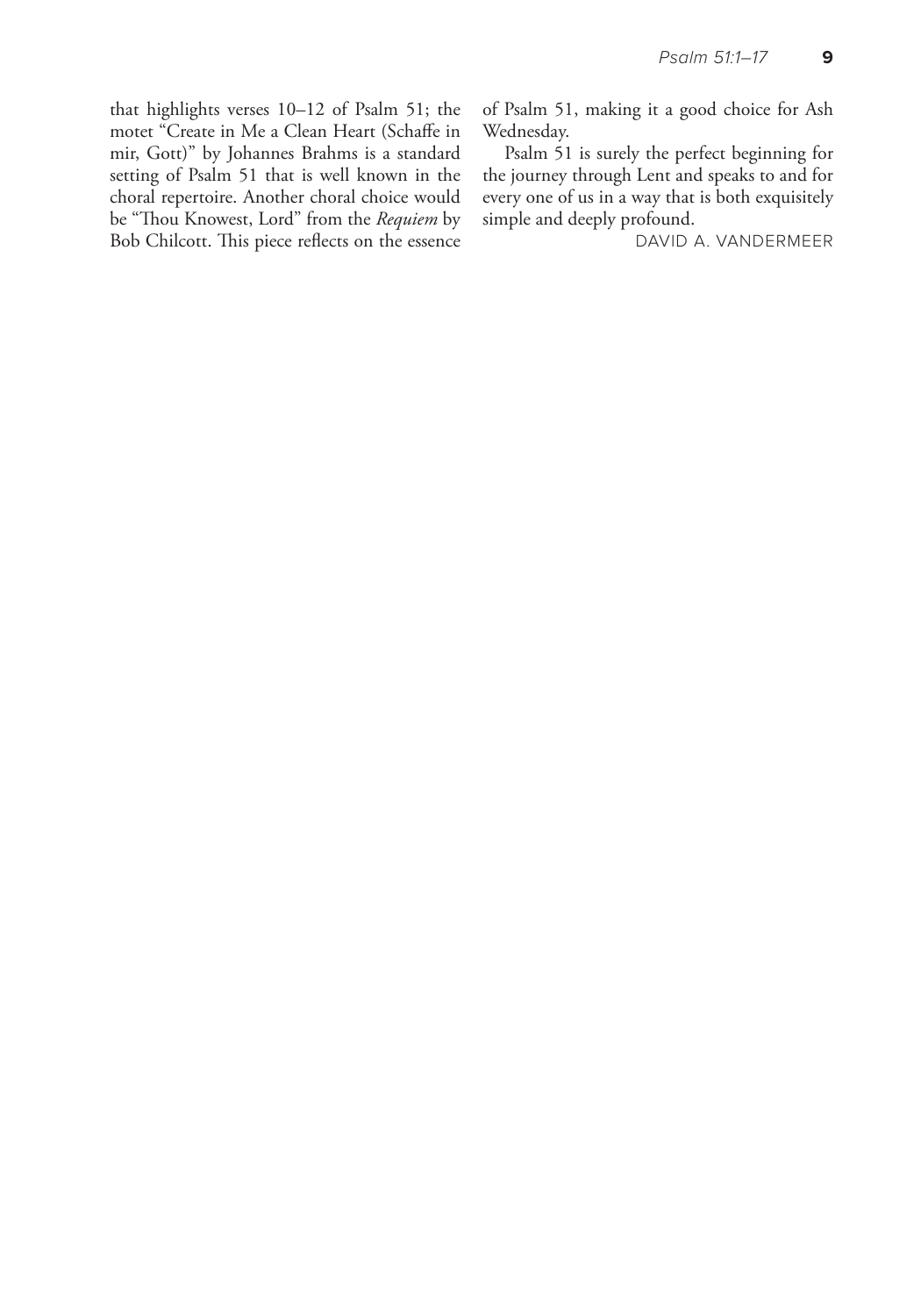# **2 Corinthians 5:20b–6:10**

5:20bWe entreat you on behalf of Christ, be reconciled to God. <sup>21</sup>For our sake he made him to be sin who knew no sin, so that in him we might become the righteousness of God.

 $6.1$ As we work together with him, we urge you also not to accept the grace of God in vain. 2For he says,

"At an acceptable time I have listened to you, and on a day of salvation I have helped you."

See, now is the acceptable time; see, now is the day of salvation! <sup>3</sup>We are putting no obstacle in anyone's way, so that no fault may be found with our ministry, 4 but as servants of God we have commended ourselves in every way: through great endurance, in afflictions, hardships, calamities, <sup>5</sup>beatings, imprisonments, riots, labors, sleepless nights, hunger; <sup>6</sup>by purity, knowledge, patience, kindness, holiness of spirit, genuine love, <sup>7</sup>truthful speech, and the power of God; with the weapons of righteousness for the right hand and for the left; <sup>8</sup>in honor and dishonor, in ill repute and good repute. We are treated as impostors, and yet are true; <sup>9</sup>as unknown, and yet are well known; as dying, and see—we are alive; as punished, and yet not killed; <sup>10</sup>as sorrowful, yet always rejoicing; as poor, yet making many rich; as having nothing, and yet possessing everything.

#### Commentary 1: Connecting the Reading with Scripture

Ash Wednesday marks the beginning of the season of Lent, a period of forty days in which Christians reflect on Jesus' life, ministry, suffering, death, and resurrection. As we remember that his death on the cross freed us from sin and death, the hope is that we are also compelled to the act of repentance. Ash Wednesday sets in motion a spirit of deep-seated contemplation and sorrow as we think about the sacrificial act of Jesus on the cross. The season also prompts gratefulness tempered with repentance, lest we boast as we, in our sinfulness, ponder God's unmerited gift of Jesus. Many Christians honor this time of reflection and seek a renewed relationship with God through the acts of fasting and prayer. The lectionary text for this day highlights the importance of establishing and maintaining a good relationship with God and others despite the trials and tribulations we may experience. The sacrificial work of Jesus makes this relationship possible. This focal text for Ash Wednesday highlights

the importance of remembrance, repentance, and reconciliation.

The designated passage for today begins with a strong exhortation to "be reconciled to God." A look at the broader literary context, particularly the previous chapter, is warranted in order to understand both the historical context and the author's instruction. To be reconciled to God means to be put in right relationship with God. Sinful beings are unable to do this on their own. Because of God's unconditional love for us, God sent Christ to aid in this effort (2 Cor. 5:18). We are able to be in relationship with God, to approach God with our prayers, solely due to God's grace. For this reason, a proper response is not only repentance, but also to offer this "ministry of reconciliation" to others (5:18) as "ambassadors for Christ" (5:20).

The community in Corinth is undergoing persecution and suffering, but they are encouraged not to "lose heart" (4:16). The psalmist says, "Weeping may endure for a night, but joy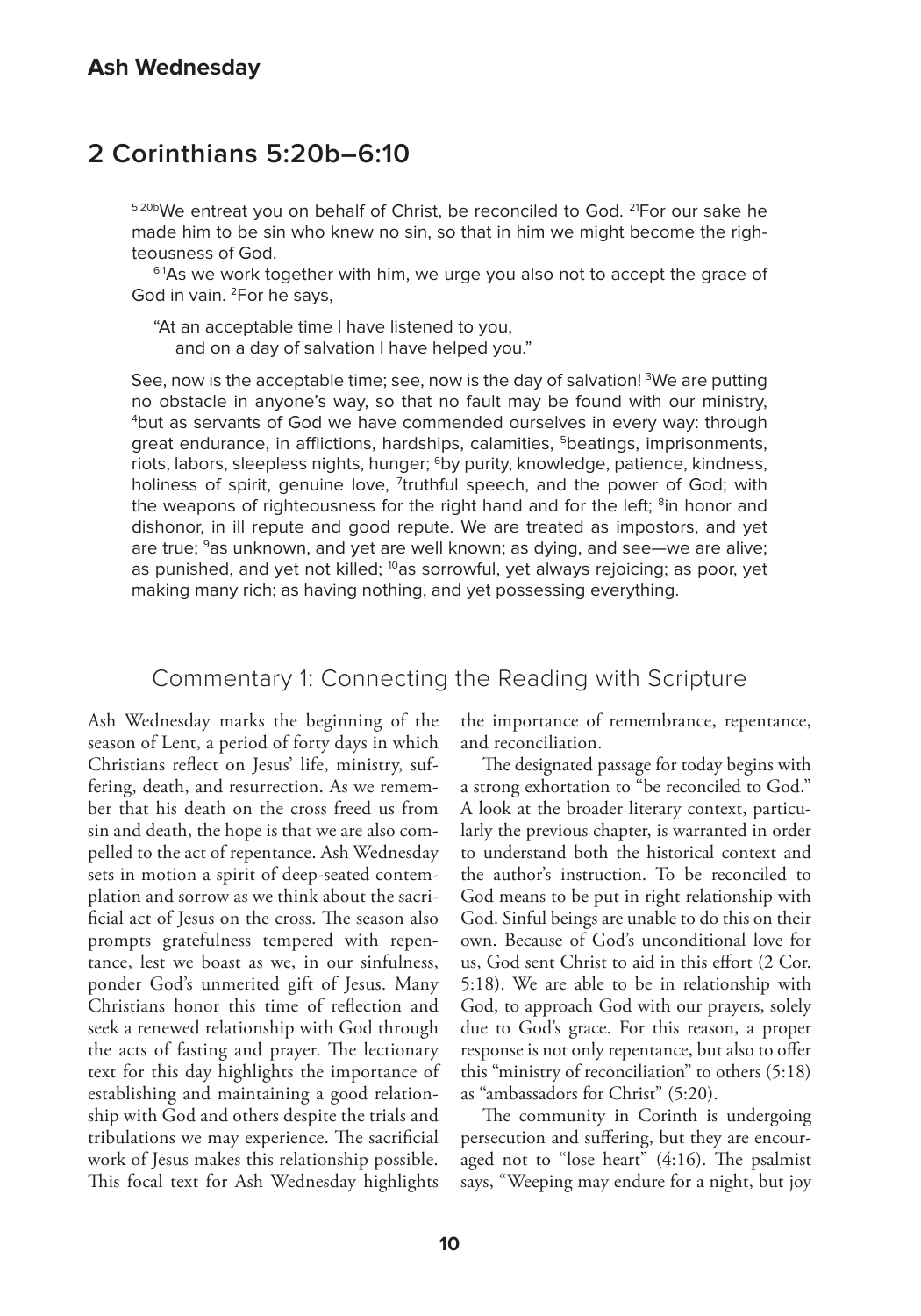cometh in the morning" (Ps. 30:5 KJV). In the same way, Paul urges the hearers of this text to remain steadfast and faithful in the midst of their suffering. They are able to do this because God is with them and will welcome them into God's "heavenly dwelling," as "guaranteed" by the Spirit God has given them (2 Cor. 5:2, 5). He supports his exhortation by reminding them about the suffering they knew they would incur in their earthly bodies (5:1–4); but they should not fret, because God has already prepared them to handle it (5:5). Thus, they shall "always be confident" (5:6). As they suffer, they should act accordingly as faithful Christians, not only because their "aim" is to please God, but also because everyone eventually will have to "appear before the judgment seat of Christ" and deal with the consequences of their actions (5:9–10). They are, therefore, without excuse, and have been forewarned.

Paul has provided the community of believers with a great incentive to offer reconciliation to those who persecute them (5:18–20): salvation. Just as Christ suffered in order to bring them back into right relationship with God (5:20), so too must they extend reconciliation to others as they suffer (6:4–5). Not only is their offering of reconciliation to be nondiscriminatory, as was the sacrificial act of Jesus; they are also not to retaliate. "Through great endurance, in afflictions, hardships," and with the "power of God; with the weapons of righteousness for the right hand and for the left" (6:4–7), they shall receive salvation, which is "now" (6:2). In other words, salvation is already and not yet. This ambivalent state is further expounded as the author says they are "dying . . . [and yet] are alive; . . . punished, and yet not killed; . . . sorrowful, yet always rejoicing; . . . having nothing, and yet possessing everything" (6:9–10). As they remain faithful through their suffering, while offering reconciliation to their persecutors, they have also already obtained salvation, the benefits of which they will experience in full when they are "at home with the Lord" (5:8).

As we usher in this season of Lent, however, a word of caution is in order. As we embark on the liturgical part of the year when we focus on the promise of salvation due to the sacrificial work of Jesus Christ, we must also temper the message of being like Christ in our suffering. The text provides a warning regarding what we do—how we respond—when we suffer by reminding us that each of us will face judgment for our actions "whether good or evil" (5:10). What are the implications of this message for those who seek to defend or protect themselves when they suffer abuse or harm? Would they no longer be in accordance with what Paul suggests here? Will punishment be the consequence for those who seek to protect their bodies, which the author refers to as "the temple of the living God" (6:16)?

What about the temporal issue of when salvation will come? The text says that "if anyone is in Christ, there is a new creation: everything old has passed away; see, everything has become new!" (5:17). But when? A person who is suffering *in the now*, in the body that is "away from the Lord," is still experiencing pain and trauma (5:6). What has been made new? How has their reality changed? Is it theologically sound and pastorally beneficial to preach a message of endurance because of *future* salvation to someone who is *presently* undergoing distress? What are the ethical implications of this message to endure suffering and, at the same time, offer reconciliation to those bent on harm, instead of eliminating various forms of interlocking oppressions, which they have the power and the means to do?

Ash Wednesday, also known as the Day of Ashes, is symbolized by the rubbing of ash on the believer, most often in the form of a cross on either the back of the hand or the forehead. The forehead is the most noticeable location for the ashes, and the most popular. Believers who wear these ashes are not only signifying Christ's salvific work for themselves, but also readily identifying themselves as followers of Jesus Christ to those who see the ashes on them. The symbol of the ashes is like a blinking light that causes others to zero in on Christians to see how they comport themselves through suffering. Will they behave in a Christlike fashion in the midst of tribulation? If one falls short of this behavior, one's Christian status may be called into question. Perhaps this is what Paul was trying to prevent: a negative portrayal of Christians by others. Although the text does not state that believers bore the symbol of Christ's death on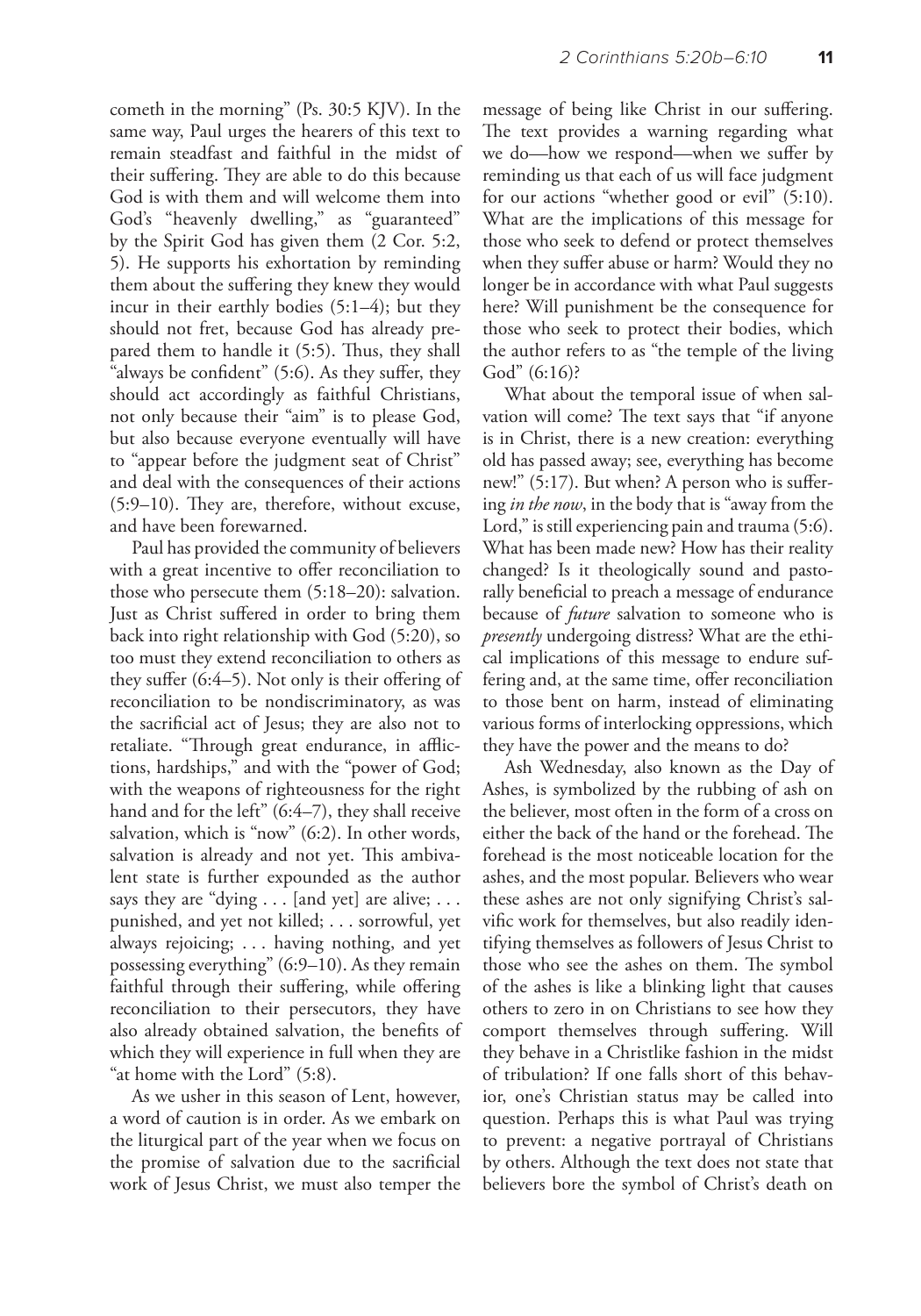their foreheads in ash, the marks (both physical and emotional) that they bore during their suffering functioned as their Christian identification—especially when they did not seek vengeance.

As we reflect on Jesus' death on the cross and the benefit of being reconciled to God because of it, let us also humble ourselves and repent for our sins. Paul reminds us that we do not have to go through this process of remembrance, repentance, and the ministry of reconciliation alone, as indicated by the use of the plural pronoun "we": "As *we* work together with [God]" (6:1). On this Ash Wednesday and throughout the rest of the Lenten season, let us set our individual and communal intention on reconciliation to God and to each other.

SHANELL T. SMITH

### Commentary 2: Connecting the Reading with the World

This stirring passage from Corinthians begins with the call to be reconciled to God, yet it is difficult to imagine how we could be reconciled to God without first acting on the injunction in Matthew 5:23–24 to be reconciled with others before approaching God. Seeking reconciliation with family, friends, or community members can be challenging, but in many situations, we have the ability to address the issue directly and suggest options for change. Addressing the large-scale social issues that fracture and polarize our societies, however, seems a daunting task. We often feel that our efforts are inadequate and can have little impact on the situation.

It is instructive for Christians to remember that as our faith spread over the centuries, it often traveled hand in hand with European colonialism. Although it is difficult to acknowledge, the spread of Christianity was deeply enmeshed in the economic and political aims of the conquerors. More troubling still, Christian theology was used to justify genocide, the destruction of languages and cultures, the appropriation of land and resources, and the enslavement of human beings. While we rightly celebrate our sacred traditions, we must also acknowledge that we have inherited the legacy of many centuries of violence.

The Rev. Dr. Martin Luther King Jr. often asserted that eleven o'clock on Sunday morning is the most segregated hour for Christians in the United States. More than fifty years later, this is still the case. Despite our moral and ethical commitments, we Christians have not learned to transcend the racial tensions of the society at large. King articulated his vision of building the Beloved Community—a just and equitable society in which all share in the wealth of the earth, racism and discrimination have been abolished, and conflicts are resolved nonviolently—in a process of reconciliation. Although it may be painful, educating ourselves and accepting our history is a necessary step on the road to developing mutual compassion for and with others, which itself is a precursor to true reconciliation.

In what ways have Christians led prophetic efforts to undo the harms of colonization and dismantle entrenched racism?

The liberation theology movement that emerged in Latin America in the 1960s is known for its insistence that God is on the side of the poor. As theologians, pastors, and activists brought this movement to life, they struggled against the political, socioeconomic, and cultural systems that trampled on the rights of vulnerable people, but they also turned a critical eye toward their own churches. In what ways had their churches sided with the wealthy and powerful, conspiring to ignore the needs of those who were hurting? Perhaps more insidiously, in what ways had the churches justified their actions using distorted theology?

In Brazil, the Roman Catholic bishop Pedro Casaldáliga spent the decade of the 1970s working with the landless peasants and the indigenous peoples in the interior of the country. Although he had long known of the role his church had played in the conquest of the Americas, he became conscientized to its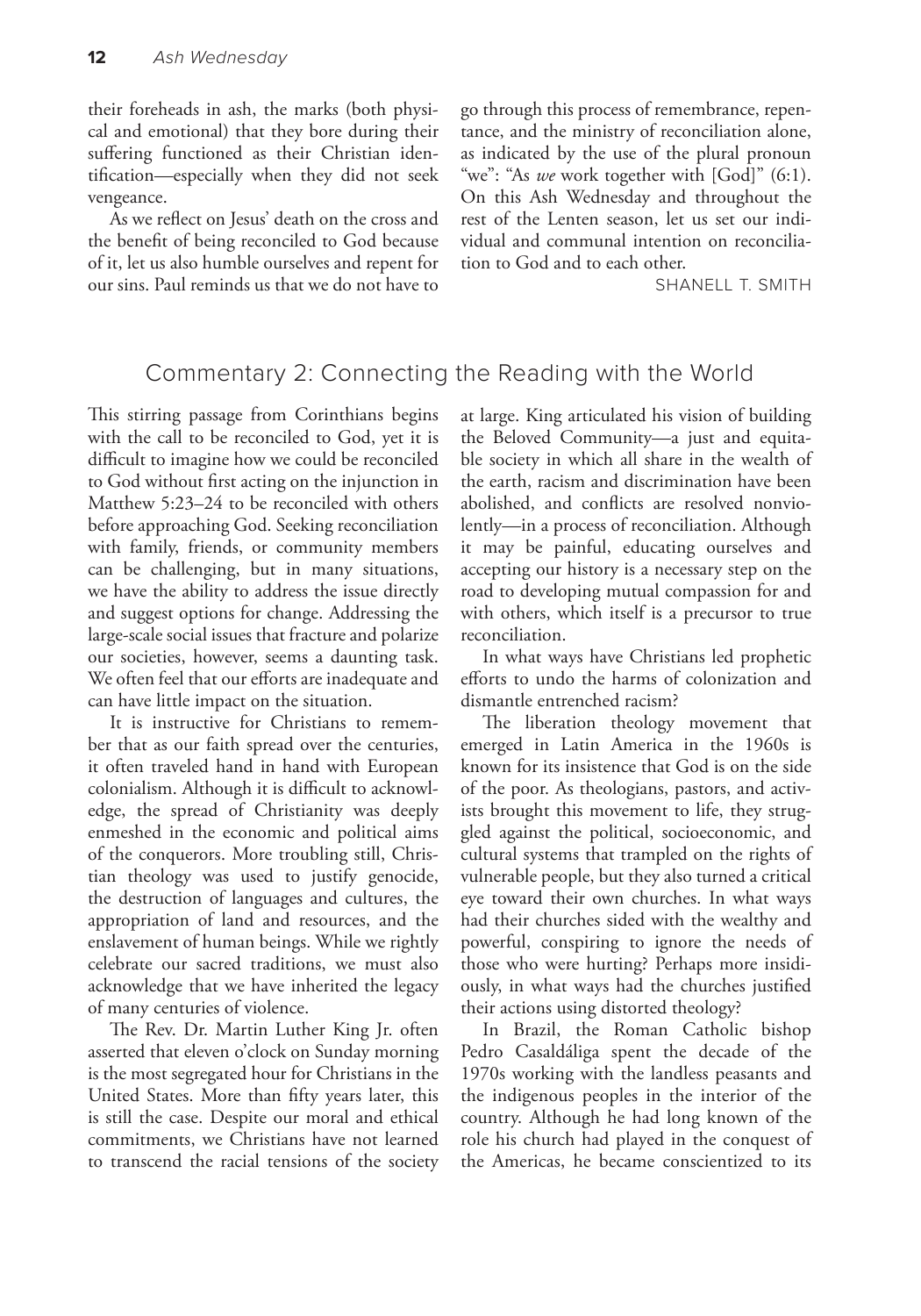ongoing neglect of indigenous communities. Bishop Casaldáliga worked with a team of collaborators to compose a liturgy of repentance, the *Missa da terra sem males* (Mass of the Land without Evil). This liturgy is a Catholic mass with an extended penitential rite that explicitly names the harms the church has perpetrated against the indigenous peoples, asks for forgiveness, and pledges to walk in solidarity with these communities in the future. The following year, Casaldáliga wrote a similar liturgy, the *Missa dos Quilombos*, addressed to Afro-Brazilians. These extraordinary liturgies are public statements that model a three-part process of reconciliation: acknowledging the harms committed, seeking forgiveness, and proposing concrete actions toward healing.<sup>1</sup>

In 1985, a group of South African theologians issued the Kairos Document criticizing apartheid and the failure of the church to denounce it. The authors believed that God stood with the politically oppressed and that the churches shirked their moral responsibilities when they advocated a superficial reconciliation. Reconciliation, they insisted, requires repentance and justice. Drawing on this history, Kairos Palestine is a Christian Palestinian movement that advocates for ending the Israeli occupation and calls on all Christians everywhere to engage in nonviolent resistance against injustice and apartheid and to work for a just peace. $2$ 

In the United States, the Society of Friends (Quakers) sponsors the Toward Right Relationship with Native Peoples Project, which creates educational resources and offers presentations in educational, church, and civic settings. Paula Palmer, the project's director, researched the Quaker Native American day schools and boarding schools to uncover the church's role in the forced assimilation of Native children and produced a video and presentation on this topic for use with congregations.

In the 2008 documentary *Traces of the Trade: A Story from the Deep North,* filmmaker Katrina Browne tells the story of her New England ancestors, a wealthy and powerful slave-trading family. Ten descendants of the family travel to Rhode Island, Ghana, and Cuba, retracing the steps of the Triangle Trade and reflecting on the healing and transformation still needed. The Unitarian Universalist Association created an extensive discussion guide for use with congregations.

A different, but no less important, vision of reconciliation emerges in the theological exploration of moral injury, especially as it pertains to military veterans. Moral injury is the harm done to one's conscience or moral sensibilities when a person violates core moral beliefs or ethical codes of conduct. For example, in the context of war, soldiers might be directly involved in killing or harming others. As a result, they may judge their own behavior negatively and feel unable to regard themselves as decent human beings, which can cause depression and lead to suicide.

For those experiencing moral injury, learning to trust themselves and others is an important aspect of healing. The Soul Repair Center emphasizes the importance of community in this process and offers training to congregations to help them support veterans struggling with moral injury.<sup>3</sup> Through outreach efforts, preaching, and ritual action, churches can play a role in helping individuals suffering moral injury to be restored and reconnected to the community, to themselves, and to God.

In this Ash Wednesday reading, Paul entreats us to be reconciled to God. The Lenten season gives us an opportunity to reflect on our lives, to evaluate how we are doing, and to work toward reconciliation. For some, this might be a time to reflect on personal spirituality; for others, an opportunity to strengthen interpersonal relationships; and for still others, an opportunity to contribute their efforts to large-scale social

<sup>1.</sup> The original Portuguese texts of these liturgies can be found on the Servicios Koinonia website: http://www.servicioskoinonia.org/Casaldaliga /poesia/index.html. Cónrado Berning's 1979 documentary on the premiere of *Missa da terra sem males* is available on YouTube at https://www .youtube.com/watch?v=pBNqtK-VF5g, as are other performances of both liturgies.

<sup>2.</sup> The Kairos Document is available on the South African History Online website: https://www.sahistory.org.za/archive/challenge-church -theological-comment-political-crisis-south-africa-kairos-document-1985. Information about Kairos Palestine can be found on their website: https://www.kairospalestine.ps.

<sup>3.</sup> The Soul Repair Center is a project of Brite Divinity School. More information is available at https://www.brite.edu/programs/soul-repair/.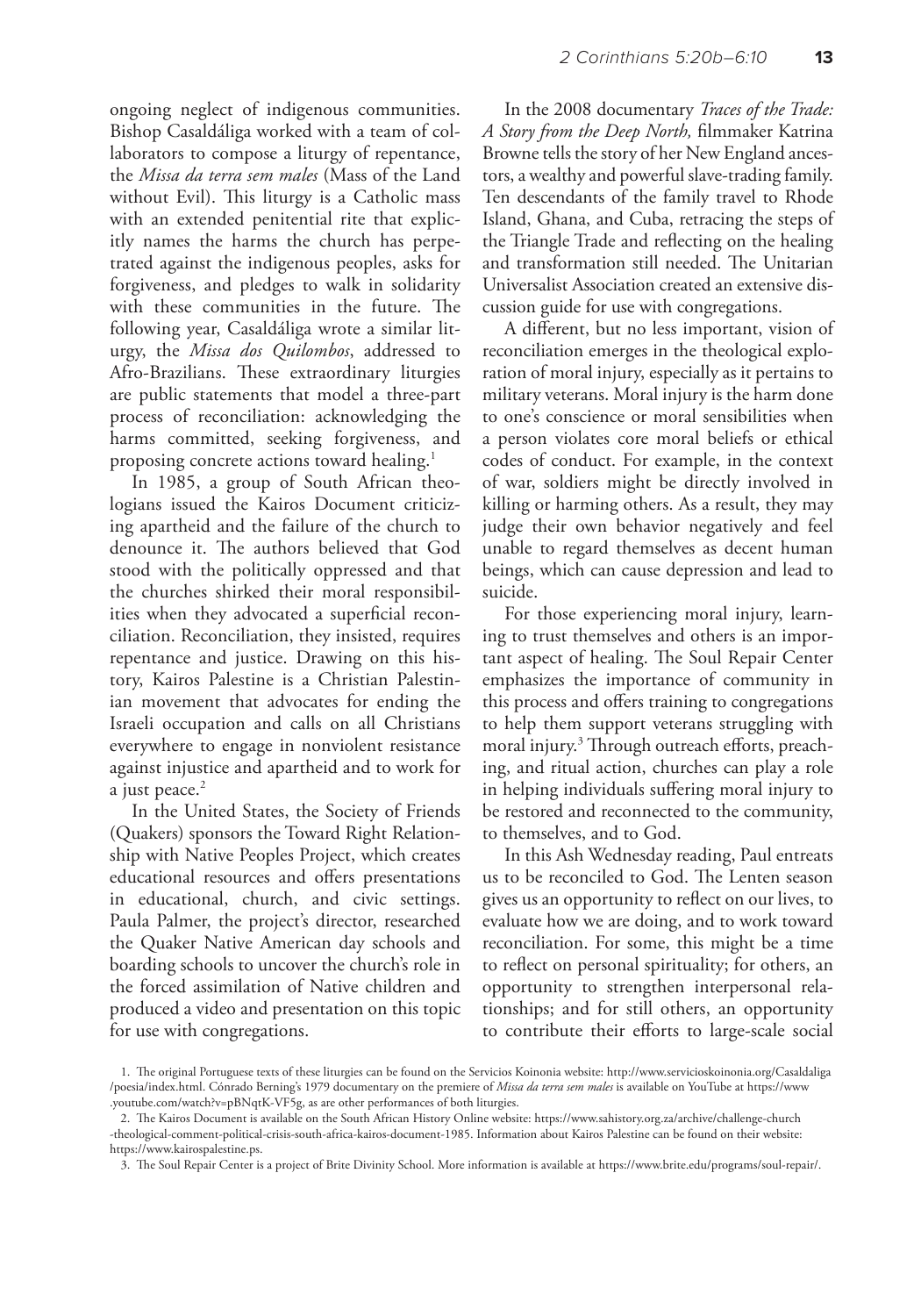activism to uproot racism, sexism, economic exploitation, or environmental destruction.

In each of these scenarios, reconciliation is long and hard work, but the passage assures us that God has promised to listen and help us. We may be asked to put aside mistaken notions and acknowledge our own failings. We may be asked to make compromises. We may be asked to embark on a long journey toward healing.

Despite these challenges, Paul reminds us: now is the acceptable time!

ANN HIDALGO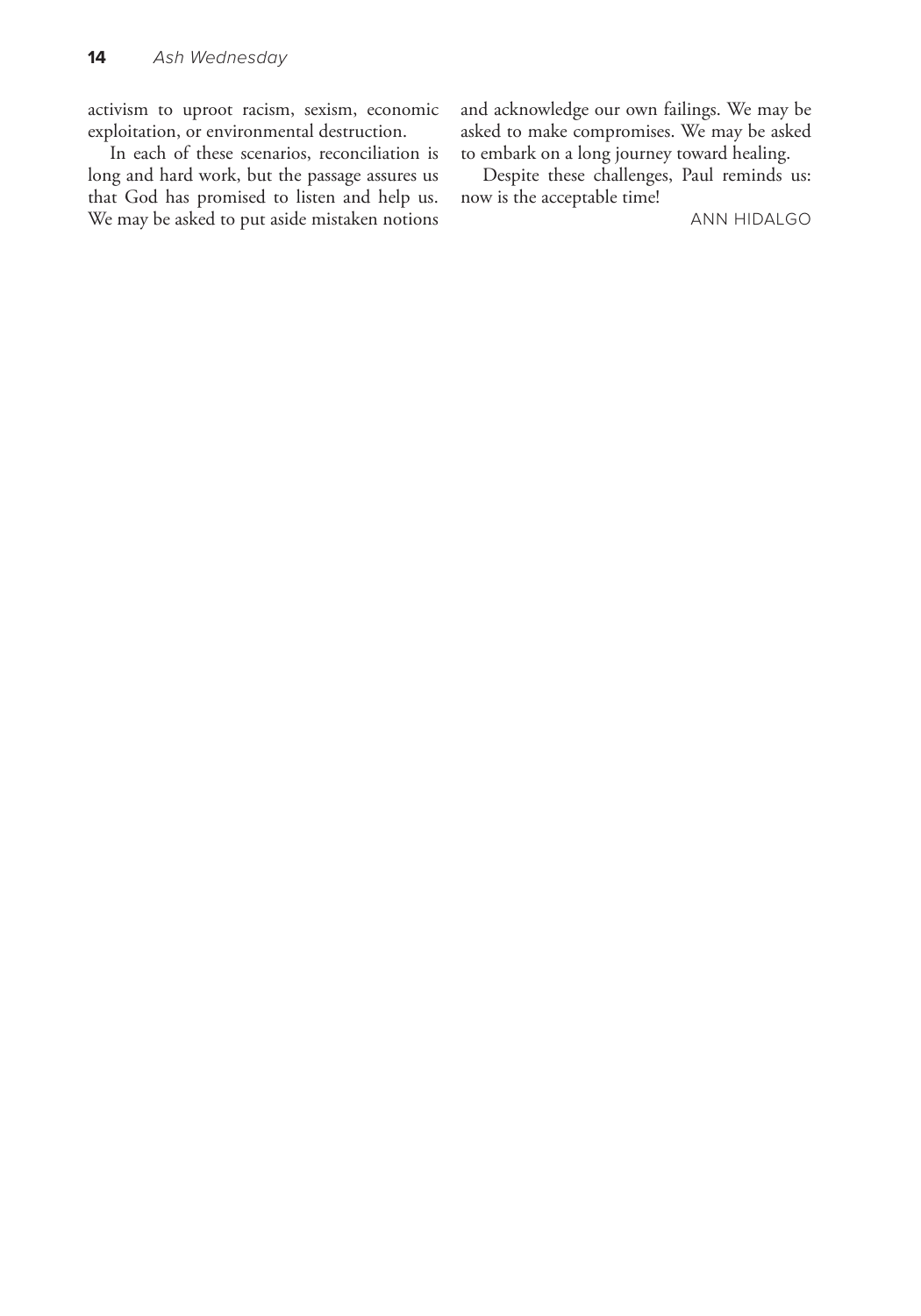### **Matthew 6:1–6, 16–21**

1 "Beware of practicing your piety before others in order to be seen by them; for then you have no reward from your Father in heaven.

 $2^{\circ}$ So whenever you give alms, do not sound a trumpet before you, as the hypocrites do in the synagogues and in the streets, so that they may be praised by others. Truly I tell you, they have received their reward. <sup>3</sup>But when you give alms, do not let your left hand know what your right hand is doing, <sup>4</sup>so that your alms may be done in secret; and your Father who sees in secret will reward you.<br><sup>5</sup>"And whenever you pray, do not be like the hypocrites; for they love to stand

and pray in the synagogues and at the street corners, so that they may be seen by others. Truly I tell you, they have received their reward. <sup>6</sup>But whenever you pray, go into your room and shut the door and pray to your Father who is in secret; and your Father who sees in secret will reward you. . . .<br><sup>16</sup>"And whenever you fast, do not look dismal, like the hypocrites, for they dis-

figure their faces so as to show others that they are fasting. Truly I tell you, they have received their reward. <sup>17</sup>But when you fast, put oil on your head and wash your face, <sup>18</sup>so that your fasting may be seen not by others but by your Father who is in secret; and your Father who sees in secret will reward you.

<sup>19</sup> "Do not store up for yourselves treasures on earth, where moth and rust consume and where thieves break in and steal; <sup>20</sup>but store up for yourselves treasures in heaven, where neither moth nor rust consumes and where thieves do not break in and steal. <sup>21</sup>For where your treasure is, there your heart will be also."

#### Commentary 1: Connecting the Reading with Scripture

Our Gospel lesson today consists of three sections that follow the same outline, its pattern predicted by 6:1, warning against using one's religious practices to impress other people. These sections, which deal with almsgiving, prayer, and fasting, tell readers that when they engage in these activities, they should not do so in a way that calls attention to themselves. If they do, then that attention will be their only reward. Instead, they should do it anonymously, with the result that God the Father who sees in secret will reward them. The KJV says that reward will be given "openly," but that word is not in the oldest manuscripts; it is now generally assumed that the reward will be given when the kingdom of God (or, as Matthew has it, the kingdom of heaven) comes and the rewarded one will have eternal life.

These three sections have as their source what scholars call M, meaning the source on which

Matthew draws for his Gospel that is neither Mark nor the ancient source Q. There is no reason to suppose that it does not derive from actual teaching of Jesus and the expansion of it in the community from which the evangelist comes. These sections are interrupted in 6:7–15 by the insertion of the Q material containing the Lord's Prayer, which thus becomes the center of the Sermon on the Mount. This important insertion is left out of our reading for today, undoubtedly because of the occasion of this reading. Our Gospel and the other lections are to be read on Ash Wednesday, one of the few midweek services in the calendar commented on in this series. This holy day is focused on penitence, as is the section from M into which the evangelist has inserted the Lord's Prayer material. As important as the Lord's Prayer is, it interrupts the penitential flow of the M material and would thus distract from concentration on this day's theme.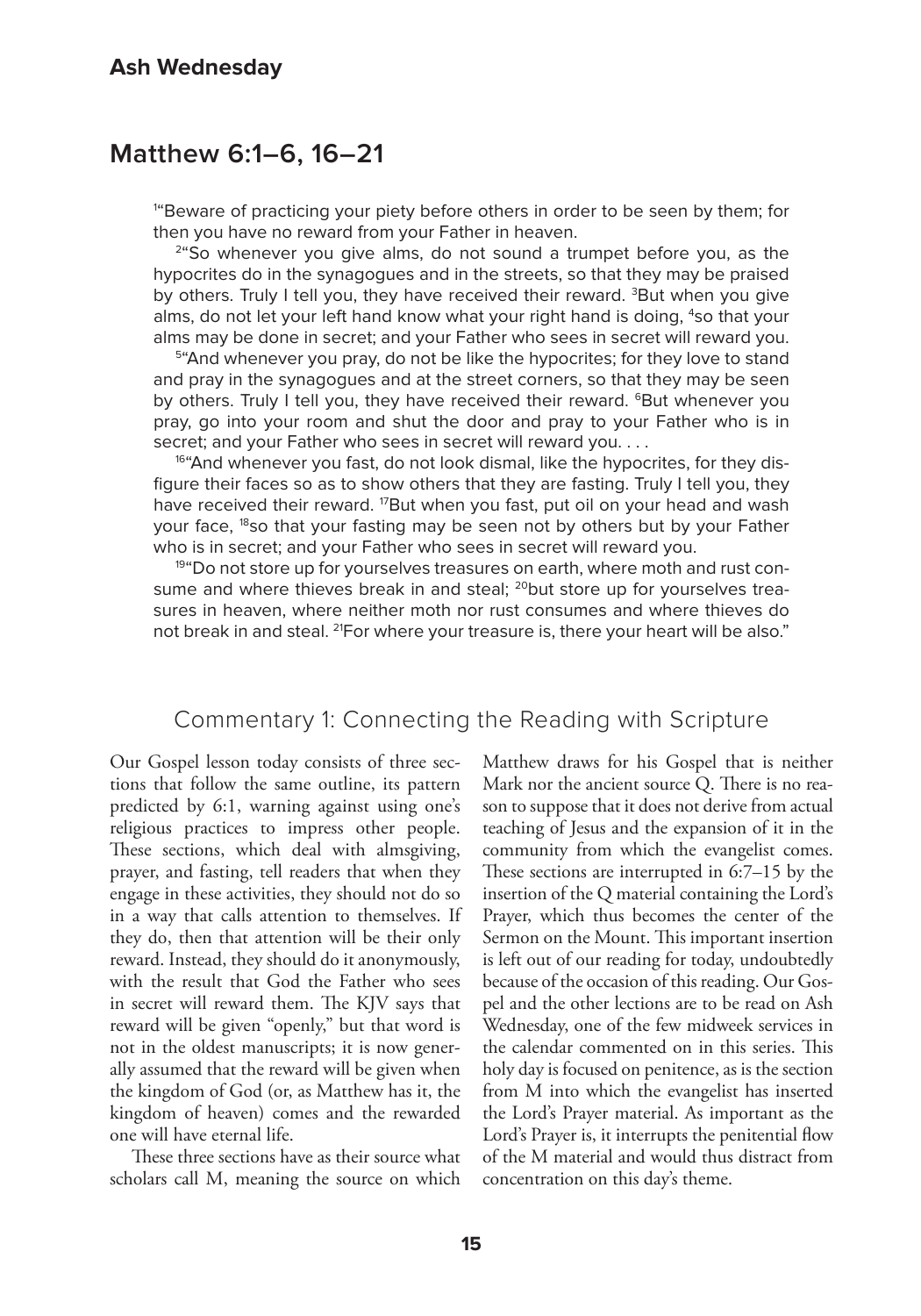Each of these three sections offers a vigorous statement involving hyperbole and caricature. The persons who do what the reader is told not to do are called hypocrites, a Greek word that had as one of its original meanings an actor on a stage. Thus, the whole performance is exaggerated. All three of the sections share one basic message: the activity is not about the person playacting; it is about God—and to behave otherwise is damnable.

While the three sections share a common message, how that works can be seen by examining them separately to see how each reaches a common goal. The first section, on almsgiving, describes the effort to call attention to one's donations as like having a horn blown to call attention to the achievement. While many fund-raising activities today seem to use similar techniques to encourage gift-giving, sounding a trumpet in a synagogue or even the street is not something that was actually done; it is instead a hyperbolic analogy to ways attention was called to the donor. The reward of hypocrites was to have people admire their great generosity, as though they bought admiration with their gifts. That is all it bought. The description of the proper alternative also involves exaggeration for emphasis: one's hands are not conscious, so one could not know what the other was doing.

The section on prayer (vv. 5–6) condemns hypocrites who stand and say prayers ostentatiously in a synagogue or on a street corner. This seems not to refer to officiants at liturgy but to individuals who want to appear pious. This discussion of prayer seems to suggest that only private prayer can be sincere, that one needs to go into a private space to do it; the real distinction, however, is between opposite motivations for saying prayers: showing off versus relating to the Holy One. As Eugene Boring has said, "One can also ostentatiously call attention to going to the inner room to pray."1

The next verse, which is not in our lection, seems at first to follow the pattern of the sections of our passage, calling on readers not to do something in the way others (in this case, Gentiles) do. However, this is just a way of preparing for the introduction of the Lord's Prayer.

This material resumes and is completed in verses 16–18. The issue here is fasting. Originally the Jews had only one fixed fast day, the Day of Atonement (Yom Kippur). Other fasts may have been added to their liturgical calendar by Matthew's time; in addition, the believer could fast voluntarily, and Mondays and Thursdays were considered good days for doing so. These could be days of "sackcloth and ashes," which could add to people's efforts to prove how holy they were by excessive fasting. Matthew summarizes this playacting as "disfiguring their faces," which he contrasts with the sprucing up done by those who are fasting for God, rather than for show.

Our lection ends with a contrast between storing treasure on earth and storing it up in heaven: the contrast between showing off or doing things hypocritically and devoting ourselves to the service of God. The latter is required to enter the kingdom of heaven.

Something of the significance of our reading can be understood when it is seen in context in Matthew's Gospel. Matthew starts with narratives about Jesus' infancy and ends with an account of his crucifixion and resurrection. In between are five sections, beginning with a biographical section that is essentially based on Mark's account and ending with speech based on material from Q and M. All this was edited by Matthew for his own purposes. Since early days in the church's history, a comparison has been made between the Pentateuch—the five books of Law (Torah) in the Old Testament and these five parts of Matthew. Yet Matthew's emphasis is not on the teaching but on the narrative, with the speeches related to the theme of the narratives. For instance, the initial part from which our reading comes has to do with the beginning of Jesus' life and ministry. It ends with Jesus' calling the Twelve and beginning his ministry in Galilee. The Sermon on the Mount is the introduction (theirs and ours) to the teaching of Jesus; there has been no teaching before this.

The Sermon begins with the Beatitudes, which elucidate the traits that will enable disciples to be a part of kingdom of heaven. Jesus then compares the disciples to salt, light, and

<sup>1.</sup> "Matthew," in *The New Interpreter's Bible* (Nashville: Abingdon, 1995), 8:201.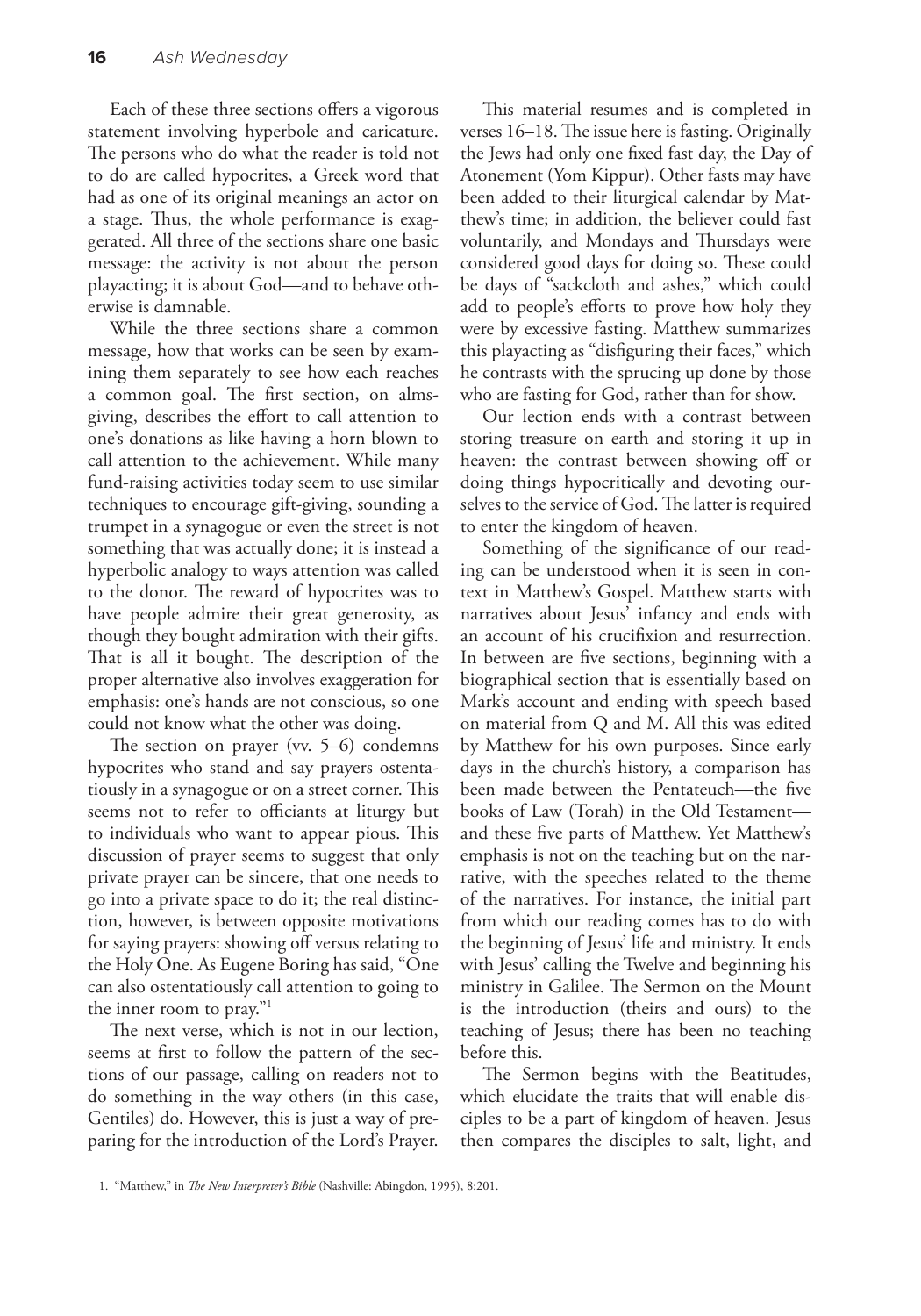a city on a hill. He continues what he has to say about living in the eschatological community by showing how it is a greater righteousness than that of the Law, offering illustrations in relation to anger, adultery, and divorce, and then in relation to swearing, revenge, and one's attitude toward enemies. This is followed by today's Gospel reading about not showing off in almsgiving, praying, and fasting; this material is intersected by the model of prayer in the

Lord's Prayer, the center of the Sermon. Jesus then continues with other statements about life in the kingdom, culminating with the Golden Rule, and then concludes with warnings about the dangers of not living according to the view of life in the kingdom that been described in the Sermon. Thus, the newly called disciples have been well instructed in the life to which they and we—are called.

O. C. EDWARDS JR.

#### Commentary 2: Connecting the Reading with the World

In today's readings from Matthew we are presented with three spiritual disciplines: giving, praying, and fasting. The act of giving presupposes that the giver has resources that can improve the recipient's present condition. This brings into view a range of activities—from the small acts of kindness of giving food, clothing, or money to the poor and destitute to providing an endowment so that a school, library, or hospital may be established and maintained. The act of giving may also serve to point us to those places where our social and economic structures are broken or inadequate and in need of repair.

Conventional wisdom says that giving someone fish will provide food for a day but teaching that person to fish will provide food for a lifetime. In this proverbial statement, one finds a view of giving that goes beyond a charitable and short-term commitment. Rather, one is challenged to move beyond passive acceptance and maintenance of the status quo, to seek ways to cultivate wholesome living, to enhance a community's life, and to optimize human potential.

Preachers can draw on the teachings of Jesus to represent giving as doing righteousness, acting rightly, and making things right (Matt. 6:3; 7:21; 25:37–40). The focus of giving cannot be the giver but rather the work of righteousness that is divinely inspired, enabled, and sustained. Jesus steers us away from giving that is energized by self-congratulation or the adulation of others. Genuine giving is an unrelenting commitment to righteousness and to the perennial work of making things right in the world. The person who seeks recognition for his or her gift

celebrates human endeavor and diverts attention from the divine work of the giver of all good gifts. In a world where others are dependent on the kindness of patrons, it is easy to forget that the earth is the Lord's (Ps. 24:1). Above all else, giving is a response to God, a celebration of God's blessings, and an act of honor and thanksgiving. From this perspective, we serve as instruments of God's generosity, benevolence, and providential care in the world. Giving is living out one's sense of identity, calling, and relationship in community to the giver of all good gifts.

The second spiritual practice, praying, may be viewed as recognition and acknowledgment that one is invited into relationship with God in every moment of life. Praying provides multiple ways to sense that divine invitation and to engage the relationship through gratitude for divine favor, sorrow at one's neglect or falling short, and supplication for help in one's life. When we pray, we may learn something about how we are connected to the Divine and to all of God's creation. We may learn that as we draw nearer to God through prayer, we also draw nearer to our fellow human beings through our love and service. We may also learn that our selfaggrandizement, pride, and self-centeredness are antithetical to our desire to be in relationship with God.

Preachers can show how genuine prayer enables one to be seen by God, whereas the hypocrites pray to be seen by others. God sees us in the totality of our beings, including our failures and successes, our grief and joy, our fears and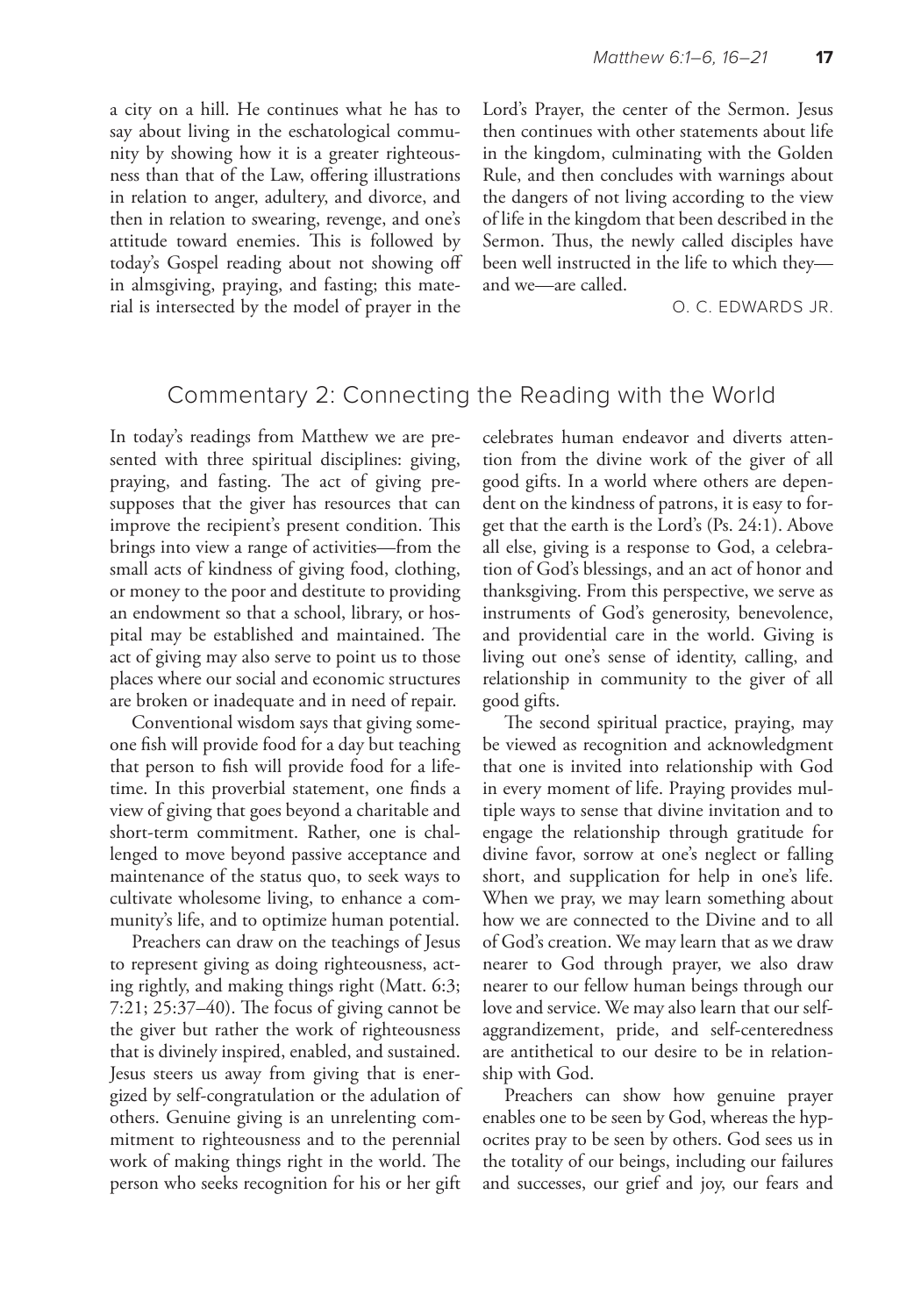hopes. In prayer, we may encounter God as the One who sees our misery (Gen. 16:10–13), hears the cries of those who are oppressed or enslaved (Exod. 3:7), and draws near to us. We acknowledge God as the center and sole focus of our prayer as we seek to discern how God is working in our lives and in the world. In prayer, we acknowledge God's initiative and self-revelation in secret spaces where God is glorified and away from those spaces that offer self-promotion or public display of our piety (Matt. 6:6).

Preachers may observe that when prayer seeks to go beyond the bounds of personal piety, we may be afforded the opportunity to transcend our own images of God, and our preconceived theological postulations. We may find that prayer transports us to spaces where we fully experience love, forgiveness, healing, acceptance, joy, and life in ways that go beyond our understanding and our cognition. Prayer that is designed to display one's piety so that others may revere the supplicant or be impressed is unable to channel God's work of revealing, inspiring, touching, and transforming.

Prayer that calls us into relationship with God is prayer that is orchestrated by God and whose content moves us beyond the need for "empty phrases" or "many words" (Matt. 6:7). In reflecting on the teaching of Jesus, we are invited to reexamine our practices and understandings of prayer; we are also called to embrace prayer that changes our perception, attitude, and behavior. Such changes may bring new ways of being in God's presence, addressing divine mystery, touching and handling things unseen. We embrace the transformations that are possible as we also are embraced by divine presence, ineffable mystery, overflowing love, transfiguring light, healing, and abundant mercy. Not only are we invited to discern how God is at work in our lives and in the world, but we are also invited to participate in God's work. Through prayer we learn and experience the role, value, and efficacy of prayer.

The third spiritual discipline in today's reading is fasting. In this practice, one goes without some measure of food or drink for a certain period. Traditionally, fasting has been linked with other practices such as abstinence from other activities, including sexual intimacy. It is not difficult to see that this demand on the physical body may send the message that the body needs to be subdued if we are to embark on a spiritual pilgrimage. The view of the body as a burden for the journey, the dwelling place of vices, disposable for the good of the soul, can lead to extreme practices such as self-flagellation.

However, one may also adopt a perspective that draws no distinction between the physical and spiritual. An individual does not come before God as differentiated and disconnected components but as a whole and unified being. One stands before God not as mind, spirit, soul, or body but, rather, as the totality of our thoughts, emotions, experiences, our weaknesses and strengths, our vices and virtues, our aversions and delights. Fasting may help us recognize and confront the challenges that we face in the totality of our being and enable us to acknowledge the assaults on our dignity and humanity from insults, addictions, stress, injury, or trauma, among other things. Further, because we cannot go for long periods without food, fasting may remind us of the contours and parameters of our human experience. We confront our limits and boundaries, and become more acutely aware of our finitude and our mortality.

These three spiritual practices have ancient roots across a range of religious traditions, and in every expression the practice calls attention away from the visible to the invisible, the mortal to the immortal, or the human to the Divine. In Matthew's Gospel, we are presented with an earthly and heavenly orientation (6:19–21), and these three spiritual practices enable the right orientation toward God. The earthly is transient, destructible, and insecure and includes our self-centered projects and our pride. The heavenly is permanent, indestructible, and secure, and includes our devotion to God and the correct orientation of our hearts. The spiritual practices of giving, praying, and fasting are matters that focus one's heart on the kingdom of heaven and its righteousness. "For where your treasure is, there your heart will be also" (6:21).

LINCOLN E. GALLOWAY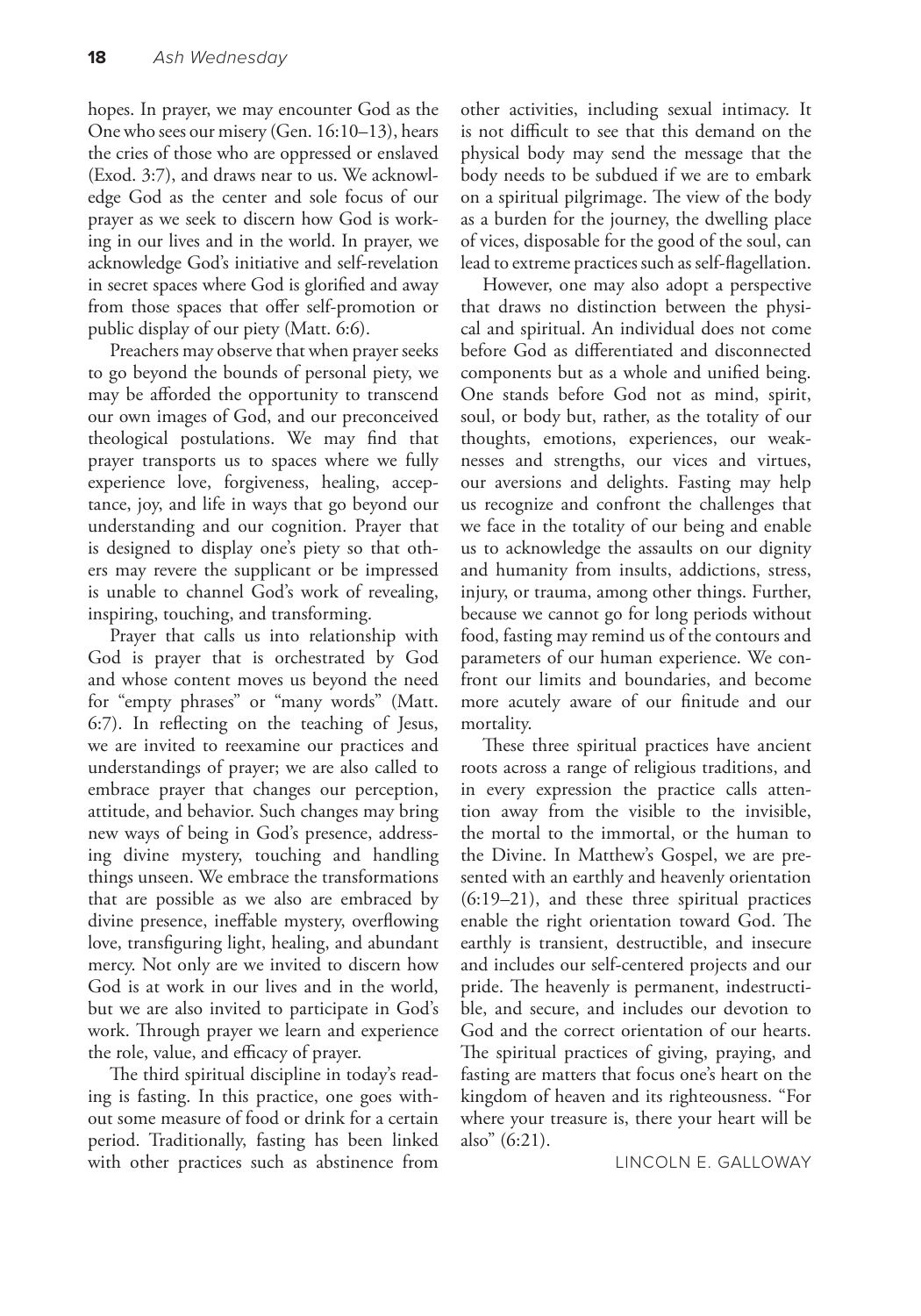## **Isaiah 58:1–12**

1 Shout out, do not hold back! Lift up your voice like a trumpet! Announce to my people their rebellion, to the house of Jacob their sins. <sup>2</sup>Yet day after day they seek me and delight to know my ways, as if they were a nation that practiced righteousness and did not forsake the ordinance of their God; they ask of me righteous judgments, they delight to draw near to God. 3 "Why do we fast, but you do not see? Why humble ourselves, but you do not notice?" Look, you serve your own interest on your fast day, and oppress all your workers. 4 Look, you fast only to quarrel and to fight and to strike with a wicked fist. Such fasting as you do today will not make your voice heard on high. <sup>5</sup>Is such the fast that I choose, a day to humble oneself? Is it to bow down the head like a bulrush, and to lie in sackcloth and ashes? Will you call this a fast, a day acceptable to the LORD? <sup>6</sup>Is not this the fast that I choose: to loose the bonds of injustice, to undo the thongs of the yoke, to let the oppressed go free, and to break every yoke? 7 Is it not to share your bread with the hungry, and bring the homeless poor into your house; when you see the naked, to cover them, and not to hide yourself from your own kin? <sup>8</sup>Then your light shall break forth like the dawn, and your healing shall spring up quickly; your vindicator shall go before you, the glory of the LORD shall be your rear guard. <sup>9</sup>Then you shall call, and the LORD will answer; you shall cry for help, and he will say, Here I am. If you remove the yoke from among you, the pointing of the finger, the speaking of evil, <sup>10</sup>if you offer your food to the hungry and satisfy the needs of the afflicted, then your light shall rise in the darkness and your gloom be like the noonday.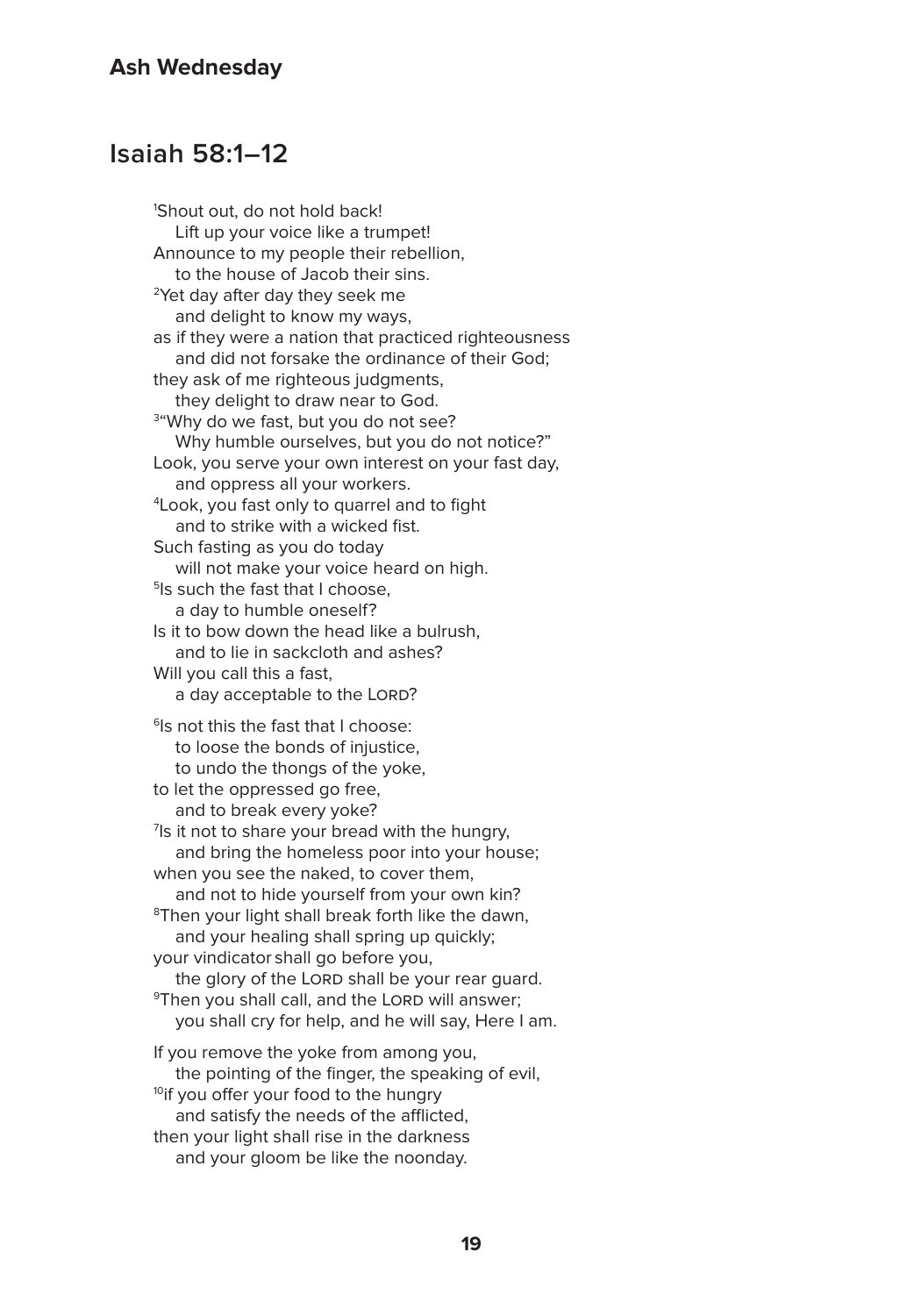<sup>11</sup>The LORD will quide you continually, and satisfy your needs in parched places, and make your bones strong; and you shall be like a watered garden, like a spring of water, whose waters never fail. <sup>12</sup>Your ancient ruins shall be rebuilt; you shall raise up the foundations of many generations; you shall be called the repairer of the breach, the restorer of streets to live in.

#### Commentary 1: Connecting the Reading with Scripture

Isaiah 56–66 are set in the Judean homeland, the Persian province of Yehud, to which the Babylonian exiles have returned. In the wake of the return, tensions develop between returning exiles—many of whom represent and therefore have the support of the Persian Empire—and the people who were not exiled and so remained in Judah after the Babylonians conquered Judah in 587 BCE. Chapters 56–59 reflect the acrimonious conflict among various factions within the house of Israel. The material is driven by wrenching questions: Who is a true Israelite? How will the community determine membership? Will these membership standards be more inclusive or more exclusive, so as to preserve one community's particular traditions? What constitutes righteous behavior and practice? Which values represent the core of Israelite identity?

The messages of consolation and hope in Isaiah 40–55, set in the Babylonian exile, give way in Isaiah 56–59 to oracles of judgment. The accusations of injustice echo those of the preexilic prophets. Isaiah 58:1–8 in particular reintroduces themes and tropes from the first chapter of Isaiah (Isa. 1:10–20). In both texts (Isa. 1 and Isa. 58), the prophet rhetorically creates a disjunction between the ritual activities that the people perform and the oppressive social, economic, and legal practices that they sanction. That said, the passage concludes with promises of salvation that recall Isaiah 40–55. Here, however, the promises pertain to only one group within Israel.

The writers of the Hebrew Bible depict their God in different ways and often those depictions stand in direct opposition to one another. Some texts portray a God of order, while others insist on a God who disrupts order for the sake of redemption. In some texts, we see a God who works with the powerful and is affiliated with the temple and the monarchy; in other parts of the canon, we hear about a God who sides with the oppressed and the marginalized, who wants to roam wild in the wilderness and chafes at the prospect of living in "a house" (i.e., a temple). The prophets, who prefer traditions associated with the liberation from Egypt, the Mosaic covenant, and economic and social justice, see cult-related practices such as fasting as attempts to manipulate or domesticate YHWH. The friction between these two testimonies is particularly heated in Isaiah 58:1–12.

Chapter 58 begins with God commanding the prophet to announce judgment against God's people with a voice like a *shopar*, a ram's horn that was blown for a number of different reasons, including to inaugurate a fast but also to announce the beginning of a battle. Despite the bellowing warning, the people are delighted with themselves. The Hebrew word *khpts,* which means "delight, pleasure, desire," appears three times in verses 2–3. In verse 2, the prophet says, "Day after day they . . . *delight* to know my [God's] ways," as if they were a righteous nation and did not forsake the justice of their god; "they *delight* to draw near to God." In verse 3, the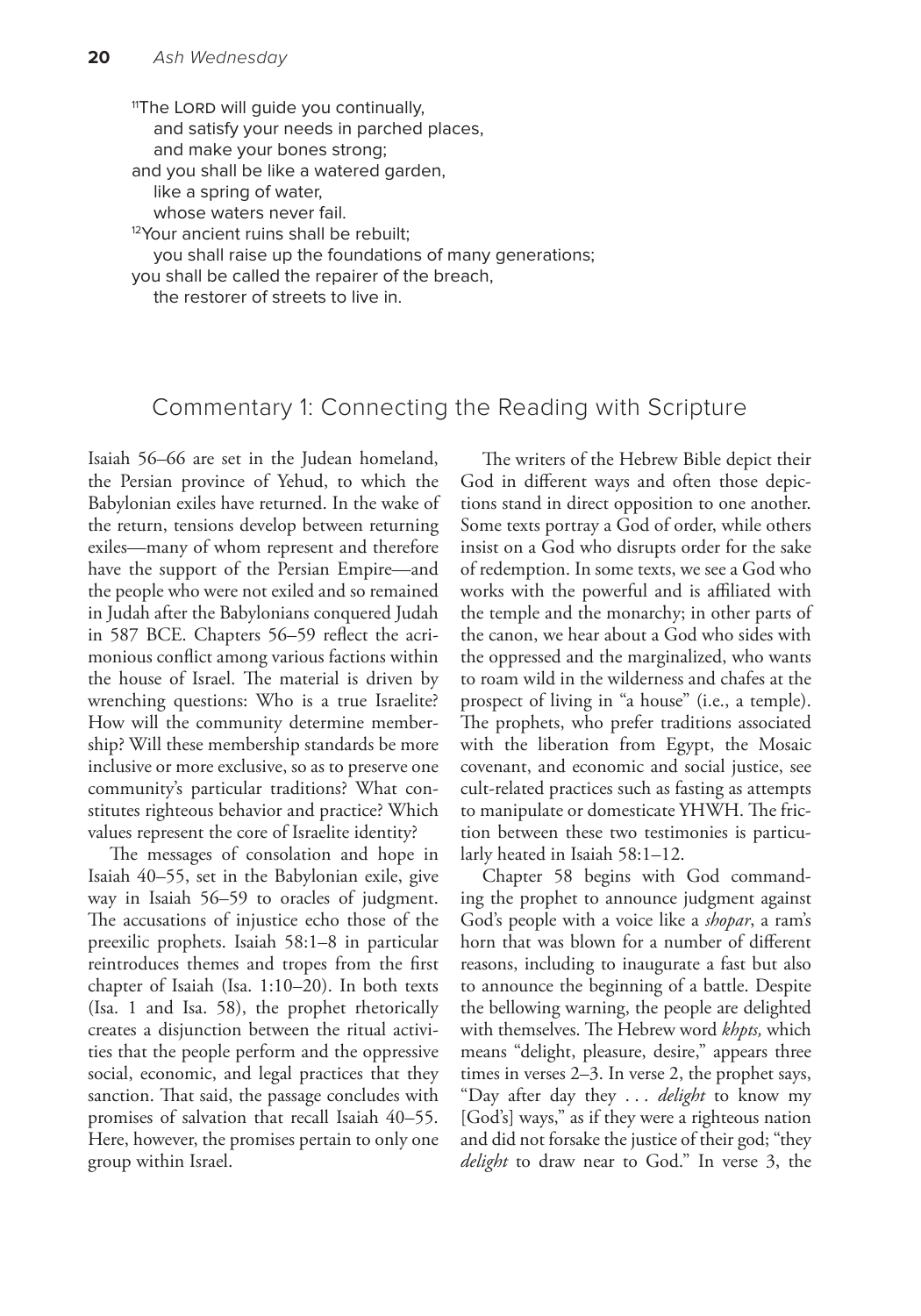people ask why God is not impressed with their fasting, and the prophet responds by repeating the word "delight," but this time without God as the object: "on the fast day, you seek *delight* and oppress your laborers" (my trans.). The implication is that the delight they seek has nothing to do with God. Their search for pleasure is intimately tied to the oppression of their workers; they are able to pile up material delights because they pay cheap wages. Their self-interest is disguised as piety, and that is nowhere more evident than on the day of the fast.

Fasting served a number of purposes in the ancient world: to prepare themselves to encounter YHWH, to express grief, or to assuage an angry god. The prophet Isaiah rails against ritual acts of fasting, because to him they suggest YHWH can be mollified and manipulated. Further, he insists that YHWH cares about those who are truly hungry—rather than those who are hungry by choice—and is not impressed by the elites' attempts to symbolically express their humility. YHWH demands that humility and solidarity with the poor, who are always hungry, be enacted—not symbolically but materially and actually. The elites' decision to fast, to refuse the food they have in abundance, while the hungry remain underfed, represents an egregious affront to these hungry people.

In short, YHWH says to the fasters, fasting designed to draw attention to you and your performance of humility will not draw my favor (Isa. 58:4–5).

In verses 6–7, there is a shift from accusation to plaintive admonition in the form of a series of questions. Isaiah urges the people to remember what they know deep in their bones, namely, that YHWH chooses to loose the bonds of justice, break every yoke, feed the hungry, shelter the homeless, and clothe the naked.

Once the people reorient themselves to their god and to their neighbors, "then," YHWH promises, "your light will break forth like the dawn" (v. 8). The language here recalls images in Second Isaiah, where Israel is called "a light to the nations" (42:6; 49:6), and anticipates Isaiah 60:1, in which Israel is invited, "Arise, shine; for your light has come."

If the people will do what God commands (58:6–7), "Then you shall call, and the Lord will answer; you shall cry for help, and he will say, 'Here I am'" (v. 9). The words of hope here allude to the well-known response of Isaiah ("Here I am," *hinneni*) to God's question, "Whom shall I send?" (6:8). Here the roles of the caller and the responder are reversed; "you" (probably prophets working in the mode of Isaiah) will call, and God will respond—faithfully—as Isaiah did: "Here I am" (*hinneni*).

The images of hope in the final verses in this passage may be an attempt not merely to console the ones who consider themselves righteous but also to address the division in the community. While the rhetoric in verses 1–5, and to some degree in verses 6–7, could be seen as exacerbating the internal rift, the tone and imagery in the second part of the passage provide some hope for reconciliation.

Those who practice what we might call a "justice fast" live out their commitment to justice and serve to model something for the rest of the community. The images of restoration depict the people living in a state of *shalom* in such a way as to provide sustenance and succor to others. In the language of Isaiah, they will be like a light in the darkness (v. 10)—not only to the nations (42:6; 49:6), but to their own kin, from whom they have become estranged. They will be "like a watered garden" (58:11; see Jer. 31:12), a place that will grow fruit and provide sustenance, and "like a spring of water" (58:11; see Isa. 41:18), a vital and consistent source of life. They will be called "the repairer of the breach, the restorer of streets to live in" (58:12), because they will have attended to the fissures and fractures in the community. Their role is not only to judge the hypocrites among them but also to model something more satisfying to those people who have not yet learned to find their delight in YHWH. The final verses suggest that the deep fulfillment—the lasting delight they will gain from living in accordance with YHWH's justice will not only serve the poor and the oppressed; it will also serve to ease the strife within the community.

AMY ERICKSON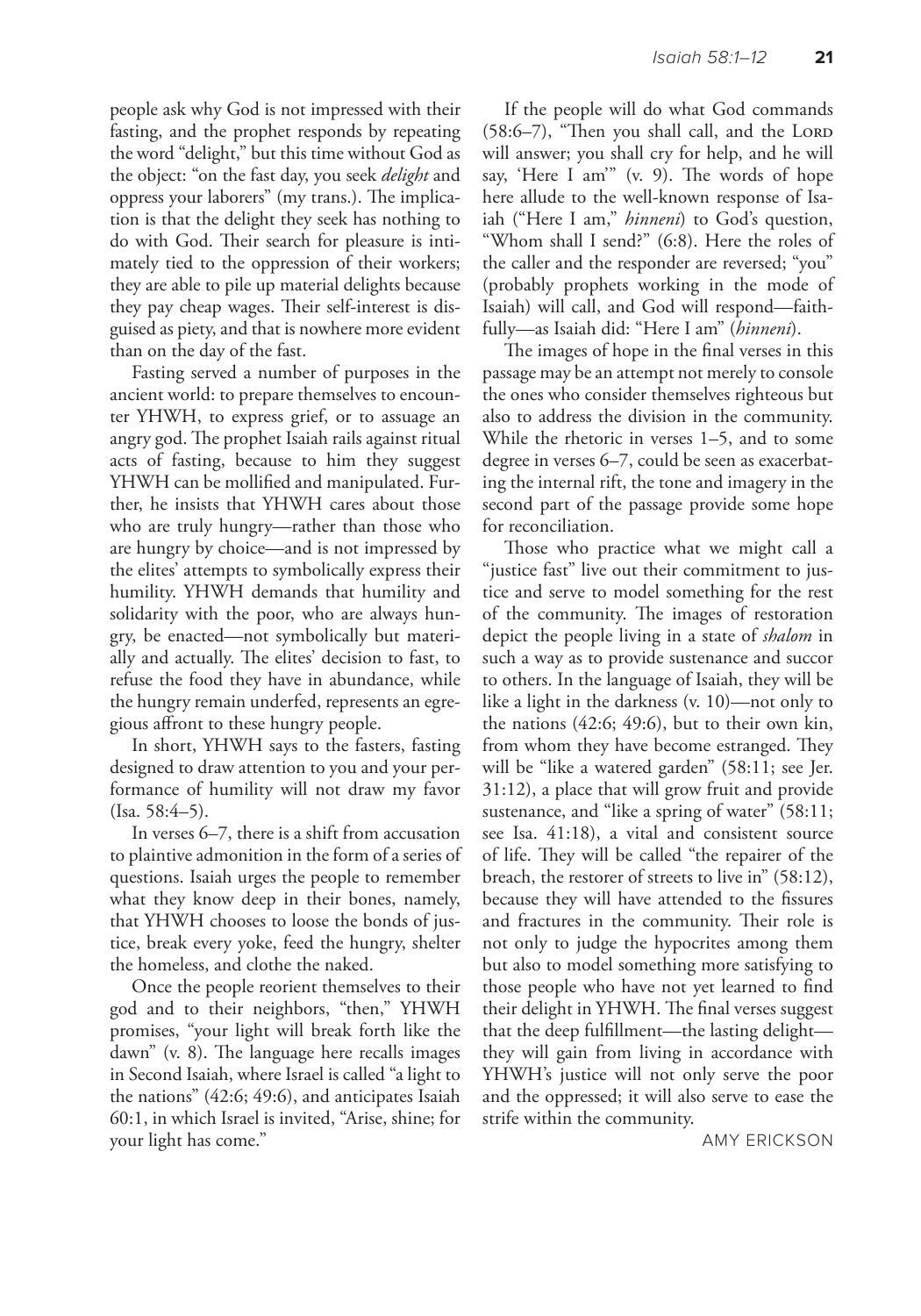## Commentary 2: Connecting the Reading with the World

There may be times when a preacher's voice is like a soft, cool breeze on a blistering hot day, but there are also times when it should be raised up "like a trumpet" shouting out the word of the Lord to a numb people. Like music, not all sermons are in a soft register; sometimes the gospel needs to be a loud blast of truth! This is what Isaiah calls out from preachers, if we are willing to tell the truth in another righteous register. If a preacher cannot tell the truth on Ash Wednesday, when we remember that we are dust and to dust we will return, then when can we tell the truth out loud?

The words of this pericope ring out with a variety of possibilities for preachers. It is Ash Wednesday, the beginning of the Lenten journey. Not only do the faithful often have ashes imposed on their foreheads as symbolic of repentance, but they may "impose" different spiritual practices on their lives to foster self-reflection during this liturgical season. In general, one might hear some aim to "give up" something during Lent—chocolate, Facebook, watching TV, or a beloved habit or activity. Lent is often portrayed as a liturgical time of "giving up," when people give up something as a sign of giving themselves up to God. One prominent spiritual discipline used to give up is fasting.

The spiritual practice of fasting, mentioned in Isaiah, is a popular practice during this season. It is a fast diet, a worship diet, where one abstains from food in an attempt to improve one's own spiritual life before God and remember one's humanity and mortality, and whose daily bread sustains us. It is no surprise that this text is used to begin Lent on Ash Wednesday.

Israel engages in this type of fast as good religious people do. They abstain from food and wear sackcloth and ashes as a sign of mourning and penance. They are liturgically literate and ritually right. They want to draw closer to God, and this is the way they know how to do it. This is how they have worshiped for years, but they seem to move further from God as they dive deeper into themselves and deeper into their own worship pattern. They cannot figure out why their fasting will not work this time: "Why do we fast, but you do

not see? Why humble ourselves, but you do not notice?" (Isa. 58:3).

Israel cannot figure out what is wrong with their fast diet until God speaks: "Look, you serve your own interest on your fast day, and oppress all your workers. Look, you fast only to quarrel and to fight and to strike with a wicked fist. . . . Is such the fast that I choose, a day to humble oneself?" (58:3–5). The preacher might explore how God brings a serious liturgical critique against Israel because their fast diet is an abstention, not just from food, but from others. They delight in God but despise God's people. They abstain from loving their neighbor and feed on a worship diet full of their "own interest."

A ritual ethic has become disconnected from a righteous ethic in life. Their fasting leads them toward ethical negligence, because religious ritual without a social outlook can become only self-serving. Israel reveals how tempting it is to believe that performing holy acts like fasting or the imposition of ashes makes us holy. This prophetic text raises a cautionary note about our religious practices and how God requires more than right ritual practice.

Another avenue for consideration as a preacher might be to problematize the usual idea of "giving up" something during the season of Lent. What Isaiah reveals is less an emphasis on "giving up" and more on "giving to" others and definitely not "giving up" on love of neighbor. In fact, the preacher might explore how the liturgy and its associated practices are connected to the liturgy after the liturgy, that is, living in the world. How is worship linked to social witness?

This is the challenge God offers when God refashions the meaning of fasting to include such things as letting the oppressed go free and sharing bread with the hungry (vv. 6–7). How does one live out Lent in the world? Why do we fast? This is an important question. Is it to be drawn more into oneself or to be drawn out toward others? Isaiah emphasizes the latter (vv. 3–4). In some way, Israel's story and liturgical approach may have become a congregation's practical theology of worship: believers may think that a particular spiritual practice encompasses the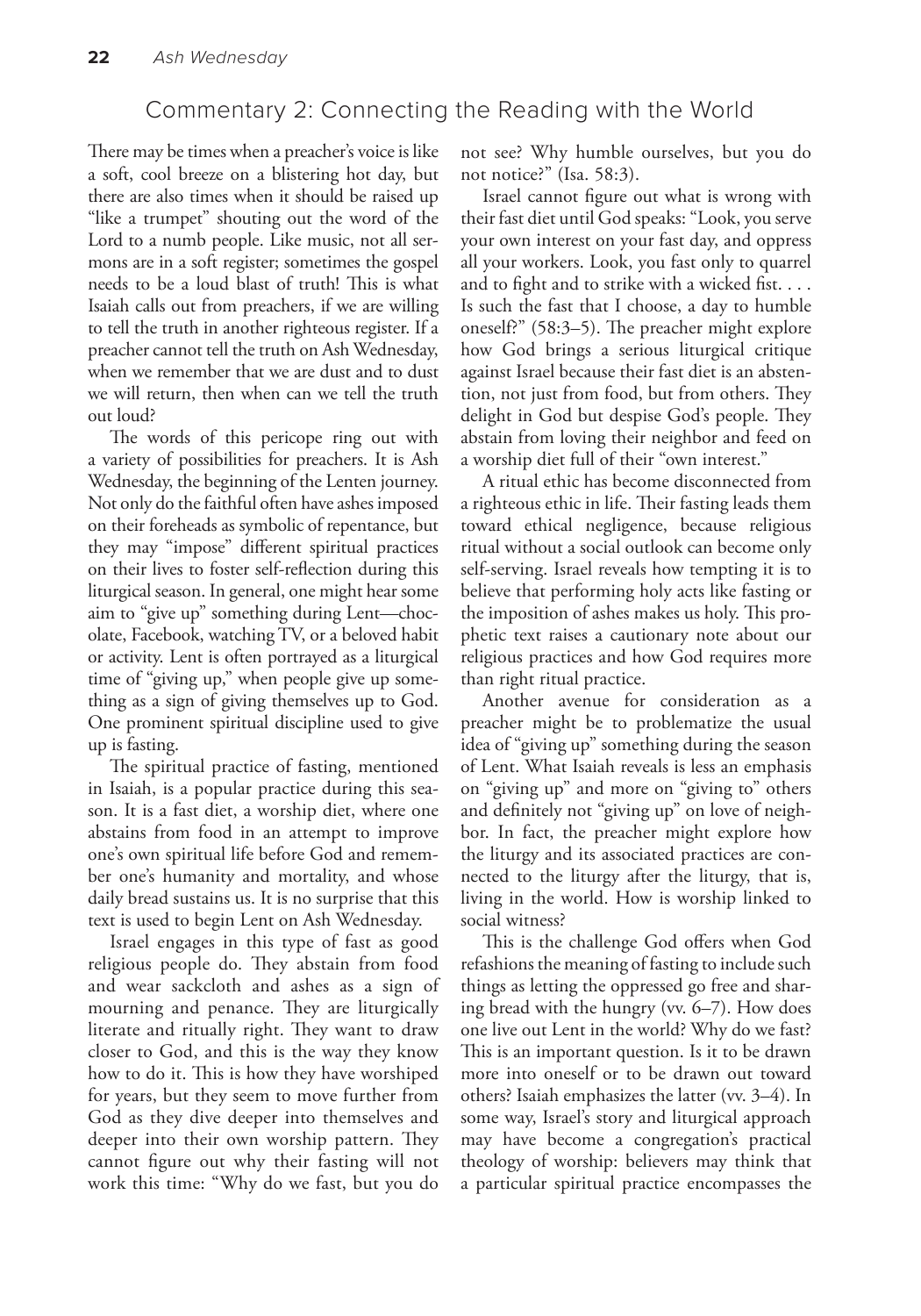totality of what it means to worship God, and that it is all about "self-maximization"1 and our "own interest." Preachers could explore a church's worship diet—whether it is deficient, thin on God's love for the least of these (Matt. 25:31–46), or more robust and integrated.

For Isaiah, it is clear that fasting, worship, is service, the church doing the mission of God in the world. If Christian worship services become severed from service in the world, then we lose liturgical integrity because our creeds do not match our deeds. God's fast challenges believers to see worship as ethics, fasting as action. Worship as a verb. If there is any abstention in this form of fasting, it is the abstaining from indifference and inactivity and egotism, because right worship is righteous living committed to others, especially the least of these. In his sermon "Three Dimensions of a Complete Life," the Rev. Dr. Martin Luther King Jr. preached, "Life's most persistent and urgent question is, what are you doing for others?"2 Preachers should ask their congregations: What are *we* doing for others?

This becomes a critical socioethical question for Christians, because God redefines fasting by moving beyond the practice itself to include the freedom of and provision for other people, such as sharing bread with the hungry and clothes with the naked. In God's own words through the prophet, God calls for worship as service in the world, in which one's lip service matches one's life service, reframing fasting, therefore worship, as a way of life, not a particular day or a singular practice. God-centered worship will lead to a deeper sense of community in which people work toward the flourishing of all people.

The rich opportunity for preachers on this day is to lift up how loving God is connected to loving one's neighbors, how our healing is linked with the healing of others, because we are part of the interconnected web of humanity and all of us are truly dust. When the breach of brokenness in a society is bridged and healed, the light of God shines on all. Where there is reconciliation, God is and God's light shines. This is God's promise to us—that when we work to repair the breach between us and our neighbors by repairing the divide between our worship practices and mission in the world, God is present, restoring what was damaged and ravaged to create an eternal communal harmony where all are made whole in the process. We may ask, "Why do we fast, but you do not see?" basically asking God, "Where are you?" Look where the ruins are rebuilt and breaches bridged; there we will find God saying, "Here I am."

LUKE A. POWERY

1. Christian Scharen, *Faith as a Way of Life: A Vision for Pastoral Leadership* (Grand Rapids: Eerdmans, 2008), 27–40.

2. Martin Luther King Jr., "Three Dimensions of a Complete Life," https://kinginstitute.stanford.edu/king-papers/publications/knock -midnight-inspiration-great-sermons-reverend-martin-luther-king-jr-6.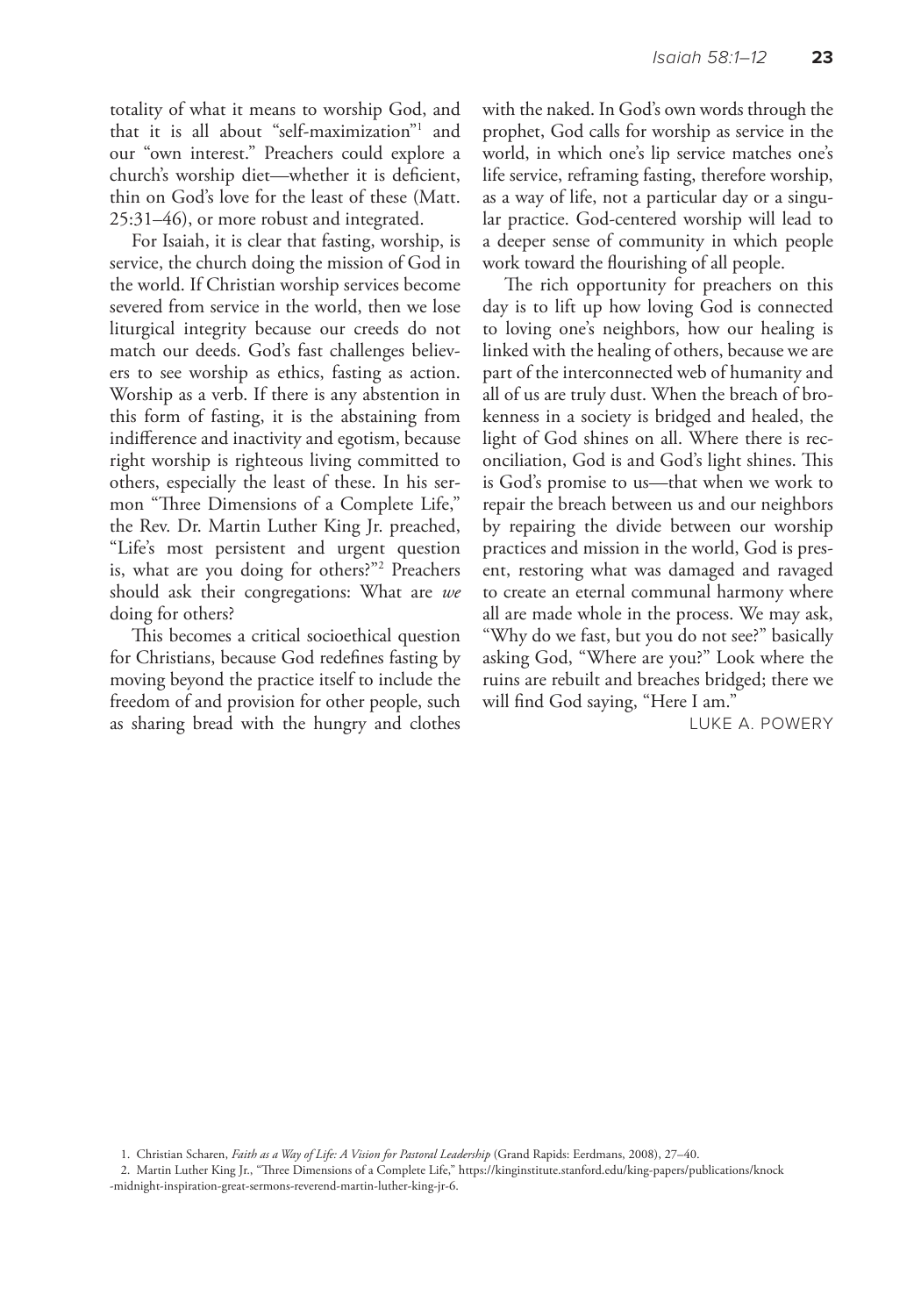# **First Sunday in Lent**

Genesis 9:8–17 Psalm 25:1–10

1 Peter 3:18–22 Mark 1:9–15

# **Genesis 9:8–17**

<sup>8</sup>Then God said to Noah and to his sons with him, <sup>9</sup>"As for me, I am establishing my covenant with you and your descendants after you, <sup>10</sup>and with every living creature that is with you, the birds, the domestic animals, and every animal of the earth with you, as many as came out of the ark. <sup>11</sup>I establish my covenant with you, that never again shall all flesh be cut off by the waters of a flood, and never again shall there be a flood to destroy the earth." <sup>12</sup>God said, "This is the sign of the covenant that I make between me and you and every living creature that is with you, for all future generations: <sup>13</sup>I have set my bow in the clouds, and it shall be a sign of the covenant between me and the earth.<sup>14</sup>When I bring clouds over the earth and the bow is seen in the clouds, <sup>15</sup>I will remember my covenant that is between me and you and every living creature of all flesh; and the waters shall never again become a flood to destroy all flesh. <sup>16</sup>When the bow is in the clouds, I will see it and remember the everlasting covenant between God and every living creature of all flesh that is on the earth." <sup>17</sup>God said to Noah, "This is the sign of the covenant that I have established between me and all flesh that is on the earth."

#### Commentary 1: Connecting the Reading with Scripture

Genesis 9:8–17 marks the conclusion of the flood story. After three chapters and many days of deluge and destruction, the rain ceases and the water begins to abate (Gen. 8:2). Eventually, Noah, his family, and the animals disembark (8:18–19). Noah's first act on dry ground is to build an altar to the Lord so he can offer a sacrifice (8:20). Smelling the pleasing odor of the burnt offering, God vows never to destroy God's creatures again (8:21–22) and blesses Noah and his family (9:1–7).

In the scene that immediately follows (9:8– 17), God ratifies God's promise through the making of a covenant. Though biblical covenants can take various forms, their primary function is to serve as a formal commitment between two parties. Covenants establish, or recognize, a relationship. In the case of Genesis 9, that relationship is between God and all of creation, including Noah and his family (vv. 9–10). In contrast to God's covenant with Moses, the covenant with Noah is one-sided.

The promise never again to bring destruction does not hinge on certain stipulations being followed, nor is there any mention of blessing for obedience or curses for disobedience. Rather, the integrity of the covenant rests solely on God's fidelity.

After describing the substance of the covenant (vv. 8–11), this passage shifts to the question of the sign of the covenant (vv. 12–17): the setting of God's bow in the clouds. Traditionally interpreted as a rainbow, God's bow (*qeshet*) is arguably the most iconic element of the flood story. That the sign of the covenant is a rainbow and not a cloudless sky is instructive. Though breathtaking and beautiful, a rainbow is a meteorological phenomenon that emerges only in the midst of, or just after, a rainstorm. Given the circumstances, the rainbow is an apt symbol of this covenant. In Genesis 9, God is not promising the complete absence of loss and destruction in the future. Rather, Genesis 9 promises life after loss, hope after destruction. A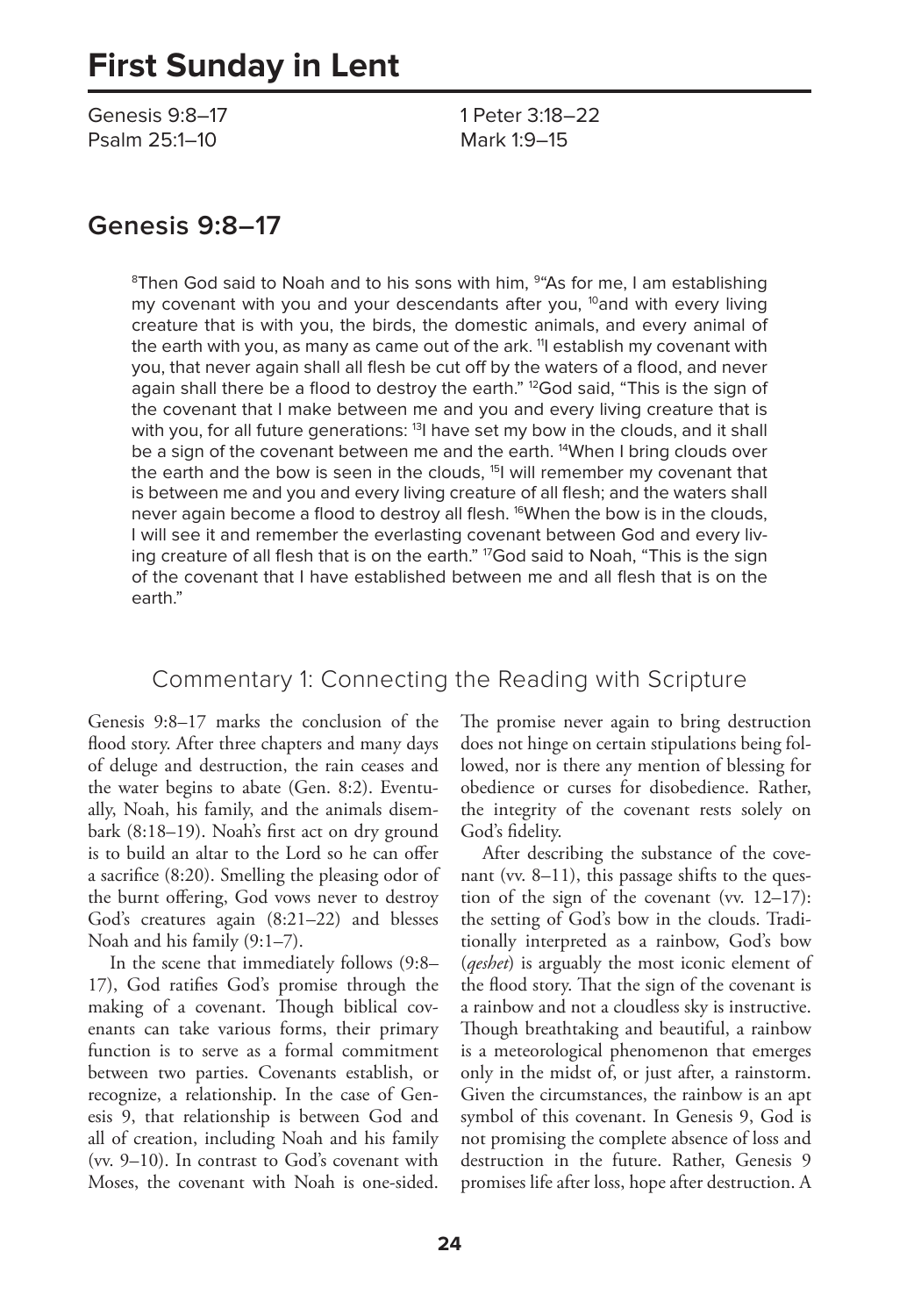similar theme reverberates throughout the New Testament. Especially as we enter the season of Lent, we are mindful that the promise of the gospel is not life without death, but resurrection from the dead.

There is another possible interpretation of the sign of the covenant. While many translations render the Hebrew word *qeshet* as "rainbow" (e.g., NIV, NCV, NKJV, NLT, *The Message*), in the Old Testament this term more typically refers to an archer's bow. Used by warriors and hunters, the *qeshet* is a deadly weapon. In ancient art, a drawn bow is often found in the hands of Ashur and Ahura Mazda, the chief deities of the Neo-Assyrians and Persians, respectively. Some Old Testament texts depict the Lord in the mode of a divine archer, with a drawn bow position (Zech. 9:13–14), yet in Genesis 9 one does not find God's bow in use. Rather, it is hung in the clouds, undrawn (the curve of a rainbow approximating the shape of an undrawn bow). Understood in this fashion, the sign of the covenant is an image of demilitarization. When God sees the divine bow in the sky, God calls to mind God's promise never to take up that weapon against creation again (Gen. 9:16).

While the waters of the flood are sometimes thought to anticipate the waters of baptism (see 1 Pet. 3:18–22, another lectionary text for this Sunday), Genesis 6–9 never describes the flood's purpose in terms of washing away sin. In fact, as a comparison of Genesis 6:5 and 8:21 reveals, the human heart is just as inclined to evil after the flood as it was before. If understood as a form of cleansing, the flood has not worked. The story of the flood, much like the story of the entire Bible, is not primarily about how humanity's heart changes for the good after encountering God. Rather, it is a story about how God covenants to remain with God's people despite the inclination of their hearts to evil.

The covenant described in Genesis 9:8–17 is rooted solely in the gracious and unmerited action of God. In 8:1, we learn that God "remembers" Noah and all the rest who were in the ark. While we think of human remembering as a mental process that entails calling to mind something from the past, divine remembering is of a different sort. It is about attention and intervention. It bespeaks God's commitment to be in relation with sinful humanity, to deliver out of destruction those who are not yet inclined to do good, and to suffer with, and sometimes because of, a broken world. That God is a God who remembers is the only thing that ultimately holds back the waters of the flood, and it is the only thing that makes new life possible.

The story of the flood is situated within the broader context of the primeval history (Gen. 1–11). These chapters trace the drama of God's involvement with a world marred by the intrusion of sin. In this context, the flood can be seen as a type of undoing of God's initial act of creation (1:1–2:4a). As the flood narrative unfolds, clouds hide the light of the sun (reversing days one and four), plant and animal life is destroyed (reversing days five and six), the dry ground disappears (reversing day three), and, as the rain descends and seas rise, the distinction between the waters above and the waters beneath is effaced (reversing day two). At the height of the flood the earth is once again a "formless void" (1:2).

In the midst of such chaos, God once again sends a wind (*ruach*)—a word in Hebrew that can also mean spirit—to bring life and order (8:1; cf. Gen. 1:2). From here, creation begins afresh. The sun shines through the clouds, the waters are separated, dry ground emerges, and plant and animal life returns. Likewise, humanity is commissioned to be fruitful, multiply, and fill the earth (9:1, 7; see 1:28). While the first creation account ends with God at rest (i.e., the Sabbath), the story of re-creation in Genesis 6–9 ends with God's bow at rest in the clouds. Adding to this parallel is the fact that Sabbath keeping is referred to as a "perpetual covenant" (*berit 'olam*) in Exodus 31:16. The same Hebrew phrase is used in Genesis 9:16 to describe the nature of God's covenant with Noah (NRSV "everlasting covenant").

Just as core themes in the flood story reach back to the opening chapters of Genesis, so they also reach forward to the closing chapters of the book of Revelation. Within its description of a new heaven and a new earth, Revelation 21:1 notes that "the sea was no more." This reference draws on a widely held symbolic association between the primordial forces of chaos on the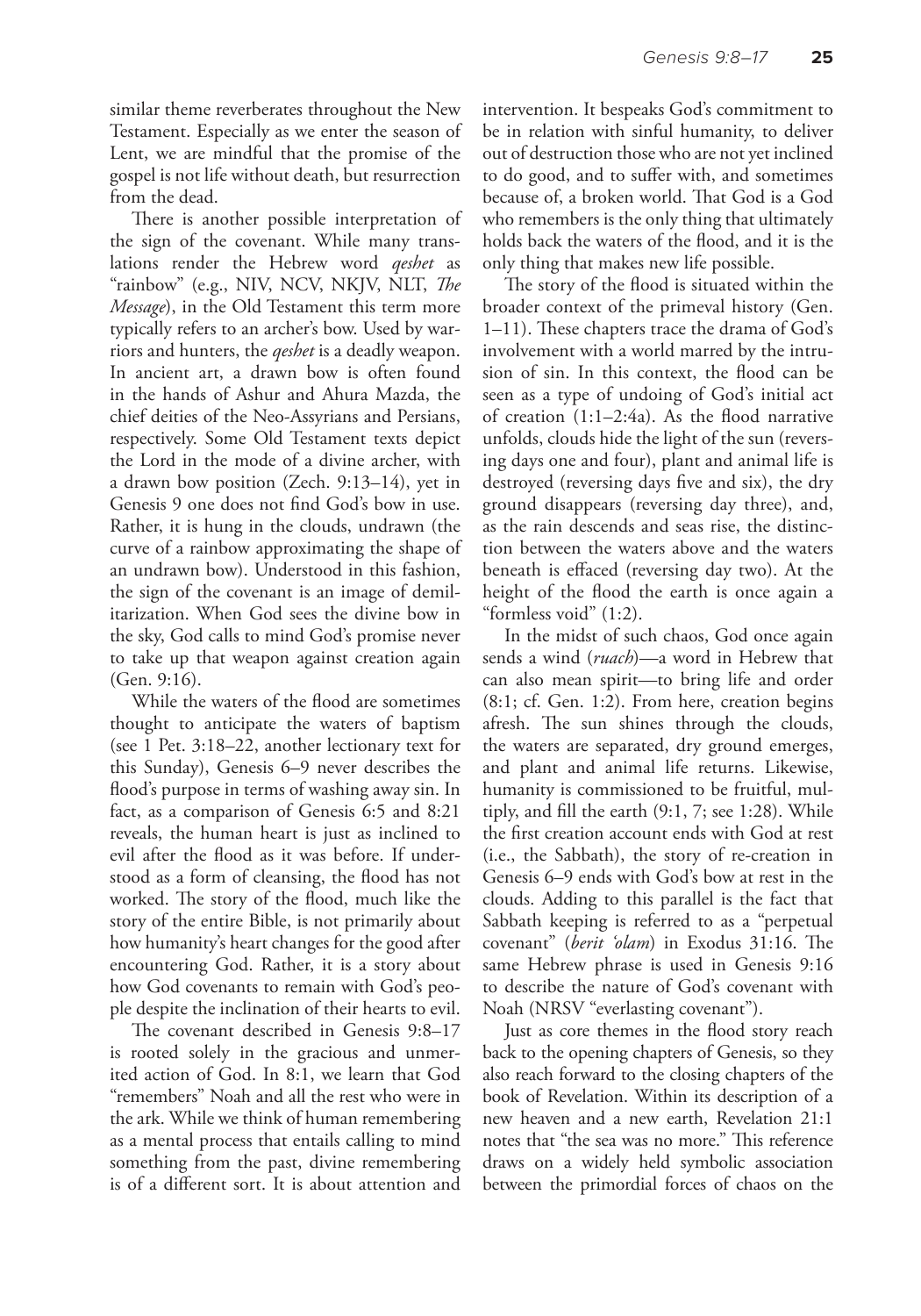one hand and the sea and floods on the other (e.g., Jonah 2:1–6; Ps. 74:13–15). In the vision of Revelation 21, the one who makes all things new ultimately overcomes death and chaos, such that "mourning and crying and pain will be no more" (Rev. 21:4). Read in light of Revelation 21, the covenant God makes in Genesis 9:8–17, never to bring destruction on creation again, is a foretaste of this final act of restoration. Put differently, Genesis 9 captures in miniature what is writ large across the canon: through the promise of God's covenant, the sea and the flood—and all that they symbolize—will not have the final say. RYAN P. BONFIGLIO

#### Commentary 2: Connecting the Reading with the World

The world was inundated. Life as previously known had ceased, as the corpses of animals and humans floated on the still waters surrounding a microcosm of a world that now was contained in an ark. In the midst of the apocalypse, hope and grace were the promises made by God to the remnant after this global catastrophe. After the destruction of the earth through water, the occupants of the ark must wait for the land to be dry again in order to disembark. A new earth awaited them, and all creatures, as on the first day of creation, were called to be fruitful and multiply so as to fill the earth again. Among the first acts of Noah was offering his deity several clean animals as sacrifices. As the sweet savory fragrance of the burnt offerings reached God's nostrils, the Almighty was so pleased that God swore never again to destroy the earth by water. While God makes a covenant never to curse the earth again and never to strike down every creature due to the evil found in the hearts of humans, the new creation has not brought forth newly contrite human hearts. Evil tendencies continue to flourish in a postdeluge world.

Humans did not change, but maybe the God who never changes changed. Humans will ceaselessly continue to partake in evil; but God makes a covenant nonetheless. In this new world order, humans need not fear extinction. They can rely on a new relationship with a deity who will be more patient and merciful. The covenant God makes with Noah and his descendants is the first legal agreement made between humans and their God. Unlike the future covenants God would make with Abraham (Gen. 12:1–3) and with Moses at Mount Sinai (Exod. 19–24), this covenant with Noah is not exclusively for the people of Israel. It is a covenant made with all humanity and, just as important, all of creation. The well-being of humans will forever be intertwined with the well-being of the planet and all the forms of life it contains.

The covenant will be known by God's war bow set on the clouds, what we call today a rainbow. God will see the rainbow whenever it rains and remember the covenant and thus not destroy the earth by flood. We too will see God's war bow and be comforted by God's promise. Even though the bow is an instrument of war, the unstrung bow in the sky testifies to God's pledge never to make war on humans again. However, before we get too comfortable with God's promise, some, including the author of 2 Peter 3:5–7, insist that the promise was limited to a watery destruction, leaving open the possibility of a fiery apocalypse on the day of judgment.

 Although speculation about God destroying the earth in some future apocalypse may sell books and novels, the real question we should be wrestling with is whether God can be trusted to keep God's promises. After all, God promised to make the people of the covenants with Abraham and Moses a chosen people who would not be abandoned. Yet in a post-Holocaust world we cannot ignore God's absence. God's promise to God's chosen people becomes problematic with the overwhelming proof of the abandonment of some six million people with whom God entered into covenant. So before we place too much hope in the covenant made with Noah, in the shadow of Auschwitz we must ponder what happens to a hope and grace based on God's promises when God fails to keep those promises.

Hope cannot be reduced to wishful thinking; rather, it is an expected joy that God's will shall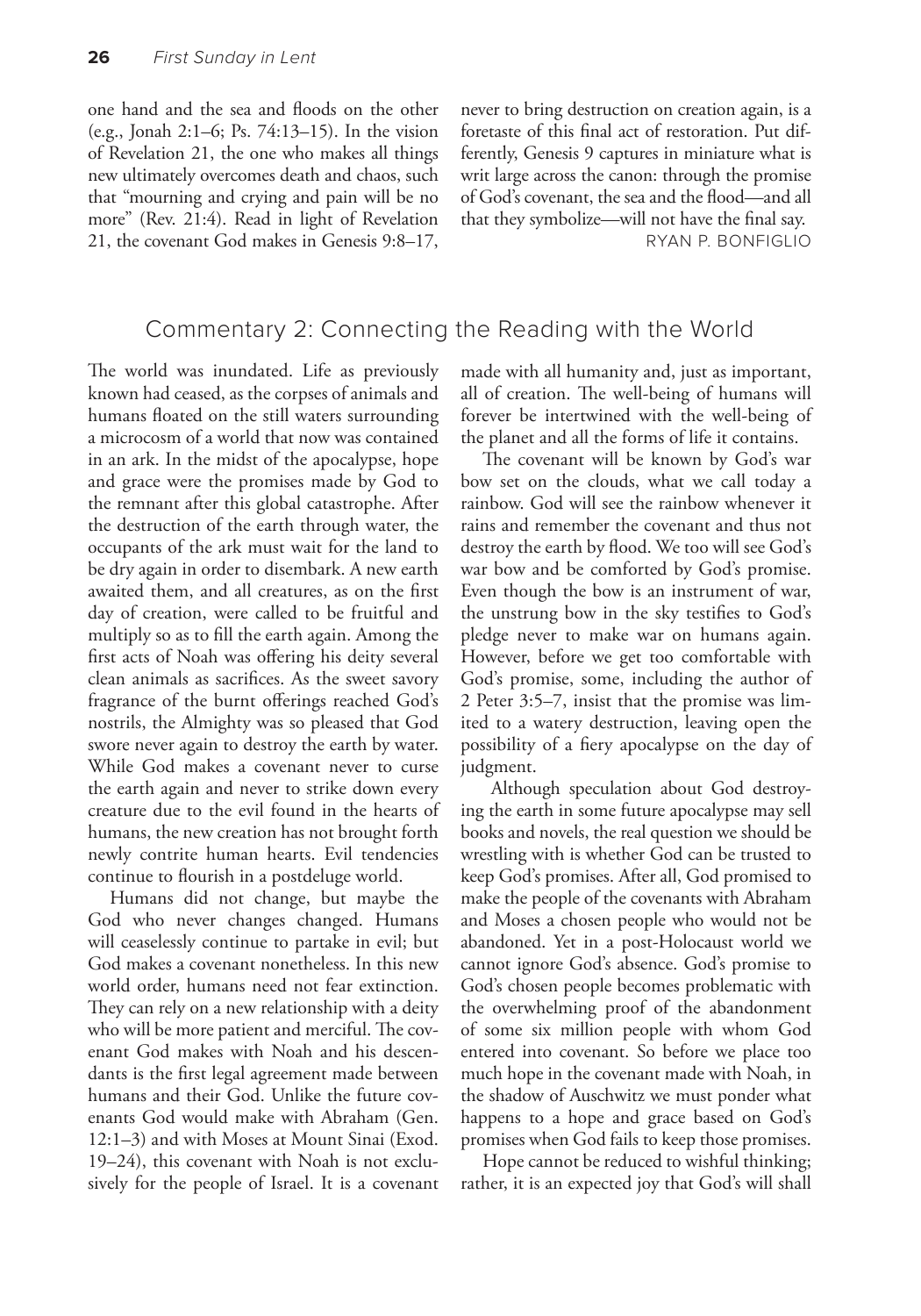come about, according to God's purposes. This is a hope based on Noah's God, a God who is faithful to God's covenant with humanity and thereby becomes a God of the future, a God who remains a step ahead of humanity, making all things new. Covenant promises work if a salvation history (spiritual or secular) is adopted. Modernity has taught us that we, as a species, are moving toward utopia, say, by means of capitalism (a rising tide will raise all ships) or communism (the eventual withering away of the state). Both share a salvation history. Hope exists that the future, thanks to God or science or human ingenuity, will be more forward thinking and more egalitarian than the past. However, what if there is no salvation history? What if the premodern view (history made by God) and modern view (history made by the human subject) are both wrong? What if the historical dialectic that moves history in an upward spiral is but an optimistic construct forced on a very select history?

Dark ages of ignorance can follow spans of enlightenment, creating at times downward spirals, at other times upward spirals, yet at other times unrelated and unconnected events—in other words, a nonlinear disjointed, multidimensional passage of time. What exists is a permanent historical discontinuity, where history is not defined through triumphant metanarratives, but instead is a kaleidoscope comprised of contradictory and complex untold stories and struggles of the very least among us, who remain unnamed. History is full of stories of evil vanquishing good, brutality crushing peace. The world is not getting better for the globally marginalized. Due to the widening wealth gap, many are experiencing an economic situation that is getting worse. Billions are born into poverty and die because of its consequences, so that a privileged chosen can enjoy first-world status. The marginalized offer up their lives as living sacrifices, so that an elite can be saved and live well.

Hope in God's covenants can be sustained if it remains a product of salvation history. We can therefore optimistically believe that the arc of history bends toward justice; but if the past and present are reliable guides, the existence of such an arc is a faith statement assumed without proof. All too often, hope becomes an excuse not to deal with the reality of injustice. For those struggling to survive, destitution and death await. The reality of reading our daily newspapers confirms that for many on the margins of society, there is no hope.

The oppressed of the world occupy the space of Holy Saturday, the day after Friday's crucifixion and not yet the Easter Sunday of resurrection. This is a space where some faint anticipation of Sunday's good news is easily drowned out by the reality and consequences of Friday's violence and brutality. It is a space where hopelessness becomes the companion of used and abused people. The virtue or audacity of hope become a class privilege experienced by those protected from the realities of Friday or the "opium" that is used to numb that same reality until Sunday rolls around.

Regardless of the optimism professed in rainbows in the sky, the disenfranchised, their children, and their children's children will more than likely continue to live in an ever-expanding poverty. The situation remains hopeless. Covenants that the world will not be destroyed again rainbows supposed to signify to the drowning marginalized that they will not perish—become a cruel imposition for those whose life, a world unto itself, continues to be destroyed, whether from rising waters or some other threat.

What then is the word to preach in the hopeless bleakness faced by the majority of the world's marginalized? We struggle for justice, not because we hope that in the end it will all work out, or so that we can obtain some heavenly reward. We struggle for justice because it defines our faith and our humanity.

MIGUEL A. DE LA TORRE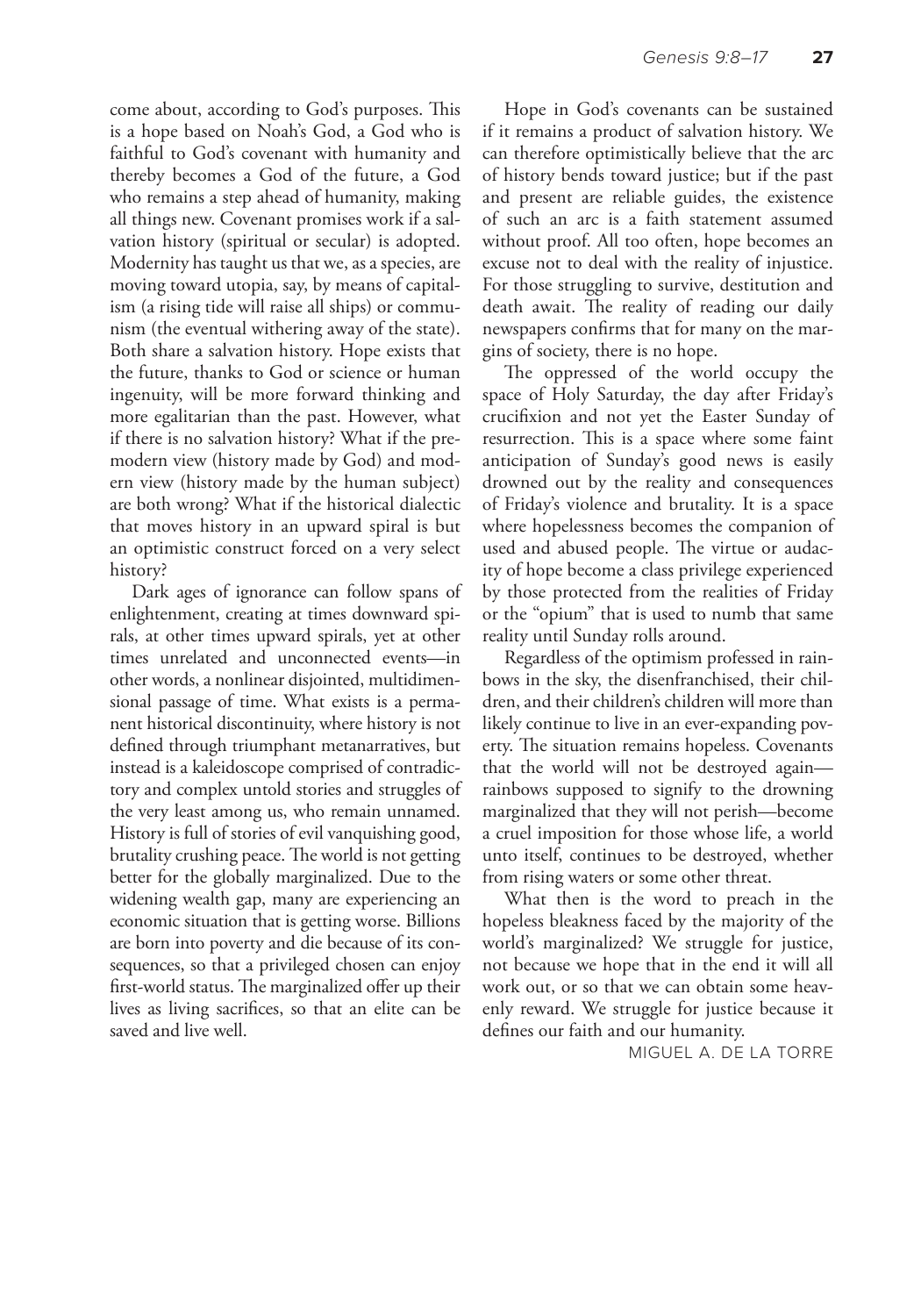## **Psalm 25:1–10**

'To you, O LORD, I lift up my soul. 2O my God, in you I trust; do not let me be put to shame; do not let my enemies exult over me. 3 Do not let those who wait for you be put to shame; let them be ashamed who are wantonly treacherous. <sup>4</sup>Make me to know your ways, O LORD; teach me your paths. <sup>5</sup>Lead me in your truth, and teach me, for you are the God of my salvation; for you I wait all day long. <sup>6</sup>Be mindful of your mercy, O LORD, and of your steadfast love, for they have been from of old. 7 Do not remember the sins of my youth or my transgressions; according to your steadfast love remember me, for your goodness' sake, O LORD! <sup>8</sup>Good and upright is the LORD; therefore he instructs sinners in the way. <sup>9</sup>He leads the humble in what is right,

and teaches the humble his way.

<sup>10</sup> All the paths of the LORD are steadfast love and faithfulness, for those who keep his covenant and his decrees.

#### Connecting the Psalm with Scripture and Worship

Because Psalm 25 is an acrostic poem in Hebrew, it is often suggested that it is rather disjointed in its English translation—a bit staccato rather than legato—lacking narrative flow. It is nevertheless poetic in its structure and compelling in its meaning. Although it is written in the first person singular, it is not so much a personal prayer as a generic plea for learning: "make me to know"  $(Ps. 25:4)$ , "teach" or "teaches" (vv.  $4$ , 5, 9), "instructs" (v. 8). It is a prayer for learning that can come only from God, spoken to the God whom the psalmist completely trusts.

The attitude of prayer begins in the first verses, "To you, O Lord, I lift up my soul. O my God, in you I trust." Throughout the psalm, the writer is asking not for changes in personal circumstances, but rather changes in self, making it particularly appropriate for the beginning of the

Lenten season. This reading for the First Sunday in Lent ends with verse 10, "All the paths of the LORD are steadfast love and faithfulness, for those who keep God's covenant and God's decrees." This ties in beautifully with the reading from Genesis 9:8–17, the story of God's covenant after the flood. Unfortunately, the flood story is often reserved for the children's Sunday school, despite its vital importance in a world where steadfastness and trust are rare, and in some cases unknown.

The bow, unstrung, hanging up in the clouds, is not really for us, but rather is intended as a sign to God, to indicate the end of retribution, and specifically to ask God to "be mindful of your mercy, O LORD, and of your steadfast love, for they have been from of old" (v. 6). In the twenty-first-century world it might be as important to assure adults as it is to assure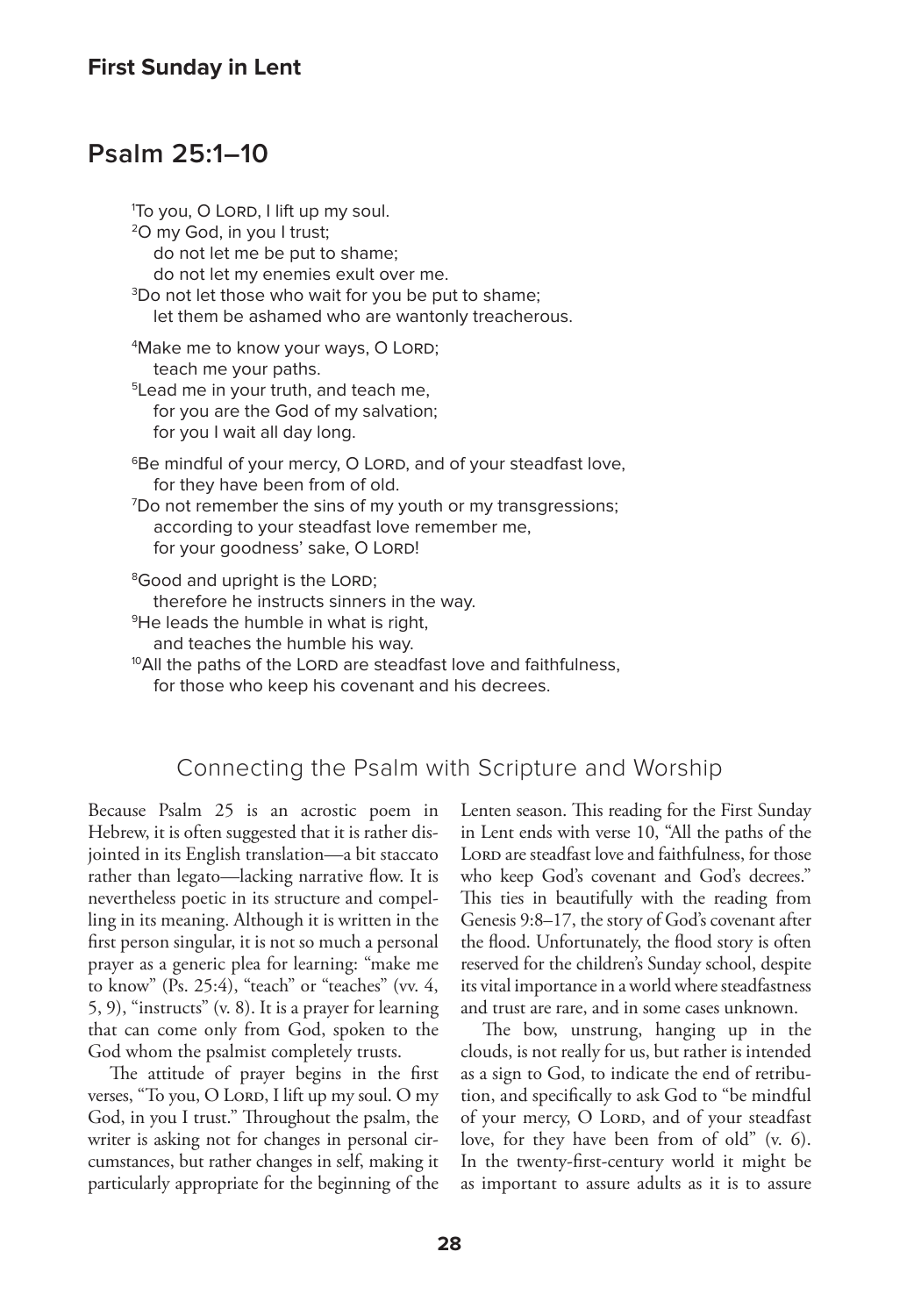#### **Come to the Immortality of Baptism**

The beloved generates love, and the light immaterial the light inaccessible. "This is my beloved Son," He who, being manifested on earth and yet unseparated from the Father's bosom, was manifested, and yet did not appear. For the appearing is a different thing, since in appearance the baptizer here is superior to the baptized. For this reason did the Father send down the Holy Spirit from heaven upon Him who was baptized. For as in the ark of Noah the love of God toward man is signified by the dove, so also now the Spirit, descending in the form of a dove, bearing as it were the fruit of the olive, rested on Him to whom the witness was borne. For what reason? That the faithfulness of the Father's voice might be made known, and that the prophetic utterance of a long time past might be ratified. And what utterance is this? "The voice of the Lord (is) on the waters, the God of glory thundered; the Lord (is) upon many waters." And what voice? "This is my beloved Son, in whom I am well pleased." This is He who is named the son of Joseph, and (who is) according to the divine essence my Only-begotten. "This is my beloved Son"—He who is hungry, and yet maintains myriads; who is weary, and yet gives rest to the weary; who has not where to lay His head, and yet bears up all things in His hand; who suffers, and yet heals sufferings; who is smitten, and yet confers liberty on the world; who is pierced in the side, and yet repairs the side of Adam.

But give me now your best attention, I pray you, for I wish to go back to the fountain of life, and to view the fountain that gushes with healing. The Father of immortality sent the immortal Son and Word into the world, who came to man in order to wash him with water and the Spirit; and He, begetting us again to incorruption of soul and body, breathed into us the breath (spirit) of life, and endued us with an incorruptible panoply. If, therefore, man has become immortal, he will also be God. And if he is made God by water and the Holy Spirit after the regeneration of the laver he is found to be also joint-heir with Christ after the resurrection from the dead. Wherefore I preach to this effect: Come, all you kindreds of the nations, to the immortality of the baptism. I bring good tidings of life to you who tarry in the darkness of ignorance. Come into liberty from slavery, into a kingdom from tyranny, into incorruption from corruption. And how, says one, shall we come? How? By water and the Holy Ghost. This is the water in conjunction with the Spirit, by which paradise is watered, by which the earth is enriched, by which plants grow, by which animals multiply, and (to sum up the whole in a single word) by which man is begotten again and endued with life, in which also Christ was baptized, and in which the Spirit descended in the form of a dove.

Hippolytus of Rome, "The Discourse on the Holy Theophany,"*Ante-Nicene Fathers*, vol. 5, ed. Alexander Roberts, James Donaldson, and A. Cleveland Coxe (Buffalo, NY: Christian Literature Publishing, 1886), 236–37.

young people that they are beloved children of God, and that nothing they could ever say or do can change that.

So this prayer from the psalmist to the God of Noah is to a God who instructs, and leads, and teaches (vv. 8–9). It is also to a God who is notably nonaggressive. In this psalm, unlike many other psalms, the writer does not ask that his enemies be injured or done away with, but only that they be ashamed, even those who are "wantonly treacherous." This seems very different from the world of "an eye for an eye" or from today's world, where some are taught that

if a person accidentally bumps into you, the best response is to turn around and knock them over! It could well be that the treacherous enemies the psalmist has in mind are really enemies within, perhaps more likely to have power over us than any external enemy could possibly have.

The writer of the psalm is asking to be taught taught the ways of the Lord, taught the paths of God, taught God's truth, God's mercy, and God's steadfast love. The writer is asking to be made new, just as God made creation new in the flood, and just as all who follow Jesus are made new in the waters of baptism (cf. Mark 1:9–15).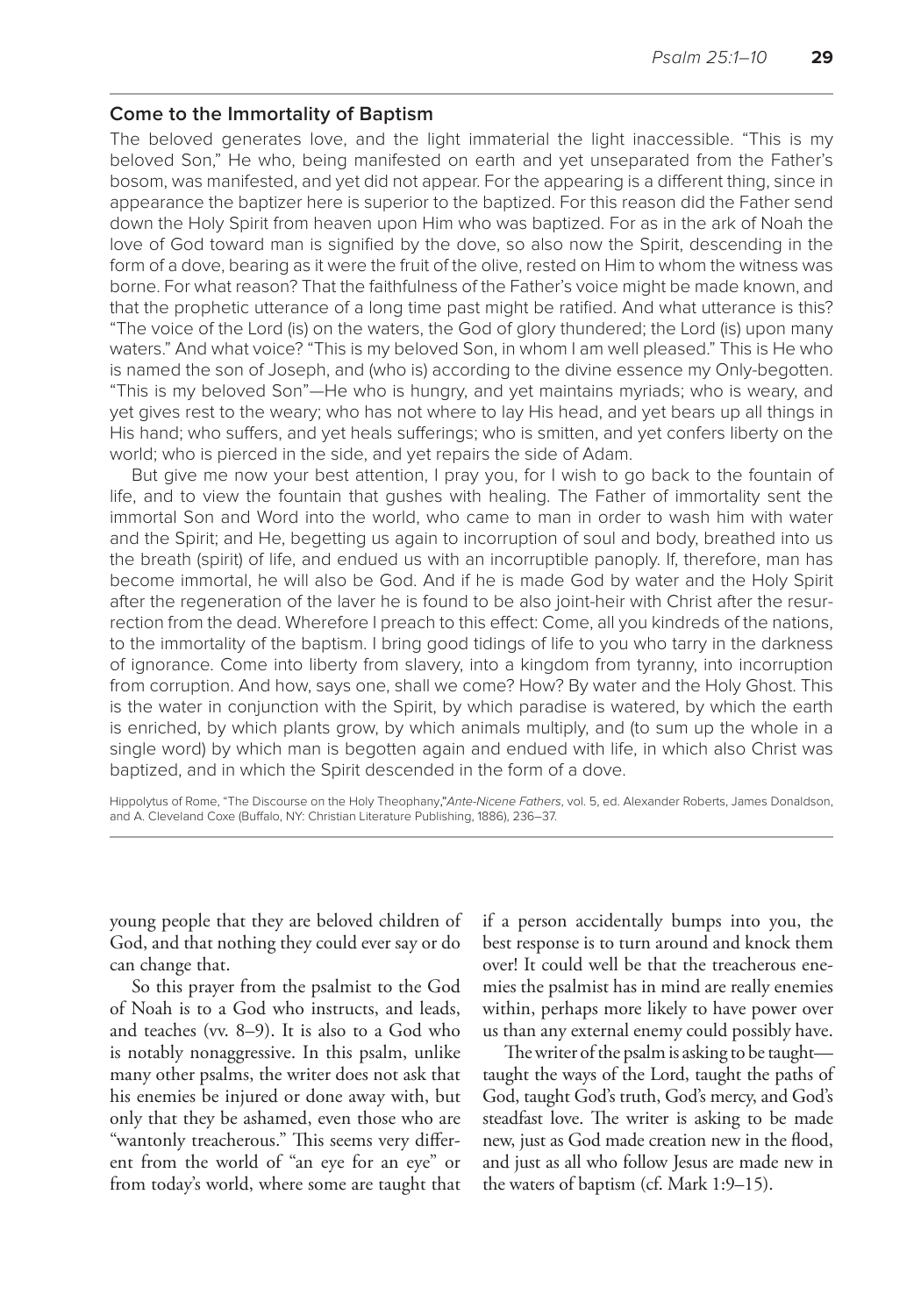Both the Old Testament reading and the Gospel passages for the First Sunday in Lent are also connected through the biblical number forty. Noah experienced forty days of rain, the Lord's path for the Hebrew people took them forty years through the wilderness, and this week's Gospel text includes Jesus spending forty days in the wilderness. In like fashion, we begin the forty days of the season of Lent.

From a liturgical perspective, two of the most helpful phrases in the psalm are to "wait for [the Lord]" (Ps. 25:3) and "for you I wait all day long" (v. 5). This waiting motif is incorporated into many hymns, such as "Wait for the Lord"; "For You, My God, I Wait"; "For You, O Lord, My Soul in Stillness Waits"; "I Waited Patiently for God"; and "If Thou But Trust in God to Guide Thee." Waiting is a frustrating activity for many people, and the idea of "waiting for the Lord" might be interesting to explore. Other hymns based on the psalm include "Lord, to You My Soul Is Lifted," a twentieth-century text set to a Renaissance tune, and "Lead Me, Guide Me," an African American gospel song.

As with most psalms, the text itself can easily become a liturgical element. Verses 1–2 or 8–10 make excellent opening sentences, and verses 6–7 can be used as a part of a confession sequence. It would also work well to use any of the verses related to teaching as a part of a prayer for illumination. There are also many anthems related to this psalm*. "*I Waited for the Lord," from the cantata *Hymn of Praise* by Felix Mendelssohn, is scored for two solo sopranos and four-part choir. "Teach Me, O Lord" by David Hurd is accessible for choirs of all levels. As the piece closes, each singer moves independently at will from note to note in an undulating pattern. This continues until the final chord from the organ. One can easily imagine that this effect musically illustrates the up-and-down flow of the Lenten journey.

This psalm has two major themes, both vitally important as we move through Lent. To ask to be taught by God, and to wait patiently for that teaching, suggest a path that all of us might well choose to follow.

DAVID A. VANDERMEER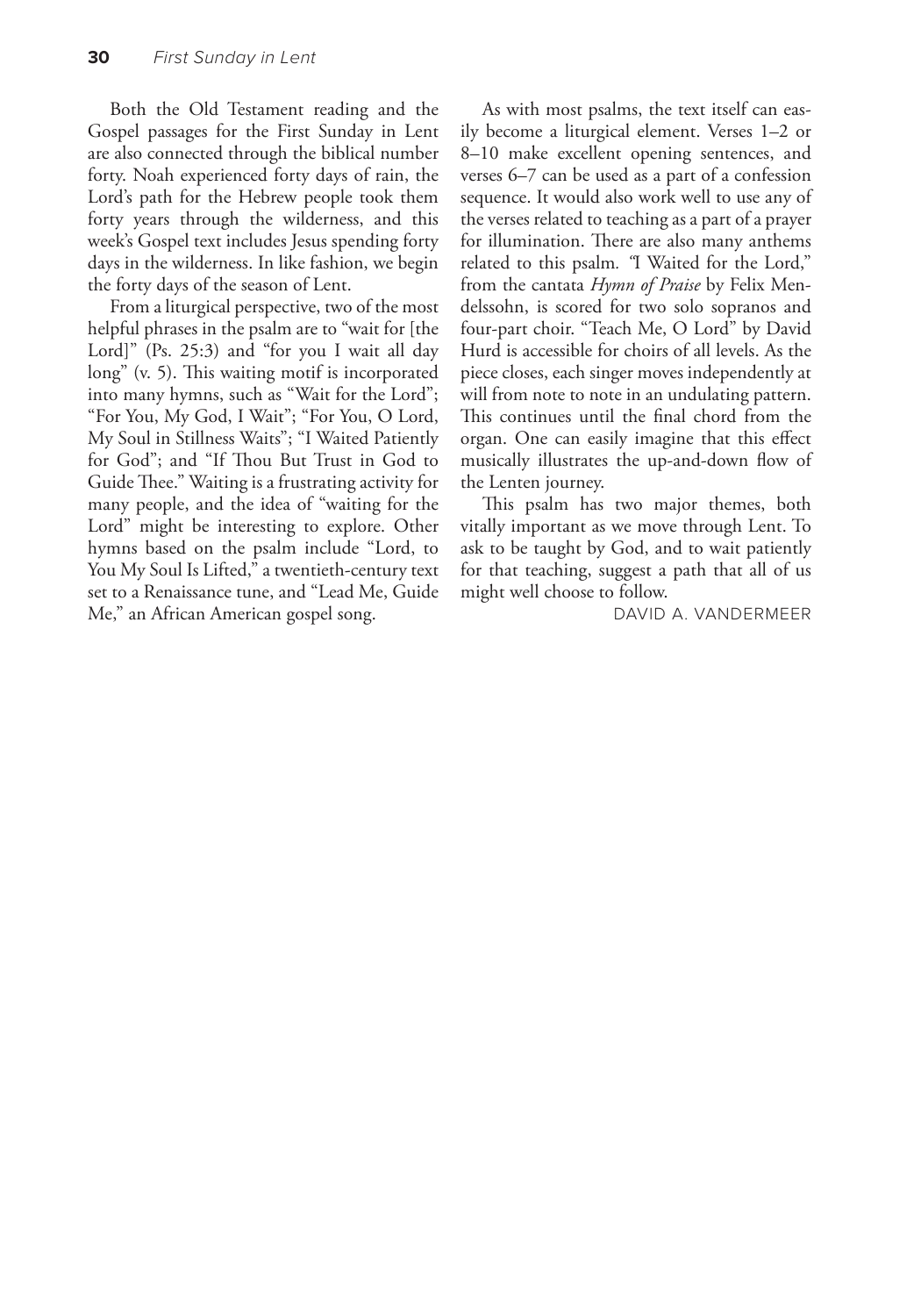### **1 Peter 3:18–22**

<sup>18</sup>For Christ also suffered for sins once for all, the righteous for the unrighteous, in order to bring you to God. He was put to death in the flesh, but made alive in the spirit, <sup>19</sup>in which also he went and made a proclamation to the spirits in prison,  $^{20}$ who in former times did not obey, when God waited patiently in the days of Noah, during the building of the ark, in which a few, that is, eight persons, were saved through water. <sup>21</sup>And baptism, which this prefigured, now saves you—not as a removal of dirt from the body, but as an appeal to God for a good conscience, through the resurrection of Jesus Christ, <sup>22</sup>who has gone into heaven and is at the right hand of God, with angels, authorities, and powers made subject to him.

#### Commentary 1: Connecting the Reading with Scripture

On this First Sunday in Lent, we continue our time of reflection on Jesus' life, ministry, and especially his suffering and death. Jesus' resurrection is omitted here. During the Lenten season, oftentimes we as Christians are uncomfortable spending time with Jesus in the trauma and pain of his suffering. Instead, we want to tread ever so lightly over this sad time and jump to the joy of Easter Sunday. The lectionary text for this day compels us to reside in this place of discomfort, not only with regard to Jesus' pain, but also with regard to the pain of the early church and ultimately our own pain.

Jesus' death on a cross was God's unmerited gift of grace to us; this sacrificial act helped reconcile us to God (1 Pet. 3:18). Because of this, Christians also look inward to reflect on their sinful nature and are led to repentance. During the Lenten season of forty days, which signifies both the number of years the Israelites spent in the wilderness (Num. 33:38; Deut. 1:3) and the number of days Jesus fasted in the wilderness during his time of temptation by Satan (Matt. 4:1–11; Mark 1:12–13; Luke 4:1–13), Christians should observe a heightened period of spiritual discipline and focus.

The author of 1 Peter places special emphasis on Jesus' suffering, which Christians are to emulate. His readers (specifically, enslaved believers) are to suffer "because Christ also suffered for [them], leaving [them] an example, so that [they] should follow in his steps" (1 Pet. 2:21). Written for Christians in the five Roman provinces of Asia (1:1), who are facing tribulation (1:6; 2:12, 19–20; 3:14–17; 4:1, 4, 12–19; 5:9– 10), they are told to expect to suffer as Christ did (2:21–24; 3:17–18; 4:1–2, 12–14). In fact, the author describes their suffering as a calling for which they will receive a reward (3:9), to which I will refer below. It is said of Jesus that "when he was abused, he did not return abuse; when he suffered, he did not threaten" (2:23). Similarly, enslaved believers are not to retaliate. They are not to "repay evil for evil or abuse for abuse"; rather, they are to "repay with a blessing" (3:9). In so doing, they will have God's approval (2:20).

In addition to returning violence or hatred with a blessing, this early Christian community is advised to rejoice despite, and in the midst of, suffering (1:3–9). The irony here is that the text does not mention Jesus' expressing joy about his suffering and imminent death. If they are to follow in Christ's example, then perhaps they should ask God to "remove this cup from them" (Luke 22:42). Only an author writing decades after Jesus' death—with a firm belief in the salvific and eternal value of this death for all believers—could tell his audience to rejoice. He knew the benefits that Christians are afforded because of it.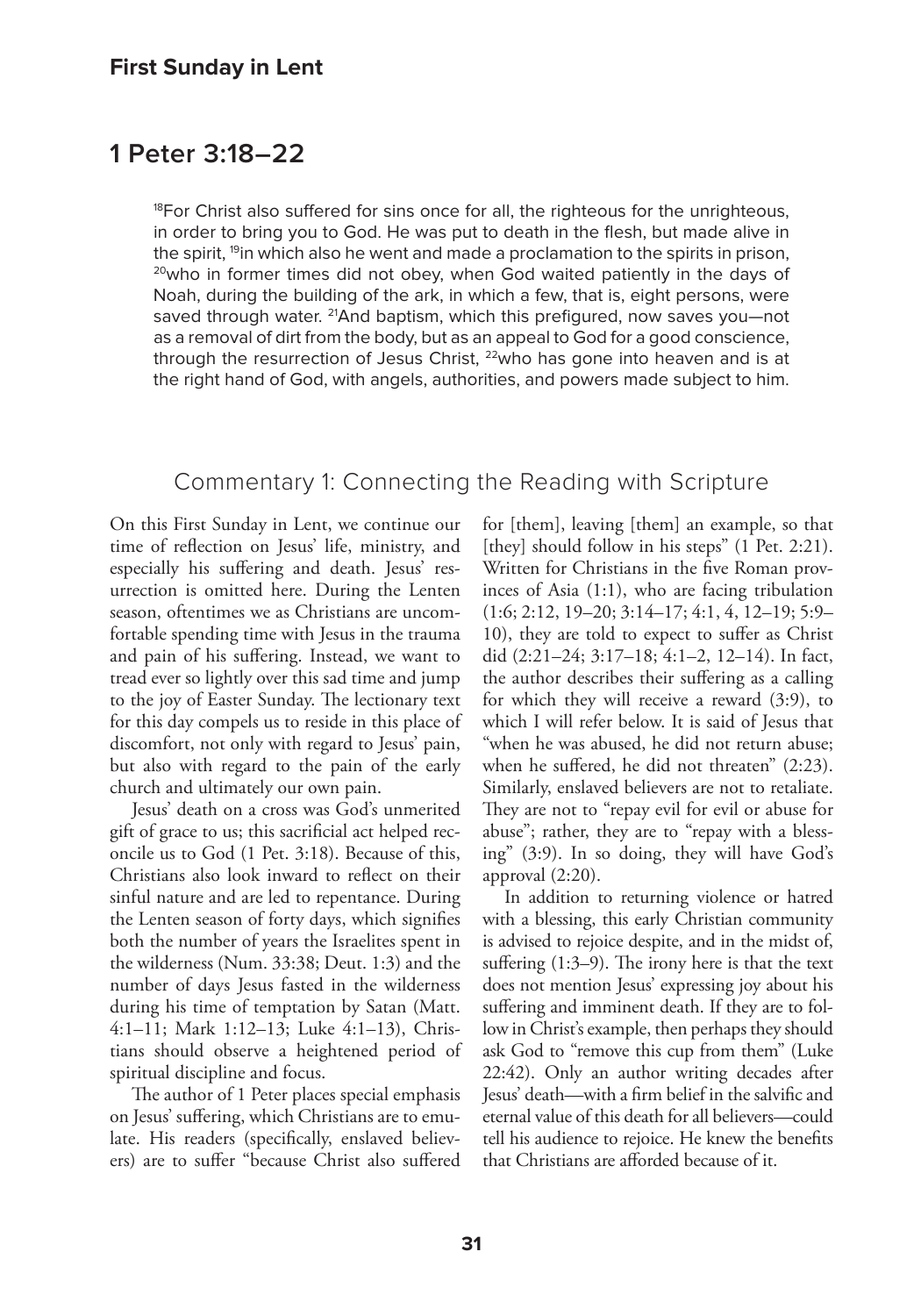After describing how Christ suffered because of our sins, "the righteous for the unrighteous, in order to bring [us] to God" (1 Pet. 3:18), he then describes Jesus' transition from "death in the flesh" to being "alive in the spirit" (3:18). The author's intent is not to move the believers' focus from the cross to the resurrection, but rather to remind them of what Jesus' death granted, that is, salvation. This is the blessing they may inherit (3:9). This salvation is Christians' "inheritance that is imperishable, undefiled, and unfading, kept in heaven for [us]," which the author describes at the outset of the text (1:3–4). This is not an Easter moment. Although the resurrection made salvation possible, the author uses it as motivation for Christians as they suffer, those who are "being protected by the power of God through faith for a salvation ready to be revealed in the last time" (1:5).

Jesus' salvific work on the cross made salvation available to all believers, which they access through baptism (3:21). This focus on baptism is one of the reasons some scholars have suggested that 1 Peter may have originated as a baptismal homily  $(3:21; cf. 2:2)$ . According to the author, baptism is what "now saves" them (3:21). The author does not include any details as to *how* believers are baptized—such as through immersion or the sprinkling of water—nor does the author explicitly state *when* this baptism must take place (whether the person baptized is an adult or an infant). Instead, he describes the benefits of baptism. Christians are made clean, "not as a removal of dirt from the body, but as an appeal to God for a good conscience," which has been made available through Christ's resurrection (3:21). This "good conscience" may refer to the instruction to "sanctify Christ as Lord" in their hearts (3:15), as well as the urge to do everything "with gentleness and reverence," so that when they "are maligned, those who abuse [them] for [their] good conduct in Christ may be put to shame" (3:16).

What are the implications of rejoicing in one's suffering for contemporary Christians? Are we supposed to "turn the other cheek" when we are persecuted, even if unjustly, like the firstcentury audience? What is the "living hope" that we receive through baptism, "through the resurrection of Jesus" (1:3)? Perhaps it is the hope of salvation spoken to the early church. Nevertheless, the inquiry of the psalmist remains: "How long, O Lord?" (Ps. 13:1). How much are we expected to suffer "for the Lord's sake" (1 Pet. 2:13), especially since Jesus has made the ultimate sacrifice?

One might surmise that perhaps the early church had similar concerns. Suffer. Because of. Rejoice. In spite of. Really? I assume that enslaved believers must have asked themselves these questions. Later in the text, the author claims that "the end of all things is near" (4:7). Thus, suffering for being a Christian during that time may have been understood as a shortterm plight. It may have been a bit easier to hear the instruction: "Live for the rest of your earthly life no longer by human desires [such as retribution?] but by the will of God" (4:2). Maybe it was commendable, a yearning even, to suffer as a Christian in order to "bear [God's] name" (4:16). Nevertheless, for me, the biblical author's response is theologically, socially, and ethically inadequate.

Like Christians during the Lenten season, the author of this text focuses on Jesus' sufferings. Although many Christians, as well as the author, believe Jesus to be preexistent (1:20), it is Jesus' earthly ordeal that gives us pause. His suffering is what compels believers to set time apart for spiritual reflection, to evaluate our relationship with God through Jesus Christ, and to reflect on our own character and behavior, especially when our faith is "tested by fire" (1:7). Jesus' suffering, which led to his death and his resurrection, provided us with the gift of salvation.

It may be difficult to rejoice and say, "God is good," while going through trials and tribulation, but it is indeed a blessed assurance to know what God has in store for us. As the author states: "Although [we] have not seen him, [we] love him; and even though [we] do not see him now, [we] believe in him and rejoice with an indescribable and glorious joy, for [we] are receiving the outcome of [our] faith, the salvation of [our] souls" (1:8–9).

SHANELL T. SMITH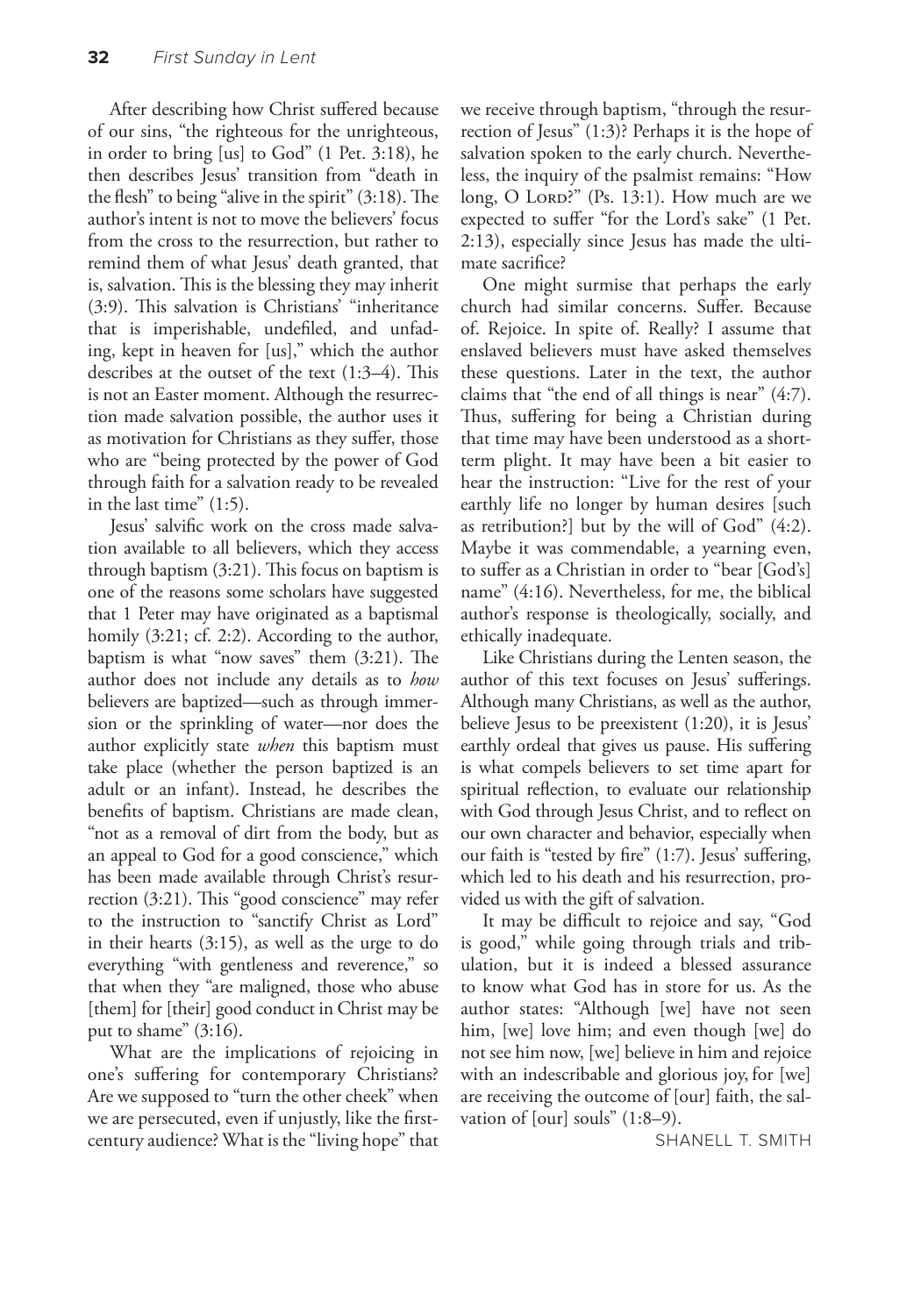#### Commentary 2: Connecting the Reading with the World

The season of Lent provides an opportunity for us to pause and reflect on the role of faith in our lives. We are prompted to think deeply about the ways in which our beliefs lead us to engage with the world around us and to evaluate how we are living out our Christian values. Despite the peculiar theological connection this text draws between the flood and baptism, it provides a starting point for considering the idea of salvation, as well as the language we use to describe it.

The work of womanist theologians invites us to consider the ways traditional theological language about salvation has been used to put oppressed members of our society, specifically African American women, at risk. In one of the foundational texts of womanist theology, *Sisters in the Wilderness: The Challenge of Womanist God-Talk*, Delores Williams warns against the tendency in Christian theology to overemphasize the language of surrogacy—the idea that the suffering of one allows for the redemption of many (as in 1 Pet. 3:18). According to Williams, excessive veneration of the suffering and death of Jesus on the cross both displaces attention from Jesus' life and ministry and risks validating suffering for its own sake. For this reason, Williams consistently attempts to redirect attention from the veneration of the death of Jesus to the life-giving character of Jesus' ministry.

Williams's specific objection to the use of surrogacy language in relation to African American women is both historical and contemporary. In the past, enslaved African American women nursed and cared for children who were not their own, while today marginalized women are pressured into accepting caring roles for the benefit of others, due to limited opportunities and the need for income. Williams argues that both surrogacy language and the exhortation to "take up your cross" have been used to justify the subjection of African American women and other oppressed peoples.

This problem, for Williams, can be addressed by reversing our theological priorities. She controversially claims: "Humankind is, then, redeemed through Jesus' *ministerial* vision of life and not through his death. There is nothing divine in the blood of the cross."1 The resurrection, for Williams, stands at the core of our faith, not because Jesus died a painful and violent death, but because life—and, more precisely, Jesus' vision of life lived to the fullest—triumphed over death.

Keeping in mind this valuable critique, we might also note that the first phrase of this passage tells us that salvation is offered "for all" (3:18). Perhaps the generosity of this offer challenges our sensibilities. For example, are there individuals or groups of people whom we consider to be outside the reach of God's grace? Alternatively, are there actions, thoughts, or feelings for which we cannot forgive ourselves? Have we extrapolated from these concerns that salvation is not available to them or to us?

In East Los Angeles during the late 1980s, Jesuit priest Greg Boyle began working with former gang members in a job training program intended to offer high-risk youth an alternative to gang life. Over time, this effort evolved into Homeboy Industries, a program for gang intervention serving nearly 9,000 people each year through a supportive community, education and job-training opportunities, and a variety of other services to help participants redirect their lives.

Each participant works with a case manager to plan a program that may include academic classes (reading and writing, high school diploma or equivalent credential, or college readiness), life-skills training (parenting classes, anger management), recovery support groups, legal assistance, and tattoo removal, among other offerings. Participants begin their job training with basic building maintenance and can progress into working in a variety of fields, including the on-site bakery and restaurant, farmers' market, silkscreen and embroidery, electronics

<sup>1.</sup> Delores S. Williams, *Sisters in the Wilderness: The Challenge of Womanist God-Talk* (Maryknoll, NY: Orbis, 1993), 167. On womanist theology, see also Stephanie Y. Mitchem, *Introducing Womanist Theology* (Maryknoll, NY: Orbis, 2002).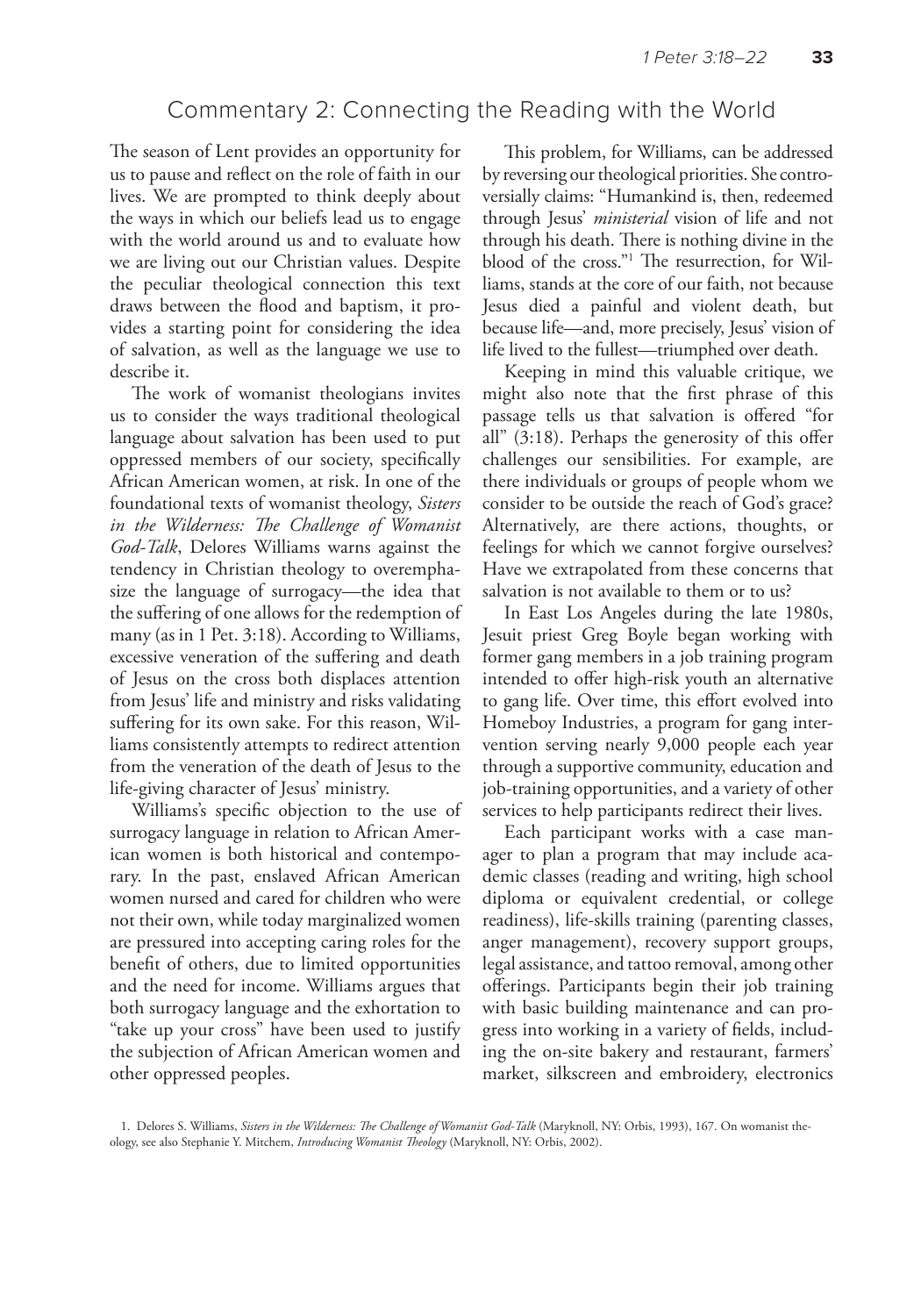recycling, and solar-panel-installation training. Using this holistic model of recovery, participants are empowered to change their lives and to contribute to the well-being of their families and communities.

In his powerful and poignant book *Tattoos on the Heart: The Power of Boundless Compassion*, Boyle weaves together vignettes drawn from his interactions with the "homies" and a beautifully inclusive theological vision rooted in the expansive reach of God's love, which Boyle describes as *no matter whatness*. At the heart of this theology is the assurance that God loves each of us intensely—no matter what. We do not have to earn this love. God will never take it away from us. We are precious to God just as we are. Although circumstances we witness and experience in our daily lives might lead us to the conclusion that some lives matter more than others, Boyle insists that God plays by different rules. If we can imagine anyone standing outside the embrace of God's love, then our vision of God is simply too small and too limiting.

This is a crucial message for the homies, who as gang members and convicted felons have been among the most reviled members of our society, and who now, in order to summon the strength and resilience needed to pursue the difficult path of recovery, need so desperately to know that they are precious and loved.

It is not only the homies who long to hear this message. Boyle explains in the book's introduction that his purpose in writing is not only to evoke compassion by putting a human face on gang members, but also for us "to recognize our own wounds in the broken lives and daunting struggles of the men and women in these parables."2 Although we may not share the homies' experiences, each of us has suffered and can benefit from the assurance that we are loved despite our wounds and failings. Boyle's narratives coax us to admit that although we may give intellectual assent to the notion that God loves us, we, like the homies, sometimes feel unworthy of this love.

It is precisely from these broken, wounded places in our own hearts, Boyle tells us, that we can reach out to connect with the brokenness and woundedness of others. This connection becomes a virtuous circle: acknowledging our own wounds allows us to recognize that we share experiences of suffering in common with others; these shared experiences become the basis of compassion; compassion enables us to expand our sense of kinship and encourages us to build community; and living in community creates a space in which we can accept our wounds and both give and receive support for healing.

Boyle reminds us that "the desire of God's heart is immeasurably larger than our imaginations can conjure." In his characteristic storytelling tone, he continues: "It is precisely because we have such an overactive disapproval gland ourselves that we tend to create God in our own image. It is truly hard for us to see the truth that disapproval does not seem to be part of God's DNA. God is just too busy loving us to have any time left for disappointment."<sup>3</sup>

As part of our Lenten practices, may we be attuned to God's abundant love and grace. May we strive to refine the language we use for the sacred so as not to harm the most vulnerable among us. May we extend compassion to those who have been excluded, remembering that God loves us all. No matter what.

ANN HIDALGO

2. Gregory Boyle, *Tattoos on the Heart: The Power of Boundless Compassion* (New York: Free Press, 2010), xv.

3. Boyle, *Tattoos on the Heart*, 27.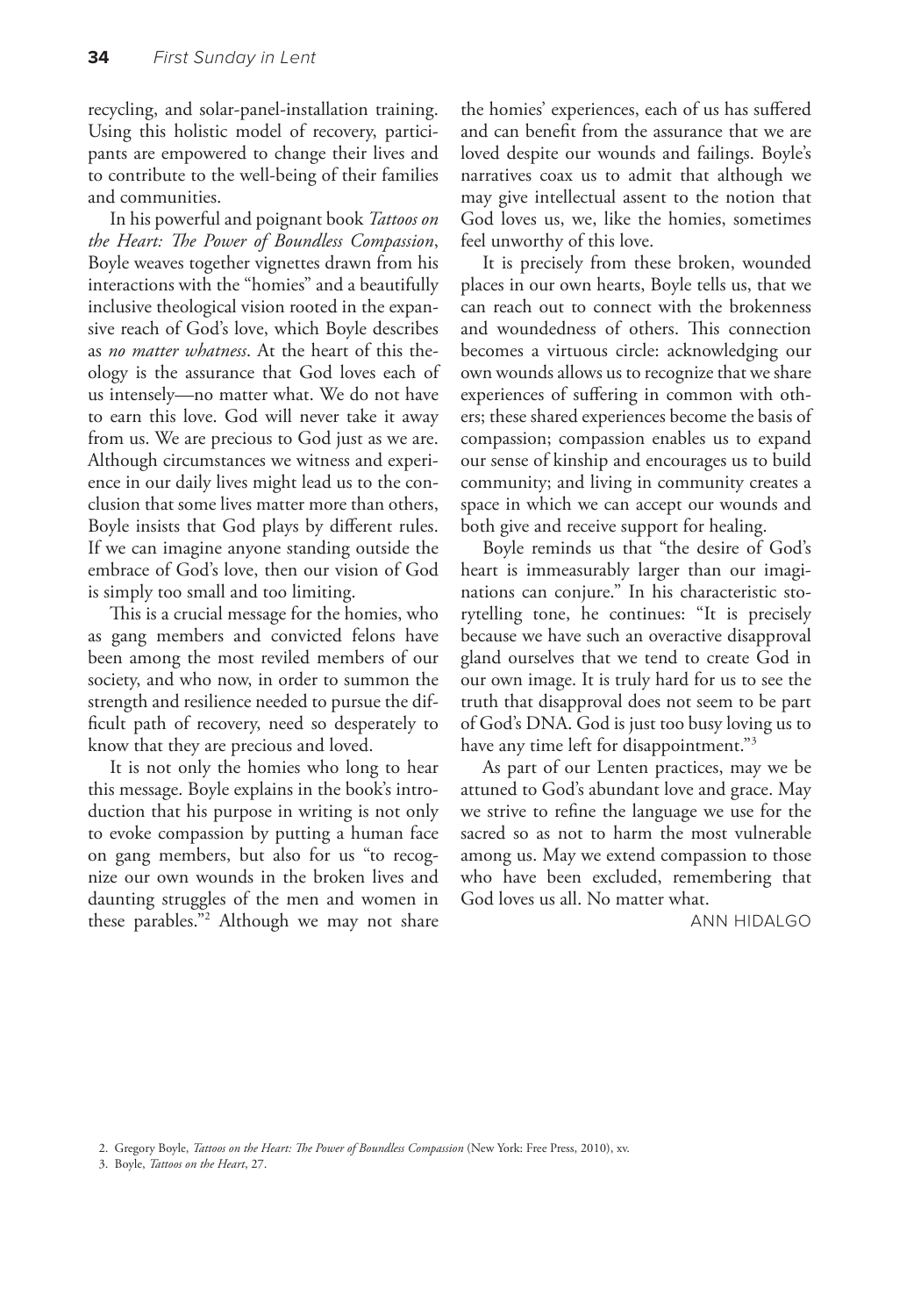### **Mark 1:9–15**

9In those days Jesus came from Nazareth of Galilee and was baptized by John in the Jordan. <sup>10</sup>And just as he was coming up out of the water, he saw the heavens torn apart and the Spirit descending like a dove on him. <sup>11</sup>And a voice came from heaven, "You are my Son, the Beloved; with you I am well pleased."

 $12$ And the Spirit immediately drove him out into the wilderness.  $13$ He was in the wilderness forty days, tempted by Satan; and he was with the wild beasts; and the angels waited on him.

<sup>14</sup>Now after John was arrested, Jesus came to Galilee, proclaiming the good news of God, 15and saying, "The time is fulfilled, and the kingdom of God has come near; repent, and believe in the good news."

#### Commentary 1: Connecting the Reading with Scripture

To understand anything in the Gospel according to Mark, it helps to remember several things. The first is that the literary genre of gospel was invented by Mark. Various literary forms have been compared to it, but none is precisely like Mark's Gospel, which offers a narrative argument for the identification of Jesus as the Son whom God the Father has sent into the world to reclaim it. So Mark had to figure out how to do what he felt called to do. His education was limited, and he did not know how to write in a polished literary manner. Indeed, he seems to have been someone more aware of how to do public speaking than of how to write elegant prose. Many scholars have talked about his oral style, pointing out that this applies to the Gospel as a whole as well as its general prose style. Some confirmation of that is found in the way some public speakers have memorized the entire Gospel and recite it as a single performance—a little long for a speech today but not for speeches through most of Western history.

The next thing to be remembered is that Mark's Gospel begins with Jesus' baptism. While Matthew and Luke begin with stories of Jesus' birth and infancy, and John begins with a theological prologue, our reading begins with Mark 1:9, and the first eight verses of Mark exist

to prepare the way for our story. The first verse seems to be a title for the Gospel, designed to lead into the beginning of the story. It is followed by a reference to the Hebrew Scriptures.<sup>1</sup> Verse 1 has already identified the genre of the work, giving it the name still used for the genre Mark invented: "Gospel" (*euangelion*)—making him the first evangelist, although Mark probably just means "good news," rather than the genre of his work. Most translations of this verse end it by describing Jesus the Christ as "the Son of God." While that final phrase does not appear there in all early manuscripts, it appears often enough in the rest of the Gospel as to leave no doubt that Mark accepted that title of Jesus as genuine and appropriate. Yet that identification of Jesus appears to be treated as inside information; it may have been shared by Mark and his readers, but was not common knowledge during Jesus' life.

Then verses 2–8 introduce the reader to John the Baptist and his ministry; this section ends with John identifying his main significance as being to prepare for the greater one who was to come. Yet John was important in his own right: verse 5 tells of the crowds he attracted from Judea and Jerusalem. An important detail easily missed is in the description of John's clothing,

<sup>1.</sup> Mark claims that he is quoting Isaiah, but his first verse is from Malachi.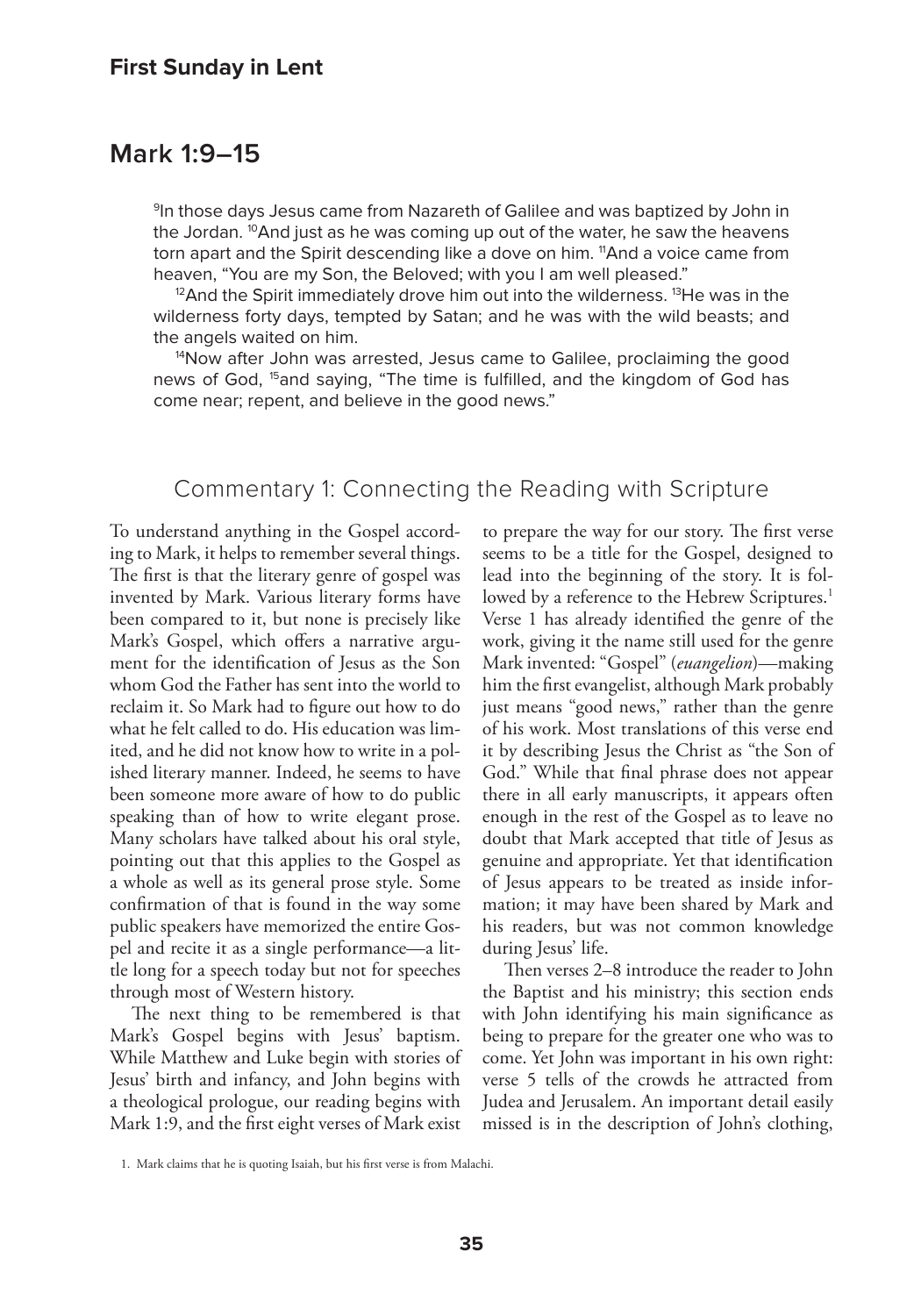an apparent allusion to what 2 Kings 1:8 has to say about that of Elijah, whom Malachi 3:1 identifies as the messenger to be sent to prepare the way of the Lord. That Mark accepted that identification of John with Elijah is made clear in Mark 9:13.

All of this has set the stage for the three events in our reading for the day: Jesus' baptism with its heavenly voice, his temptation in the wilderness, and the beginning of his ministry in Galilee. John's baptism is for "repentance for the forgiveness of sins" (1:4). Many through the ages have wondered why the Son of God would need or want such forgiveness. A number of interpreters, the other Gospel writers among them, have suggested possible reasons. Matthew 3:14, for instance, has John say that it would be more appropriate for Jesus to baptize him; Mark had already taken care of that by having John say that one greater than he was to come and that while he baptized with water, the one to come would baptize with the Holy Spirit (Mark 1:8). Such lacks of explanation, such as this one about Jesus' decision to be baptized by John, are common in Mark; he gives only information that helps him make the points he intends to make.

The point that Mark wishes to make here is, of course, the theophany that occurs when Jesus is coming up out of the water. The significance of the event is indicated by the way the heavens do not just "open," as earlier translations had it, but are "torn open" (NIV) or "torn apart" (NRSV). Another difference between Mark and the other Synoptics is that for Mark, the descent of Spirit is *like* that of a dove, while for the others it comes *as* a dove. For them it lands on Jesus, but for Mark the Spirit descends *into* Jesus (Gk. *eis*).

Another difference between the way Mark treats this event and the ways Matthew and Luke do is that in Mark, only Jesus is aware of the voice from heaven proclaiming him to be God's beloved Son. This is consistent with the way Mark limits to himself and his readers those who understand that Jesus is the Son of God. During Jesus' ministry, not even the disciples have a full appreciation of who their leader is.

This is what scholars call "the messianic secret," a theme that is more central to Mark than it is to Matthew and Luke.

All of this has generated much discussion concerning whether Jesus was aware of his identity before this event. Is he then driven into the wilderness to reflect on the implications of his calling? This is just another one of our questions that Mark does not answer.

Mark does say, however, that while Jesus is in the desert, he is tempted by Satan— although "tested" may be a better description of what happens. "Tempted" suggests a desire to do the proffered thing. Mark does not specify what the temptations are; he simply says that the entire forty days are a time of testing. There is a lack of specificity about the testing; Mark says only that it is done by Satan, that it takes place in a wilderness in which there are also wild animals, and that angels "waited on him" (1:13). While it is impossible to know what Mark means by this setting, a history-of-religion approach could understand it as an environment of great uncertainty and indefiniteness, where Jesus is to decide what he will make of the world.

This is very different from the three specific temptations that Matthew and Luke have drawn, according to many scholars, from the ancient source known as Q. Incidentally, this reference to the temptation is probably the reason that our pericope was chosen as the Gospel for the First Sunday in Lent for Year B. The importance of that connection is borne out by the fact that the accounts of the temptation in Matthew and Luke appear on this Sunday in Years A and C. While it is generally not a good idea to compare the acts and attitudes of parishioners to those of Jesus because of differences in role and capacity, doing so seems indicated here. This then would be a good time for the preacher to quote Hebrews 4:15, observing that Jesus is "one who in every respect has been tested as we are, yet without sin."

The final verses of our Mark reading announce the moment toward which everything so far has been leading: the beginning of Jesus' ministry.

O. C. EDWARDS JR.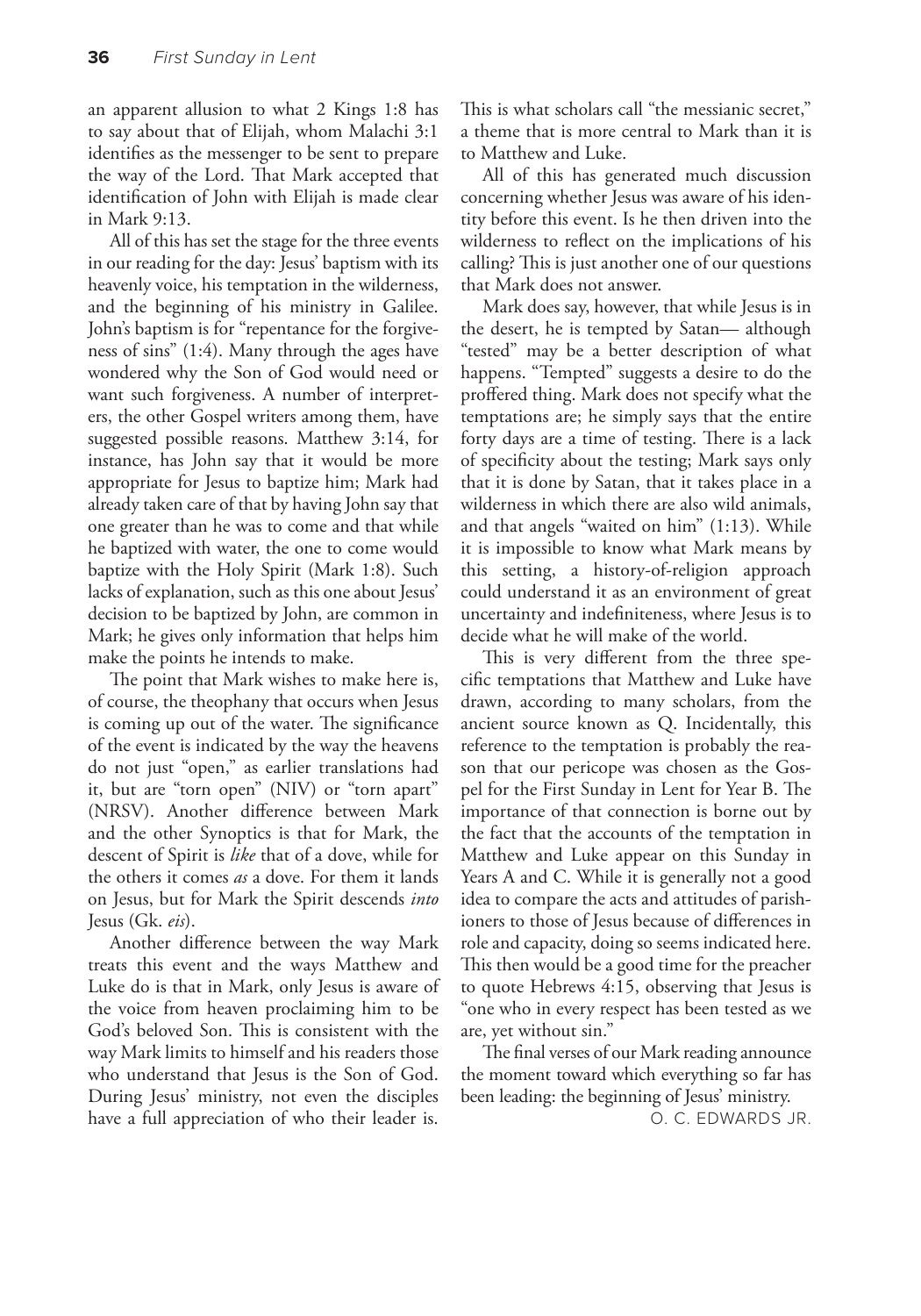#### Commentary 2: Connecting the Reading with the World

In today's readings from Mark's Gospel, we are invited to witness and be transformed by the drama at the intersection of two different spheres. The first sphere is represented by tangible and concrete entities such as Nazareth of Galilee, the river Jordan, the wilderness, and wild beasts. The second points us to supernatural figures and events that include the image of the heavens torn apart, the Spirit, a voice from heaven, Satan, angels, and the kingdom of God. From both spheres we find images and metaphors for the life and witness of the faith community.

As Jesus is ascending from beneath the water and the Spirit is descending on him, the event of Jesus' baptism is transcribed for us on a vertical axis with water below and the heavens above, the baptized body below and the divine Spirit above, the natural elements below and the supernatural above. In this moment, the river Jordan, a natural source of life-giving water, has become the realm of the extraordinary and supernatural.

The river Jordan holds religious significance as a place that the children of Israel crossed to enter the promised land. As Joshua led the people to cross the Jordan "and the feet of the priests bearing the ark were dipped in the edge of the water, the waters flowing from above stood still," and the people crossed over on dry ground (Josh. 3:14–17). Many centuries had gone by when enslaved people on plantations in the United States lifted their voices to pay homage to a river forever transformed by the power of the supernatural. They visualized a new reality that was full of promise when they sang, "Roll, Jordan, roll."2 The Jordan had become a symbol of freedom, hope, and renewal. As one spiritual declares, "Deep river, my home is over Jordan. Deep river, Lord. I want to cross over into campground."

For the enslaved in the cotton fields of the South, when the opportunity came to break free of their shackles and when the promise of freedom was realized through uprisings, rebellions, or the Underground Railroad, every water

crossing was their Jordan, and they could sing words of encouragement: "Wade in the water! God's gonna trouble the water!" For those seeking freedom from slavery, water was more than a metaphor; it was their salvation. Water symbolized life-giving energy and also the sphere where God acts to bring about liberation and deliverance, healing, and wholeness. Those seeking healing could identify with the many blind, lame, and paralyzed persons lying in the porticoes waiting for the moment when the pool is stirred up (John 5:1–9).

The image of "the heavens torn apart" suggests a *kairos* moment that points to the inbreaking of the divine into the human sphere, the colliding of the supernatural and the natural, and the point at which heaven touches earth. Such moments mark beginnings and inaugurate a new identity, relationship, or vocation. In this passage it is the occasion of a baptism, and for faith communities there are other rituals such as confirmation, consecration, or ordination that mark a new sense of identity or a call to leadership, ministry, and service. In each case, we are reminded that our call is attributable to a work from above and an awesome and timeless moment of divine activity breaking into our ordinary spaces and our human sphere.

The image of "heavens torn apart" provides an awesome divine drama and choreography designed to reveal, affirm, and declare Jesus' identity. The voice from heaven announces it: "You are my Son, the Beloved; with you I am well pleased" (Mark 1:10). It is so because the heavens declare it and the Spirit bears witness to it. In the same way, our call stories and rituals of baptism, confirmation, consecration, and ordination remind us of our identity. We belong to the realms of body and spirit, the earthly and heavenly, the natural and the supernatural.

A new image comes into view of the Spirit descending like a dove upon Jesus. It does not just touch Jesus and anoint him with a heavenly benediction; it stays with him. The Spirit hovers, surrounds and envelops him, enters and

<sup>2.</sup> "Roll, Jordan, Roll" and other spirituals discussed in this essay may be found in Bruno Chenu, *The Trouble I've Seen: The Big Book of Negro Spirituals* (Valley Forge, PA: Judson, 2003).